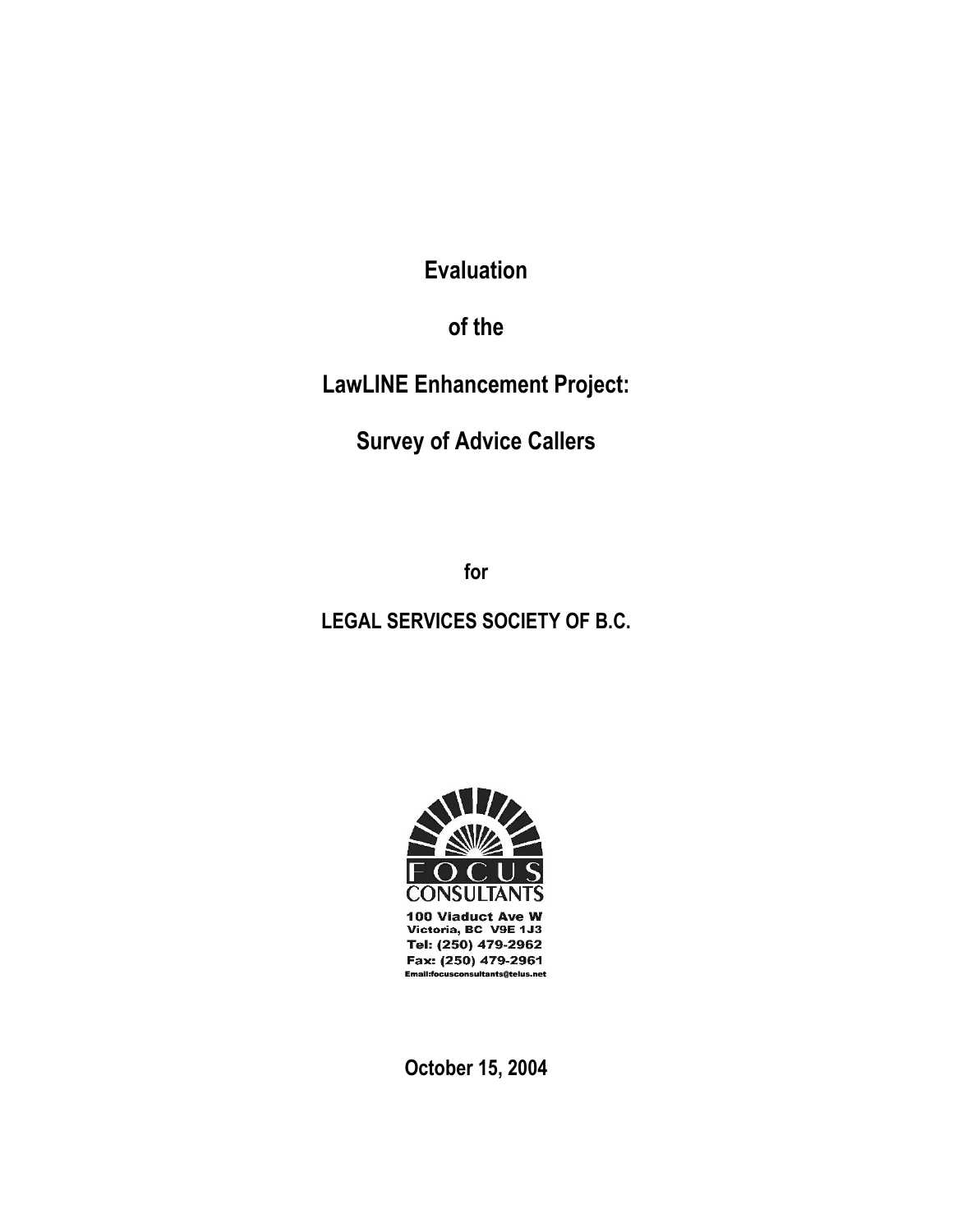## **TABLE OF CONTENTS**

| 1.0 |                                                                  |  |
|-----|------------------------------------------------------------------|--|
| 1.1 |                                                                  |  |
| 1.2 |                                                                  |  |
|     | 1.2.1                                                            |  |
|     | 1.2.2                                                            |  |
| 2.0 |                                                                  |  |
| 3.0 |                                                                  |  |
| 4.0 |                                                                  |  |
| 5.0 | SERVICES PROVIDED BY THE ADVISOR, AND FOLLOW-THROUGH BY CALLER 9 |  |
| 5.1 |                                                                  |  |
| 5.2 | SPECIFIC INSTRUCTIONS AND REFERRALS, AND DEGREE OF               |  |
| 6.0 |                                                                  |  |
| 7.0 |                                                                  |  |
| 7.1 | HELPFULNESS OF DIRECT SERVICES, INSTRUCTIONS AND REFERRALS  17   |  |
| 7.2 | CALLER RATINGS OF LAWLINE MESSAGE AND WAITING (RESPONSE) TIME 20 |  |
| 7.3 |                                                                  |  |
| 7.4 |                                                                  |  |
| 7.5 |                                                                  |  |
| 8.0 |                                                                  |  |
| 8.1 |                                                                  |  |
| 8.2 |                                                                  |  |
|     | 8.2.1                                                            |  |
|     | 8.2.2                                                            |  |
|     |                                                                  |  |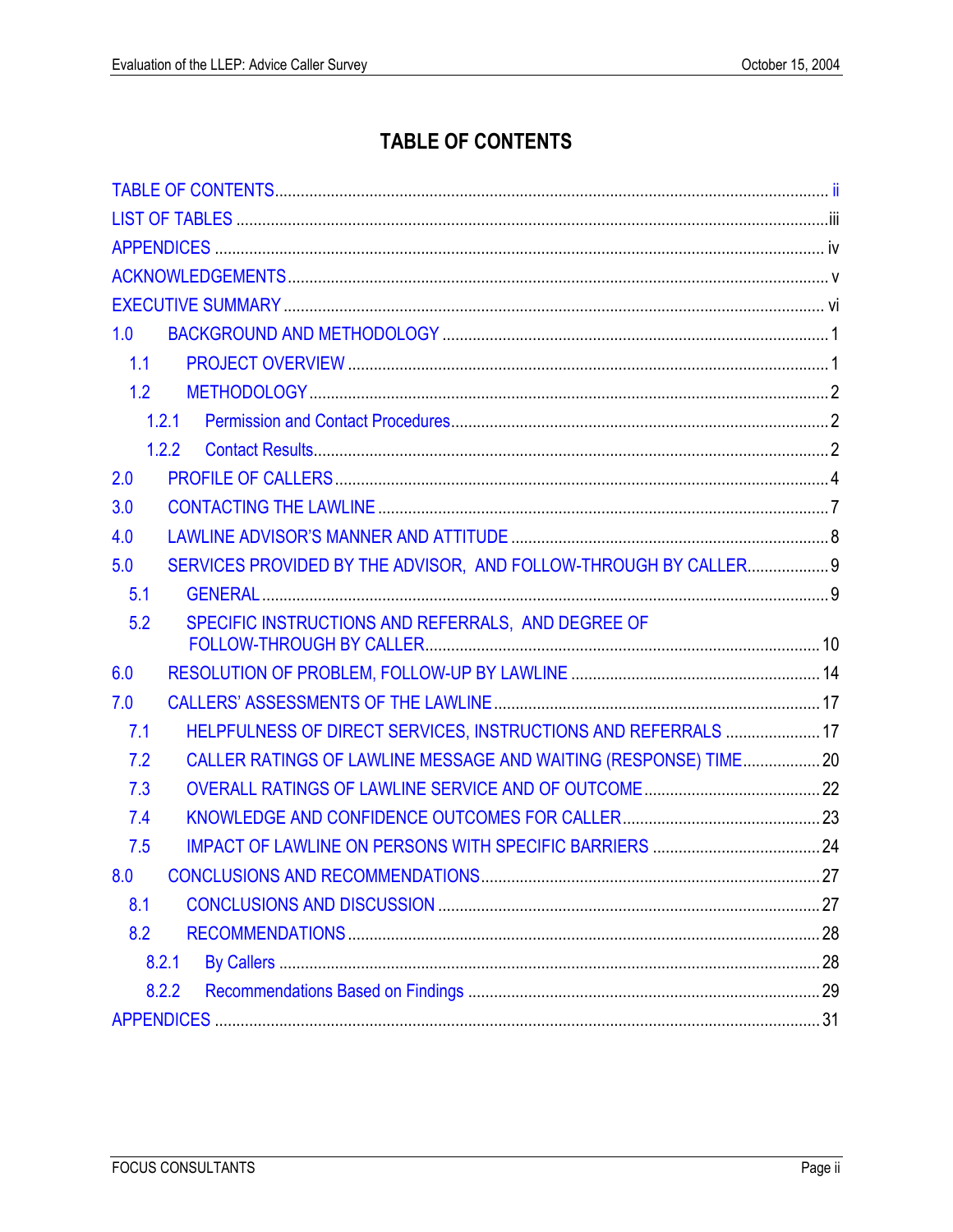## <span id="page-2-0"></span>**LIST OF TABLES**

| <b>TABLE 1:</b>  |                                                                      |  |
|------------------|----------------------------------------------------------------------|--|
| <b>TABLE 2:</b>  |                                                                      |  |
| <b>TABLE 3:</b>  |                                                                      |  |
| <b>TABLE 4:</b>  |                                                                      |  |
| <b>TABLE 5:</b>  |                                                                      |  |
| TABLE 6:         |                                                                      |  |
| <b>TABLE 7:</b>  | NUMBER OF CALLS MADE BY CALLER TO LAWLINE BEFORE                     |  |
| <b>TABLE 8:</b>  | HOW LONG CALLER WAS KEPT ON HOLD BEFORE BEING ABLE TO                |  |
| TABLE 9:         | CALLER IMPRESSION OF LAWLINE ADVISOR'S COMMUNICATION STYLE  8        |  |
| <b>TABLE 10:</b> |                                                                      |  |
| TABLE 11:        | TYPES OF INSTRUCTIONS GIVEN BY ADVISOR; FOLLOW-THROUGH BY CALLER  10 |  |
| TABLE 12:        | TYPES OF REFERRAL GIVEN BY ADVISOR; FOLLOW-THROUGH BY CALLER 11      |  |
| TABLE 13:        | REASONS FOR CLIENT NOT FOLLOWING THROUGH ON ADVISOR'S                |  |
| TABLE 14:        |                                                                      |  |
| <b>TABLE 15:</b> | WHETHER LAWLINE STAFF CALLED BACK TO SEE HOW CALLER WAS DOING,       |  |
| TABLE 16:        | HELPFULNESS OF DIRECT SERVICES PROVIDED BY ADVISOR 18                |  |
| TABLE 17:        | HOW WELL THE INSTRUCTIONS GIVEN BY ADVISOR WORKED FOR THE CALLER 19  |  |
| <b>TABLE 18:</b> | HOW WELL THE REFERRALS MADE BY THE ADVISOR WORKED FOR THE CALLER 20  |  |
| <b>TABLE 19:</b> |                                                                      |  |
| <b>TABLE 20:</b> | CALLER RATINGS OF OVERALL LAWLINE SERVICE AND OUTCOME OF CASE 22     |  |
| TABLE 21:        |                                                                      |  |
| TABLE 22:        | KNOWLEDGE AND CONFIDENCE OUTCOMES FOR CALLER, AS A RESULT OF         |  |
| <b>TABLE 23:</b> |                                                                      |  |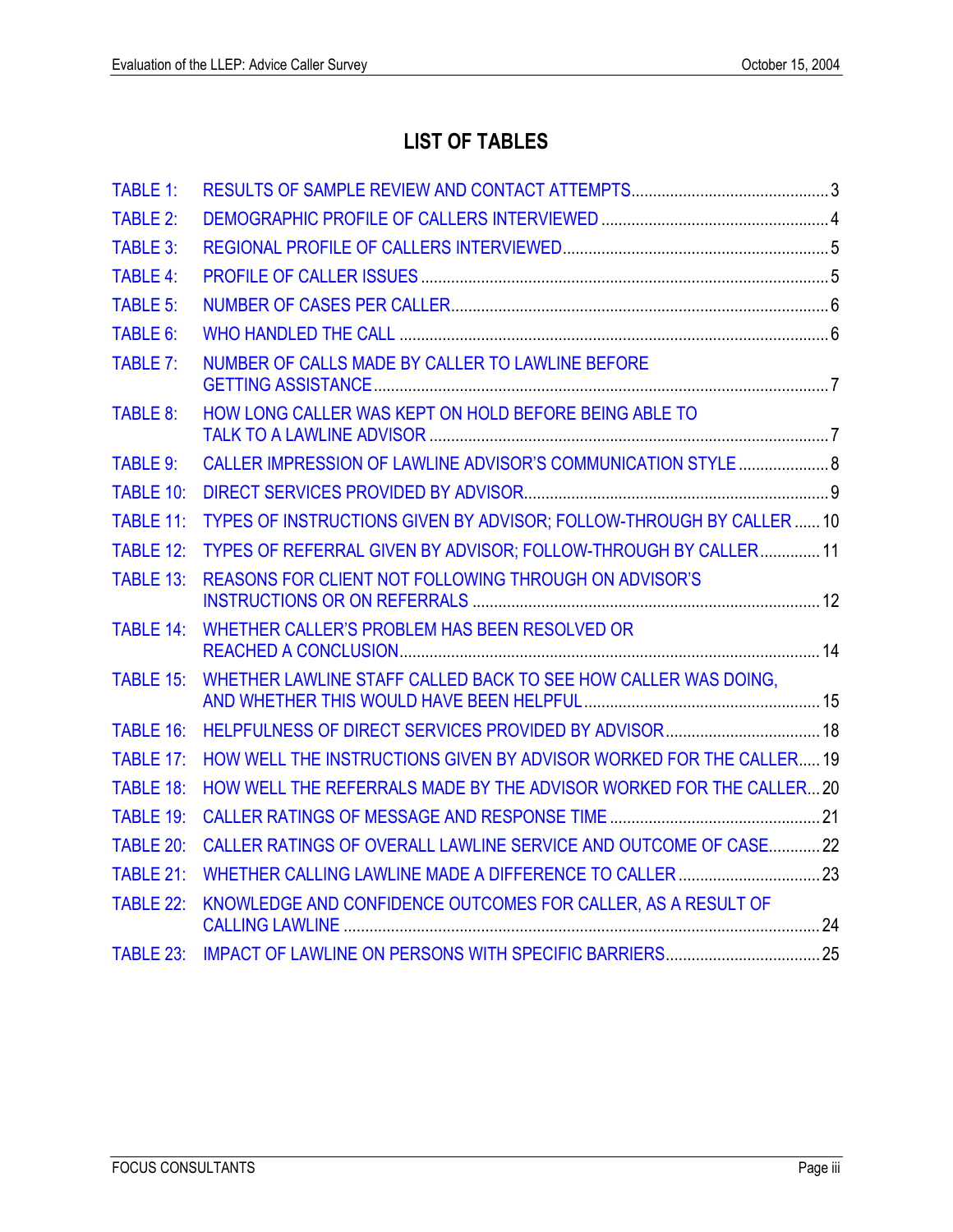## <span id="page-3-0"></span>**APPENDICES**

| APPENDIX 1: AUTOMATIC RECORDED MESSAGE INFORMING CALLERS        |  |
|-----------------------------------------------------------------|--|
| APPENDIX 2: FOLLOW-UP LETTER TO CALLERS WHO HAD VERBALLY AGREED |  |
|                                                                 |  |
|                                                                 |  |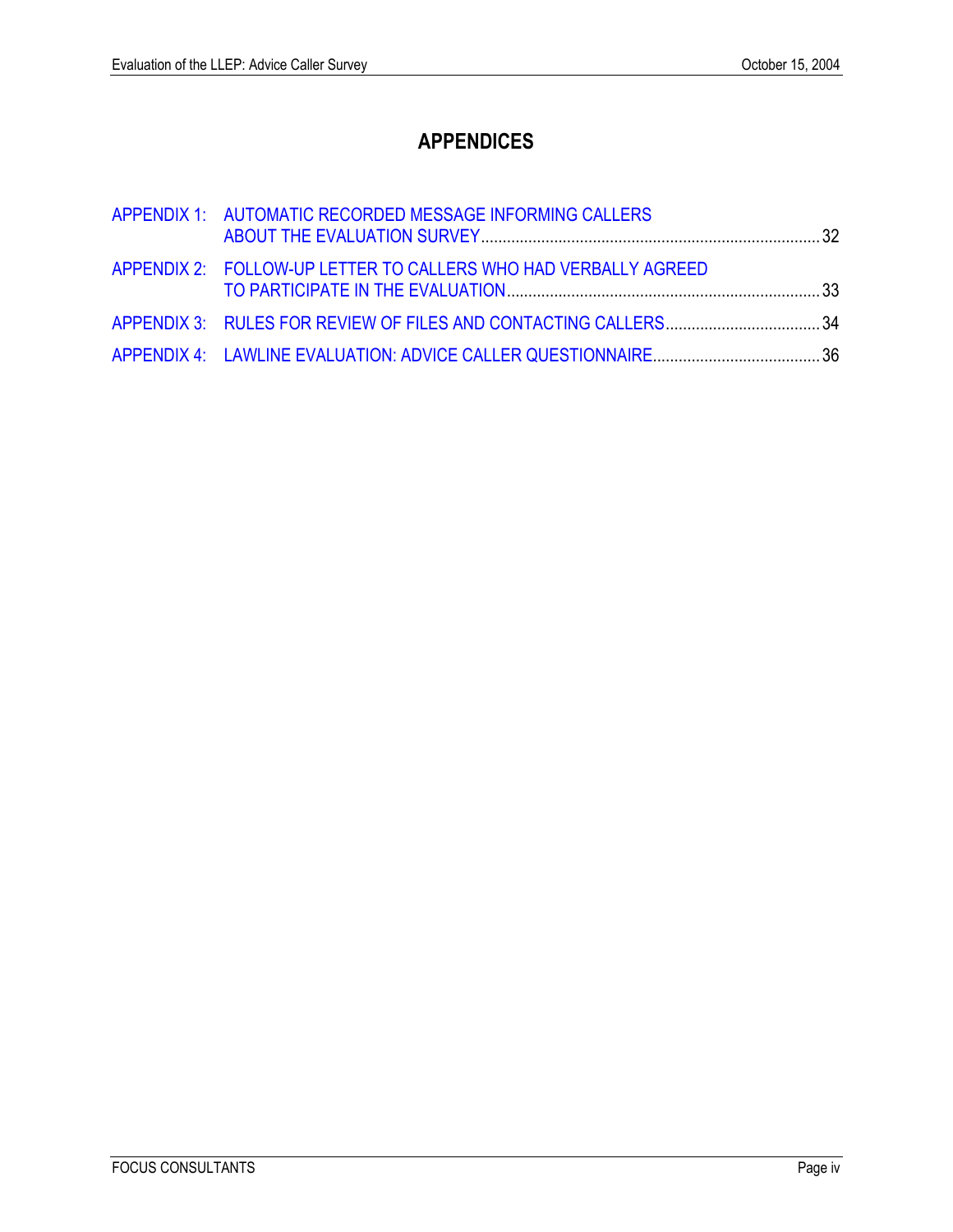## <span id="page-4-0"></span>**ACKNOWLEDGEMENTS**

I would like to thank the 151 advice callers who gave their time and thoughtful consideration in the interviews for this study. One gentleman's contribution was unique and touching, and deserves special acknowledgement. He had given permission to be interviewed and was apparently looking forward to the process. Unfortunately, and unknown to our interviewer, he passed away shortly before her call to set up a time for an interview. When told of his passing, our interviewer was on the point of giving her condolences and stating the obvious, i.e. that the interview was no longer necessary or appropriate. However, the gentlemanís wife insisted that he would love to have done the interview and had many things to say about the LawLINE. Based on a short conversation that followed, we then felt we were able faithfully to reflect his responses on a small number of questions.

Thanks also to John Simpson of the Legal Services Society for his extensive work in screening caller permissions to be interviewed and thereby creating the sample base for the survey.

Peggie-Ann Kirk of Focus Consultants did all interviews for the survey and Raincoast Business Centre word-processed this report.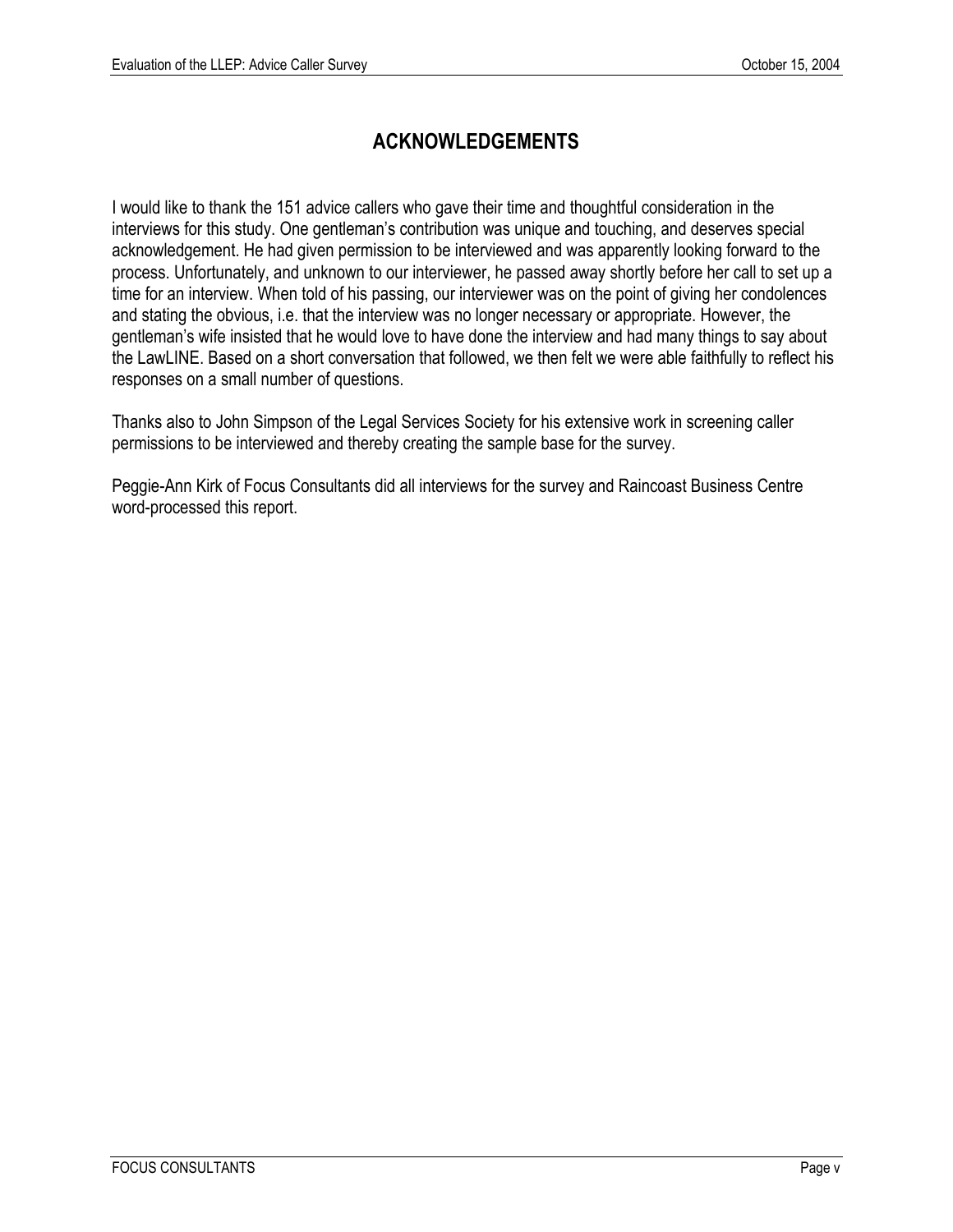## <span id="page-5-0"></span>**EXECUTIVE SUMMARY**

This is the second of two reports of an evaluation of the LawLINE Enhancement Project (LLEP) of the Legal Services Society (LSS). The first report was completed July 28, 2004. It described patterns and volumes of LawLINE calls, assessed the extent to which the LawLINE is serving the demographic and geographic elements of its target community, described productivity, supervision and quality control issues in the delivery of the LLEP, and assessed aspects of the broader service context in which the LLEP operates.

This report examines the experiences of a sample of callers requesting legal advice, in terms of the nature of their issues, the assistance provided, actions taken by the caller, outcomes and satisfaction.

## *Methodology*

The methodology for this report consisted of a survey of all callers to the LawLINE who requested and qualified for advice services in the period April 5 to May 10, 2004. The survey did not include cases where the caller received general information, or legal information and referral services, as the purpose of the study was to examine the effect of the enhanced services, specifically legal advice, help with correspondence and documents, calls to third parties and other services delivered during or shortly after a call.

Considerable care was taken to ensure the privacy of the survey respondents, both in the procedures used by LSS to secure permission to be interviewed, and in the procedures by the Focus Consultants interviewer when initially conducting and identifying the interviewee. Interviews took place by telephone between July and September 2004, or approximately three months after the caller's use of the LawLINE service. Of 303 clients targeted for the survey, 151 interviews were completed.

## *Profile of callers***:**

- Two-thirds of callers were female;
- Half of callers were ages  $25 44$ ;
- 54% were from the Lower Mainland;
- 80% of the calls were handled by six lawyer advisors, 20% by paralegals.

## *Contacting the LawLINE***:**

- 82% of callers reached the LawLINE on their first call, 10% on two calls, and 8% on three or more calls;
- 61% of callers were kept on hold for less than 15 minutes prior to talking to an advisor, another 22% waited 15-30 minutes, and a further 15% were kept waiting for more than half an hour.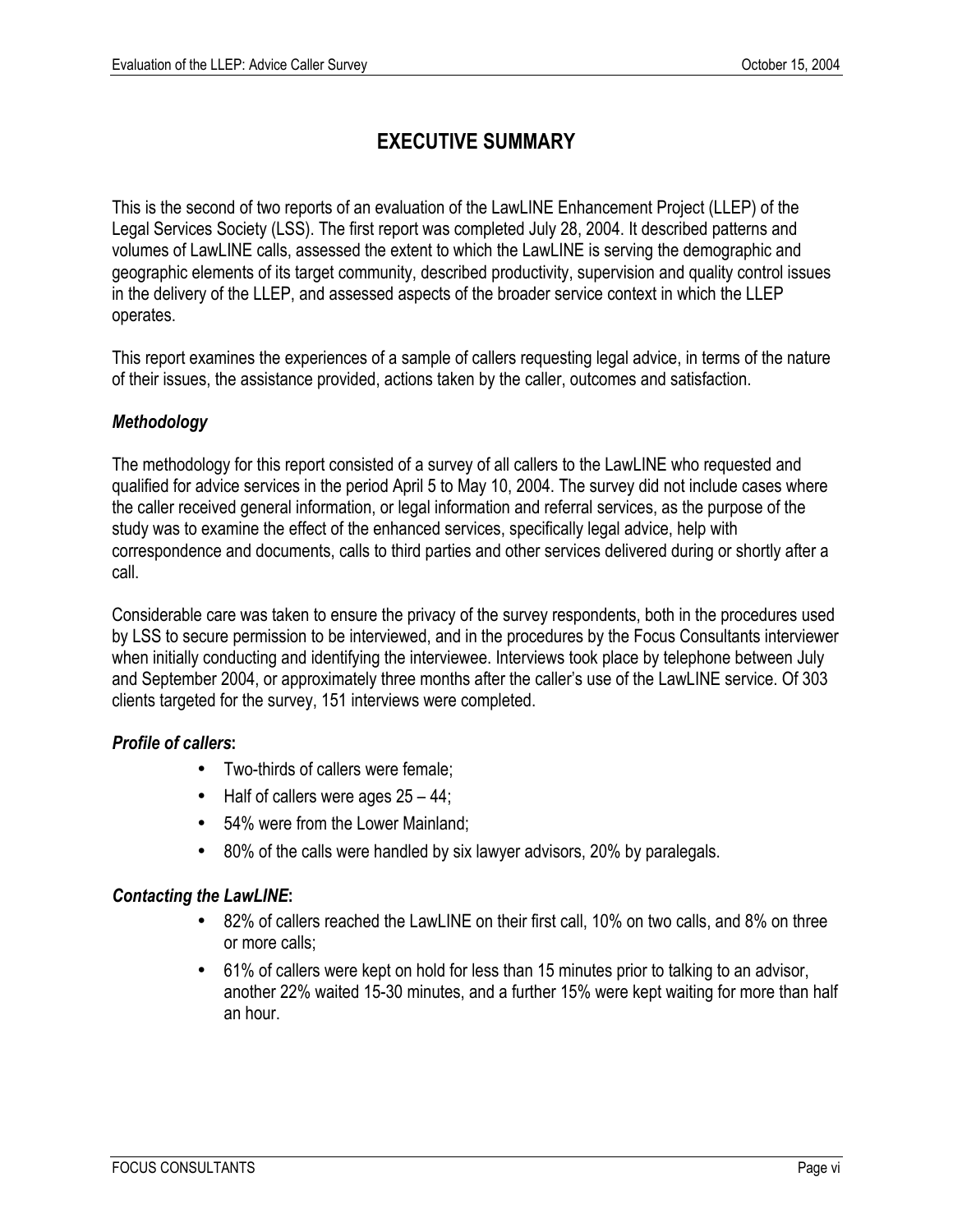#### *LawLINE Advisorís Manner & Attitude*

From the callerís perspective, the LawLINE advisors appear to have done an excellent job in gauging the level of the caller's understanding, and the expectations that can be placed on them. Only 3% of callers felt the advisor talked over their heads, and only 2% felt the advisor expected them to do things that were too difficult. No advisors were felt to have talked down or expected too little of the caller. Two to three percent were felt to have treated the caller un-compassionately or judgmentally.

#### *Instructions and Follow-through by Clients*

- Callers followed through completely on the advisors' instructions in 75% of cases, and partially or completely in 77% of cases.
- Approximately one-third of callers who did not follow through on instructions and referrals were limited by lack of understanding, confidence, resources or adequate health. This suggests that they may have been over-optimistic in assessing how well-calibrated the advisor's advice was to their level of understanding and capacity, as reported above.

#### *Resolution of Problem, Follow-up by LawLINE*

- Approximately three months after calling LawLINE, slightly under half the callers felt their matter was resolved.
- Of the 50% who stated it was not resolved, 40% said their matter was pending. Only 10% said it would simply not be resolved at all.
- In 21% of cases, callers said the advisor made a follow-up call. Another 20% did not receive such a call, but would have found one useful as a means to discuss alternate approaches, to clarify next steps or issues arising from their actions, or to get general reassurance about the path they were following.

#### *Caller Assessment of the LawLINE*

- On a 7-point scale of helpfulness (1=not helpful at all, 7=very helpful) and of how things worked out (1=did not work out at all, 7=worked out very well), the LawLINE's direct services and explanations were rated on average at  $5.5 - 5.6$ .
- The mean assessment for how referrals worked out was lower, at 4.2 on the 7-point scale. Forty-one percent of the ratings experienced dissatisfaction with how the referral worked out (i.e.  $1 - 3$  on a 7-point scale).
- 30% of callers expressed dissatisfaction with the amount of time they had to wait to speak with an advisor
- The average rating for overall helpfulness of the LawLINE was 5.8; 81% of callers rated it positively  $(5 – 7)$  on the 7-point scale).
- By comparison, the average rating of the favourableness of the outcome was only 4.4 on a 7-point scale, with 56% rating it positively.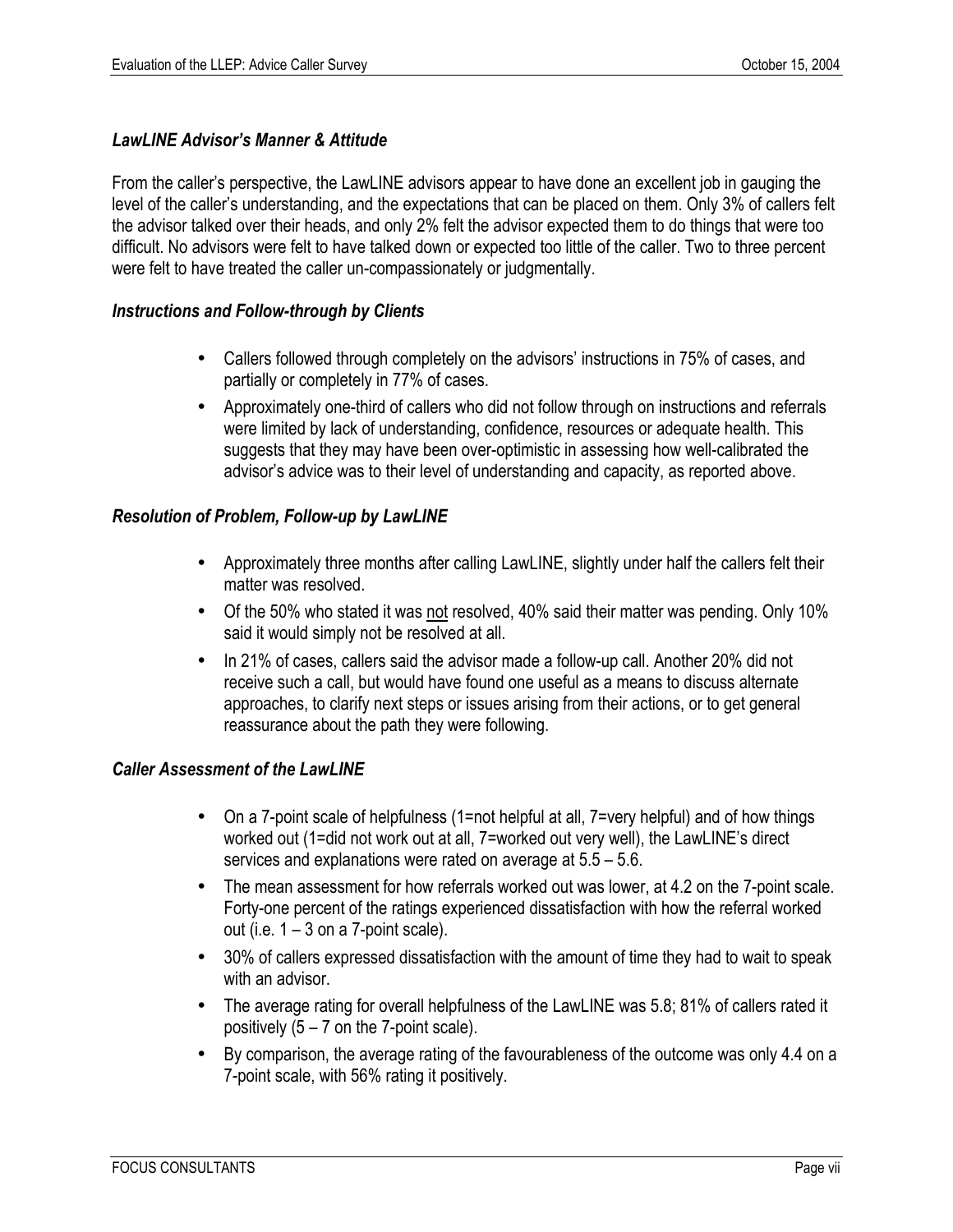- 85% felt the LawLINE made a difference to them, and 89% said they would "probably" or "definitely" call the service again if they had another legal problem.
- Callers also rated highly (between 5.6 and 6.0 on a 7-point scale) a number of impacts related to their feeling of being understood, their confidence, what they could do, how well they could make decisions, and their understanding of the legal system and their problem.
- They rated slightly lower  $(4.9 5.3 \text{ on a 7-point scale, with } 22{\text{-}26\%}$  negative responses) their ability to resolve their problem or keep it from growing bigger.
- 75% 90% of callers with self-identified health problems in their families, transportation problems or work/daycare/school scheduling problems said they felt a service like LawLINE is easier for them than a walk-in service would be.

## *Recommendations*

The following recommendations are based on the findings reported in Section 8.1. These should be viewed in the context of a service that is clearly valued by and meeting important needs of the majority of callers. They are listed in descending order of importance.

## *Recommendation #1*

That the LLEP take steps to reduce caller wait time by allocating more staff resources to the service, such that no client need wait more than one-half an hour to reach an advisor. Furthermore, callers should be informed approximately how long their wait will be, using some form of recorded announcement that tracks caller load at any given time.

## *Recommendation #2*

That the frequency of follow-up calls to clients be increased by approximately 20% from the existing level. Given the lower rates of follow-through by clients when advisors make a referral, it would seem appropriate that referral cases should receive greater scrutiny. Other considerations are language capacity, complexity of issue, and apparent confidence of the caller.

## *Recommendation #3*

That continuing emphasis be placed on advisors projecting a caring and compassionate attitude with clients. This recommendation is not made in a spirit of criticism, insofar as we are not in a position to second-guess the dynamics of individual calls or the character and demeanor of the callers themselves. Furthermore, far more praise than criticism was received about the manner of the advisors. Rather, the recommendation is simply a reminder that it is sometimes as important to quickly and simply acknowledge the stress and/or vulnerability a caller is experiencing as it is to provide legal advice to help resolve their situation.

## *Recommendation #4*

That a system of messages providing information about legal problems not be implemented during the time the caller is waiting to talk to the advisor. At a minimum, if such an approach is planned, callers should be given the option of not listening to any messages.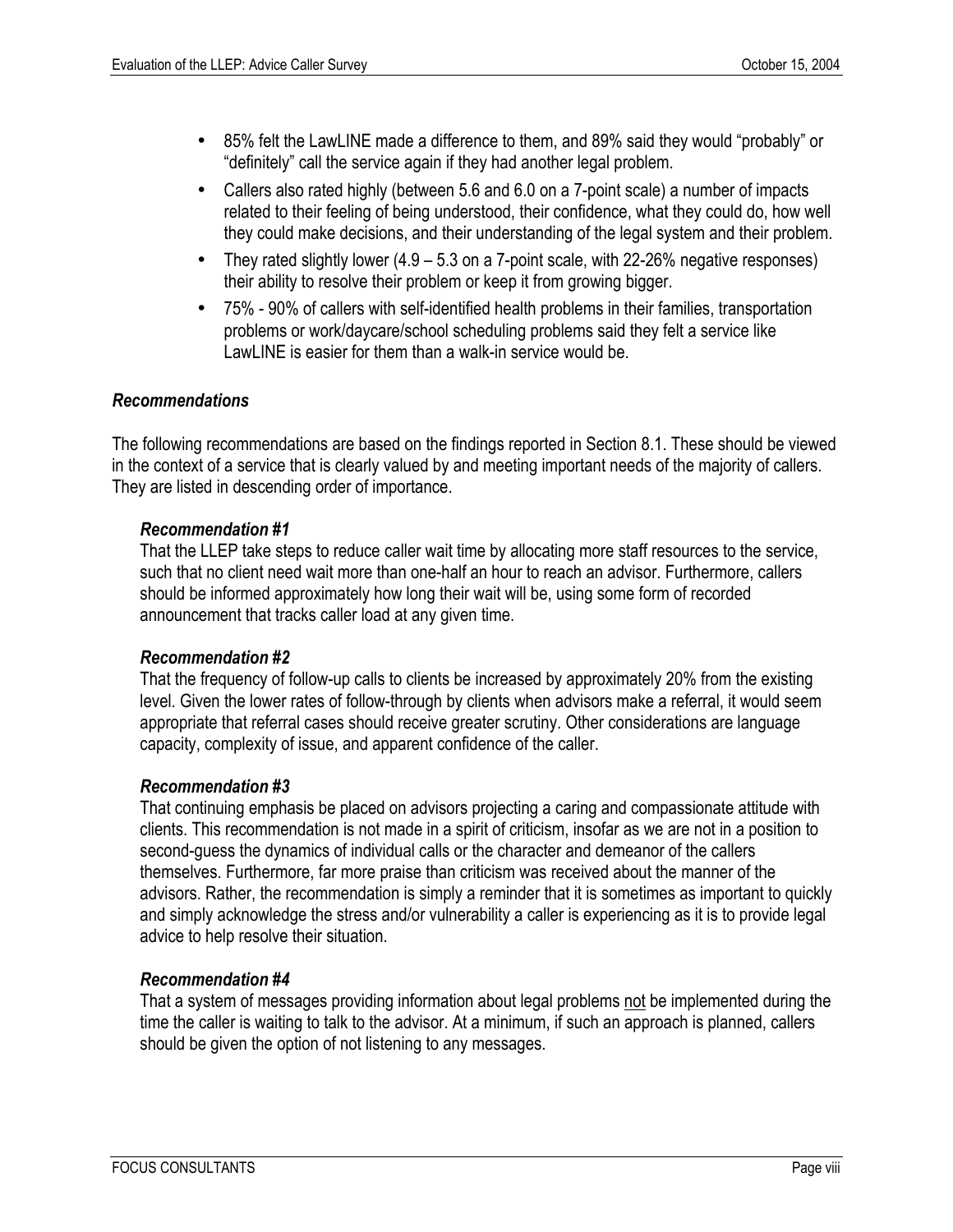# <span id="page-8-0"></span>**1.0 BACKGROUND AND METHODOLOGY**

This is the second of two reports of an evaluation of the LawLINE Enhancement Project (LLEP) of the Legal Services Society (LSS). The first report was completed July 28, 2004. It described patterns and volumes of LawLINE calls, assessed the extent to which the LawLINE is serving the demographic and geographic elements of its target community, described productivity, supervision and quality control issues in the delivery of the LLEP, and assessed aspects of the broader service context in which the LLEP operates.

This report examines the experiences of a sample of callers requesting legal advice, in terms of the nature of their issues, the assistance provided, actions taken by the caller, outcomes and satisfaction.

## <span id="page-8-1"></span>**1.1 PROJECT OVERVIEW**

The LLEP formally began on September 15, 2003. It represents an expansion of the LSS's basic LawLINE program, which was limited to legal information and referral. The expanded program adds services related to legal advice, including:

- The provision of telephone summary legal advice to qualifying low income individuals who do not qualify for help under LSS's current coverage quidelines;
- The provision of telephone legal assistance to community advocates and others who are providing legal assistance to qualifying low income individuals; and
- Working in an integrated and cooperative manner with other LSS programs and other justice service providers.

From September 15, 2003 to September 14, 2004 the Project dealt with a total of 13,022 LawLINE cases, of which 4,787 involved the delivery of legal advice services. Cases consist of legal issues presented by clients during initial calls about the issues, and may include follow up calls to and from clients. All cases must be closed within 14 days after they are opened. However, callers are encouraged to call again if they have another legal problem. As a result, an individual caller may have several cases entered on CommunityServe (the case management system), and cases sometimes involve a number of calls with clients, in addition to research, drafting documents, correspondence and other follow-up work.

The LLEP Policies and Procedures manual defines the three modes of service available through the LawLINE in the following way. The third of these modes is the focus of this report.

- *Information and/or Referral* a very brief contact with the caller that results in staff providing brief information, possibly including a suggestion about another more appropriate service (internal or external to LSS);
- Legal Information general information about the law to help the caller identify a legal issue and options to address that issue (through phone conversation, reference to hard copy or web-based PLE resources and referrals to Public Legal Resource Centres in LSS Regional Centres, and other resources);
- Legal Advice applying the law to a particular situation or fact pattern, and providing a legal opinion and specific advice about the best course of action.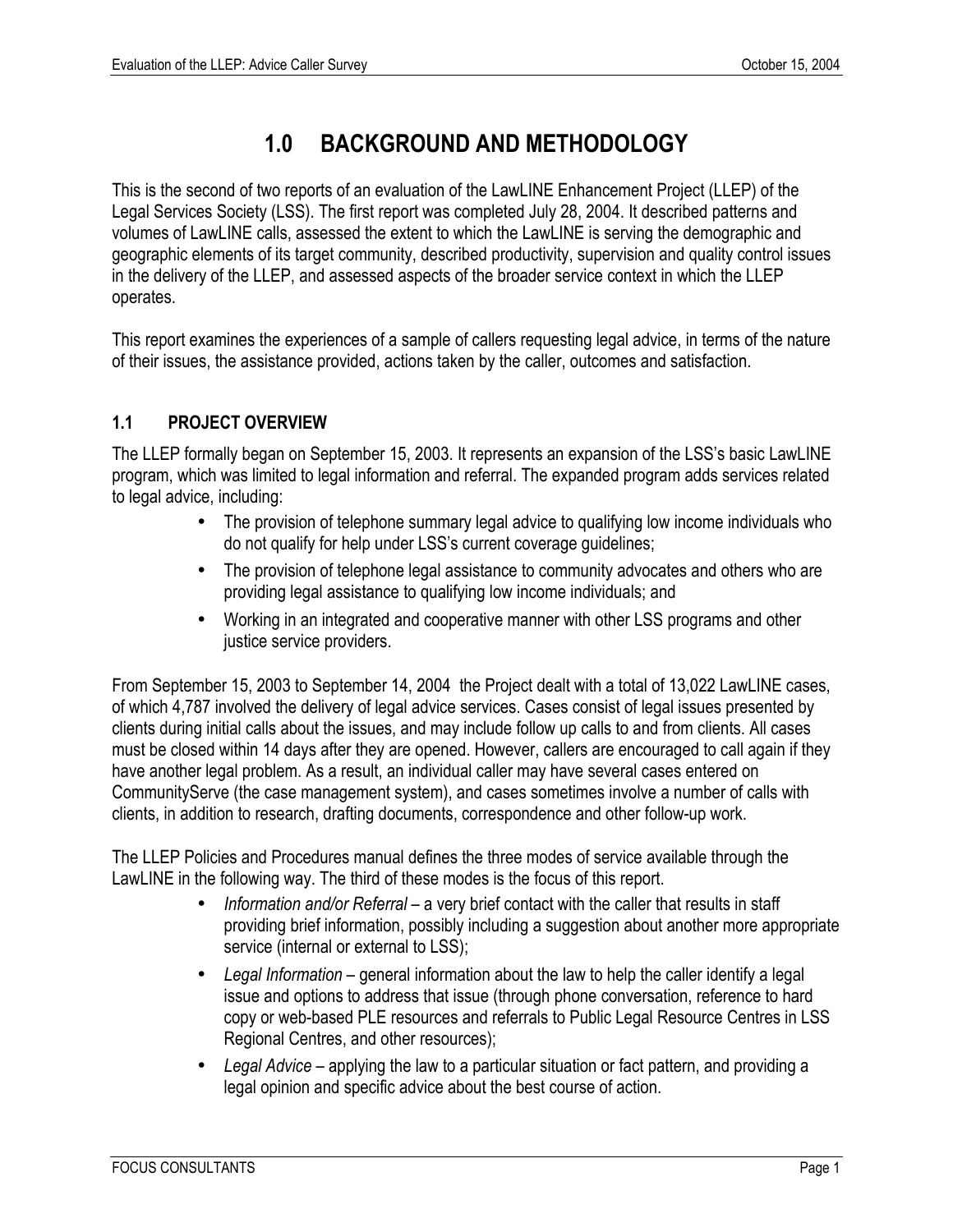While legal information and referral services are provided to the general public, LawLINE staff must determine whether a caller meets LSS's financial eligibility guidelines prior to giving legal advice.

There are two levels of legal advice service. Under Legal Advice level one guidelines, staff may provide up to three hours of service such as letters or phone calls to a third party, document review, a written legal opinion or other brief service. Legal Advice level two can involve service up to five hours if the client is granted a disability type exception.

## <span id="page-9-0"></span>**1.2 METHODOLOGY**

The methodology for this report consisted of a survey of all callers to the LawLINE who requested and qualified for advice services in the period April 5 to May 10, 2004.

## <span id="page-9-1"></span>**1.2.1 Permission and Contact Procedures**

Because the LawLine is a telephone service, it was not possible to collect signed permissions at the time of service to authorize the evaluator to contact the caller for an interview. Given that the calls often involved sensitive issues, it was critical to protect the privacy of the caller. The following procedures were used:

- 1. When the caller first contacted LawLINE and was waiting to be connected, an automatic message informed the caller that he/she would be asked if he/she would participate in the survey, but that such participation was not mandatory (Appendix 1).
- 2. The advisor requested the caller's permission to be contacted for the survey. The person was also told they would be sent a follow-up letter confirming their agreement.
- 3. A follow-up letter was then sent to those callers who had verbally agreed to participate, confirming their willingness to be involved and providing more information (Appendix 2). As shown in the letter the callers were given a further 20 days from the date of the letter to call LSS if they decided not to be involved.
- 4. After 20 days, a file was constructed consisting of all callers who had not requested to be withdrawn.
- 5. A sample of cases in this file was reviewed by the Manager, Community Services. He also gave instructions for further review and contact protocols of all files for the evaluation interviewer (Appendix 3). This process was intended to eliminate any cases involving violence or ones where a family law caller lived with the opposing party, and to protect callers from possible interference, loss of privacy or recriminations.

These procedures were developed to protect solicitor-client confidentiality and comply with the Freedom of Information and Protection of Privacy Act (FOIPPA).

## <span id="page-9-2"></span>**1.2.2 Contact Results**

Table 1 presents the results of all contact attempts made in the survey. On the one hand, the procedures for screening out certain calls and for protecting the privacy of the respondents appear to have eliminated the potential for embarrassment or danger to callers. On the other hand, they irritated some callers who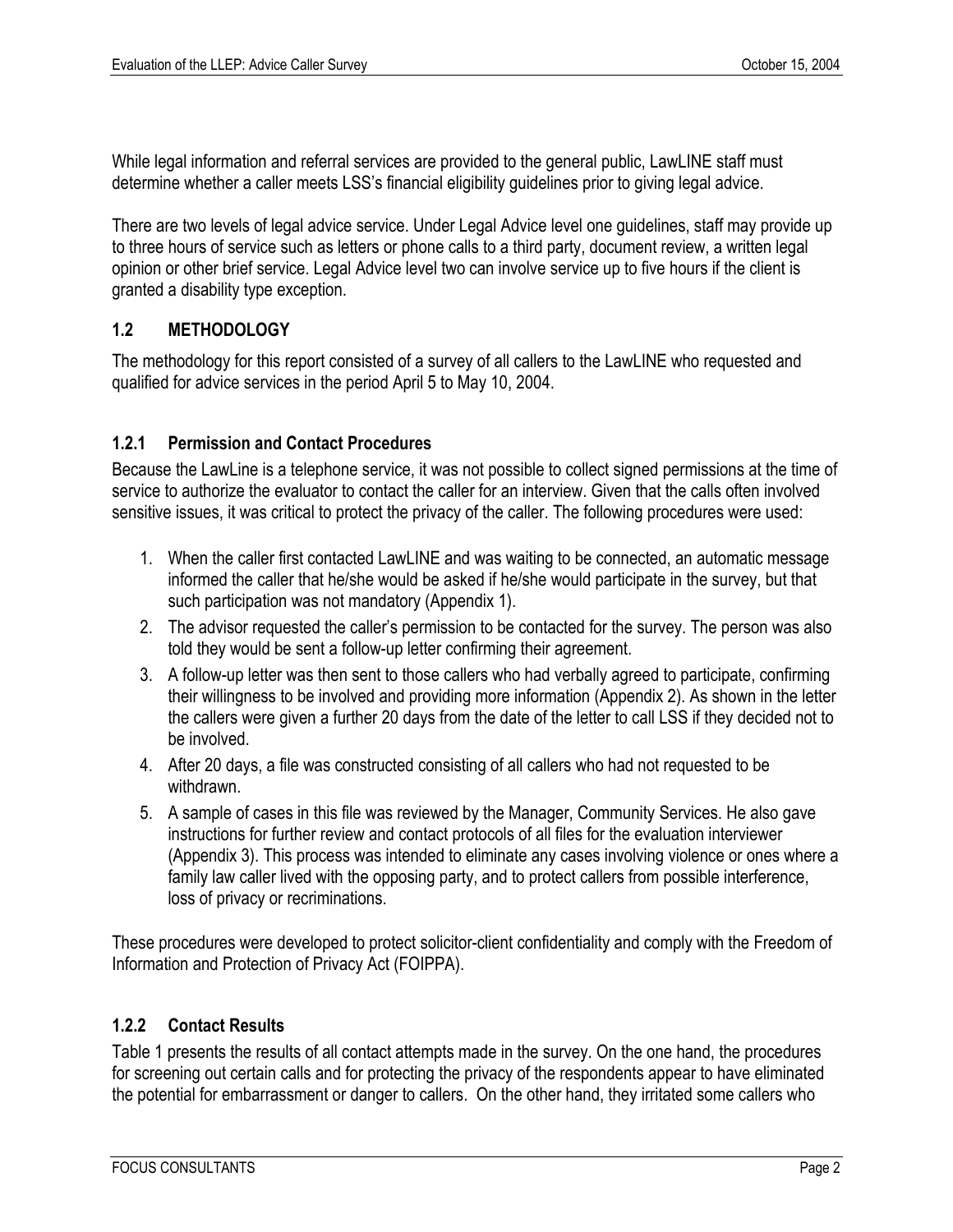| <b>LawLINE Clients</b>                                           | <b>Frequencies</b> | <b>Sub-Groups</b> |
|------------------------------------------------------------------|--------------------|-------------------|
| Total legal advice files in sample                               | 344                |                   |
| Clients not targeted for an interview                            | 41                 |                   |
| Duplicate file (i.e. client used service twice in sample period) |                    | 25                |
| Violence indicated in file review                                |                    | 8                 |
| Inadequate client identifier information                         |                    | $5*$              |
| Translator service required                                      |                    | 3                 |
| <b>Total clients targeted</b>                                    | 303                |                   |
| <b>Clients not interviewed</b>                                   | 154                |                   |
| Telephone not in service/wrong number/moved                      |                    | 80**              |
| <b>Refusals</b>                                                  |                    | $6***$            |
| No response after 6 or 7 attempts                                |                    | 66 ****           |
| <b>Interview completed</b>                                       | 151                |                   |

#### <span id="page-10-0"></span>**Table 1: Results of sample review and contact attempts**

Notes:

- 1. Files were drawn for cases dealt with by LawLINE staff between April 4th and May 10<sup>th</sup>, 2004.
- 2. Calls were made from July through mid-September, 2004.
- 3. Calls were made at all times of the day between 9:30 am and 9:00 pm.
- 4. Calls were made 7 days/week.
- \* No personal ID recorded in file. Client was therefore not contacted, as interviewer would be unable to confirm the caller's ID (see procedures in Appendix 3).
- \*\* 10% of callers (8) had moved, but interviewer could not get new phone numbers without divulging a more specific purpose to the call (see procedures in Appendix 3).
- \*\*\* These individuals were annoyed that the interviewer would not divulge the reason for the call.
- In approximately 85% of these attempts, no contact at all was able to be made, and the interviewer did not leave a message. Some of these clients may have used call display to screen calls.

were suspicious about the reason for the call, and led to a reduced number of completed interviews. It is estimated that a further 40 completed interviews may have been possible had the extra screening and privacy procedures not been required after receiving the verbal approval of the caller and their receipt of the letter from LSS.

All evaluation interviews were conducted by telephone and took place from July through mid-September, 2004. This meant that approximately three months had elapsed between the time the caller contacted LawLINE and the date of the evaluation interview. This period of time was intended to be close enough to the original call so that the caller could remember relevant details, and long enough after it to allow for follow-through on the matter to have taken place.

The actual questionnaire is contained in Appendix 4.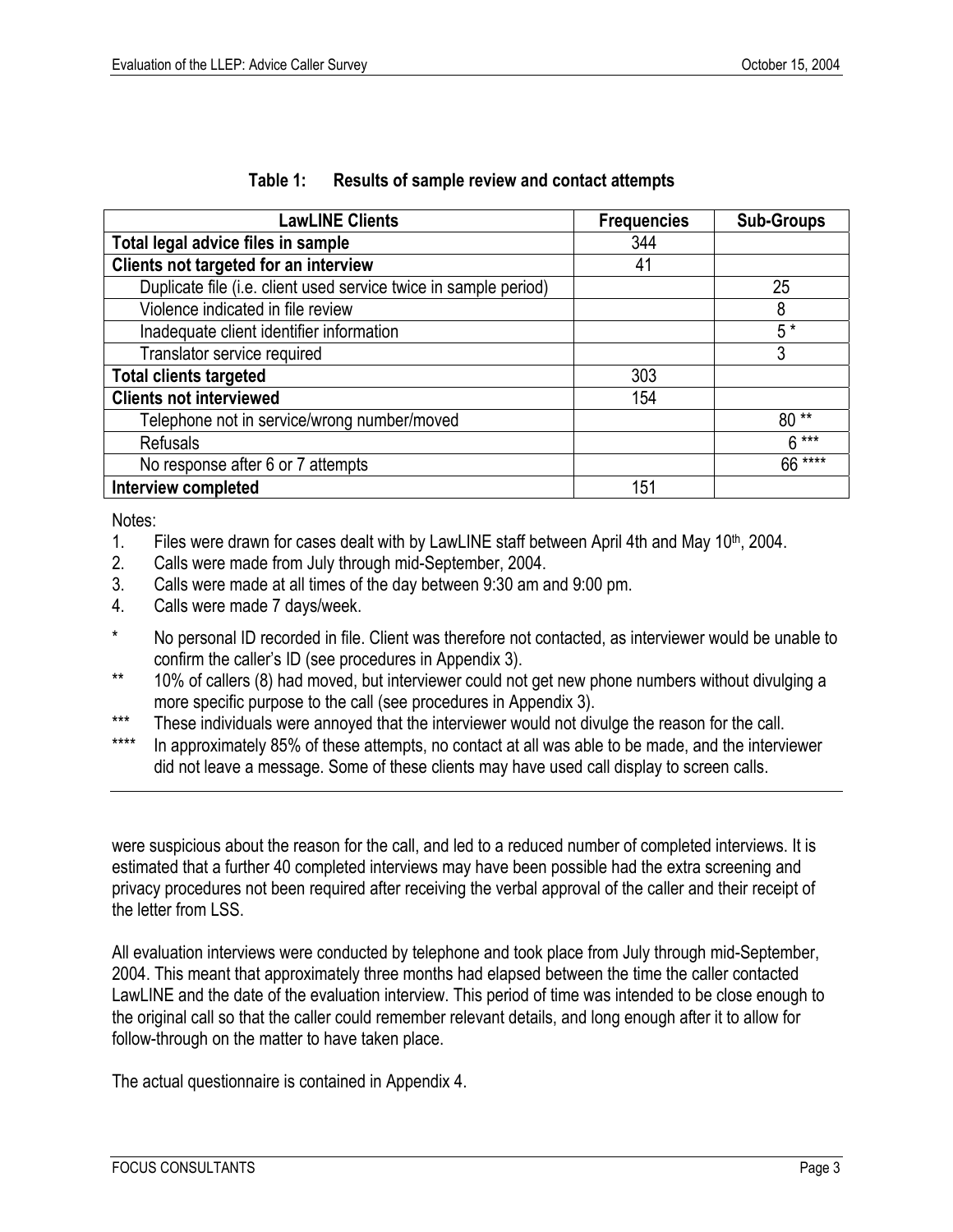# <span id="page-11-0"></span>**2.0 PROFILE OF CALLERS**

This section presents information on callers, the nature of the call, and the type of LawLINE advisor. A summary of key data from Tables 2-6 follows, together with qualifying or supplementary data.

- Two-thirds (99/151, 66%) of callers were female (Table 2). This representation is slightly higher in the 19 – 44 age category (72%) than in the 45+ bracket (58%).
- Almost half (74/151, 49%) of callers were in the  $25 44$  age bracket (Table 2). Callers from the Lower Mainland tended to be predominantly younger (65%, 53/82 in the  $19 - 44$ age bracket) than their non-Lower Mainland counterparts (46%, 32/69).
- 54% (82/151) of callers were from the Lower Mainland (Table 3). While this percentage is almost identical to that reported for all advice callers in the period September 15, 2003 to February 2004, the representation of Vancouver/Sunshine Coast callers is higher in this survey and of Surrey/Fraser Valley callers were lower. The representation from the five non-Lower Mainland regions fairly closely reflects overall LLEP calls for the longer period, but because of the small numbers involved in the survey it cannot be considered reliable.
- There was only minimal file data recorded on the first language, ethnicity (aboriginal/nonaboriginal) or education of the caller, so this data is not presented here.
- The vast majority of callers (93%) phoned in regard to only one case matter during the case selection period (April  $5<sup>th</sup>$  to May 10<sup>th</sup>). Nonetheless, the fact that 7% of callers phoned on a second, distinct matter within those five weeks shows that the LawLINE service generates repeat clients.
- 80% of the calls were handled by six lawyer advisors and 20% by four paralegal advisors.

| Demographic Item | <b>Frequency</b> | Percentage |
|------------------|------------------|------------|
| Gender           |                  |            |
| Male             | 52               | 34%        |
| Female           | 99               | 66%        |
| Total            | 151              | 100%       |
| Age              |                  |            |
| $19 - 24$        | 11               | 7%         |
| $25 - 44$        | 74               | 49%        |
| $45 - 64$        | 52               | 34%        |
| $65 +$           | 14               | 9%         |
| Total            | 151              | 99%        |

<span id="page-11-1"></span>**Table 2: Demographic profile of callers interviewed**

Percentages do not necessarily total 100% due to rounding.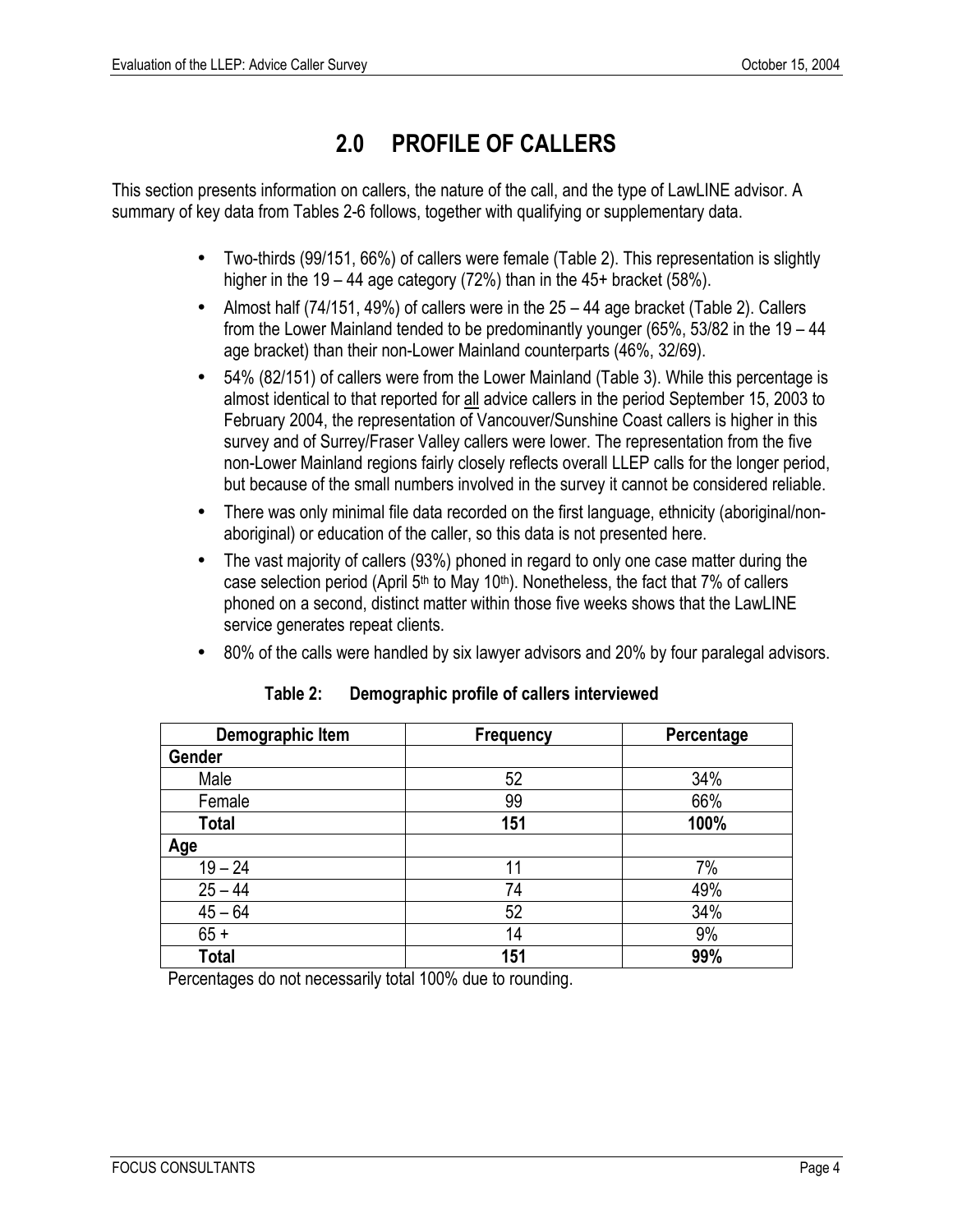| Region                        | <b>Frequency</b> | Percentage | Percentage of total advice<br>callers in period<br>Sep 15/03 to Feb 04* |
|-------------------------------|------------------|------------|-------------------------------------------------------------------------|
| <b>Lower Mainland</b>         |                  |            |                                                                         |
| Vancouver/Sunshine Coast      | 61               | 40%        | 32.3%                                                                   |
| Surrey/Fraser Valley          | 21               | 14%        | 22.7%                                                                   |
| <b>Outside Lower Mainland</b> |                  |            |                                                                         |
| <b>North</b>                  | 9                | 6%         | 10.2%                                                                   |
| Vancouver Island              | 25               | 17%        | 14.4%                                                                   |
| Okanagan/West Kootenays       | 15               | 10%        | 11.3%                                                                   |
| Interior/East Kootenays       | 8                | 5%         | 5.8%                                                                    |
| Northwest                     | 10               | 7%         | 3.4%                                                                    |
| Out of province               | $\overline{2}$   | 1%         | <b>NA</b>                                                               |
| <b>Total</b>                  | 151              | 100%       | 100.1%                                                                  |

## <span id="page-12-0"></span>**Table 3: Regional profile of callers interviewed**

\* This column is for comparison purposes, and was taken from Table 2, page 7, of the first evaluation report of the LLEP, July 27, 2004.

| <b>Issue Type</b>         | <b>Frequency</b> | Percentage |
|---------------------------|------------------|------------|
| <b>Consumer Rights</b>    | 18               | 12%        |
| <b>Criminal Law</b>       |                  | 5%         |
| Debt                      | 18               | 12%        |
| Employment                | 10               | 7%         |
| <b>Family Law</b>         | 68               | 45%        |
| <b>Health and Estates</b> | 8                | 5%         |
| Housing                   | 11               | 7%         |
| Immigration and Refugees  | 3                | 2%         |
| <b>Income Security</b>    | 3                | 2%         |
| Torts                     | 5                | 3%         |
| <b>Total</b>              | 151              | 100%       |

#### <span id="page-12-1"></span>**Table 4: Profile of caller issues**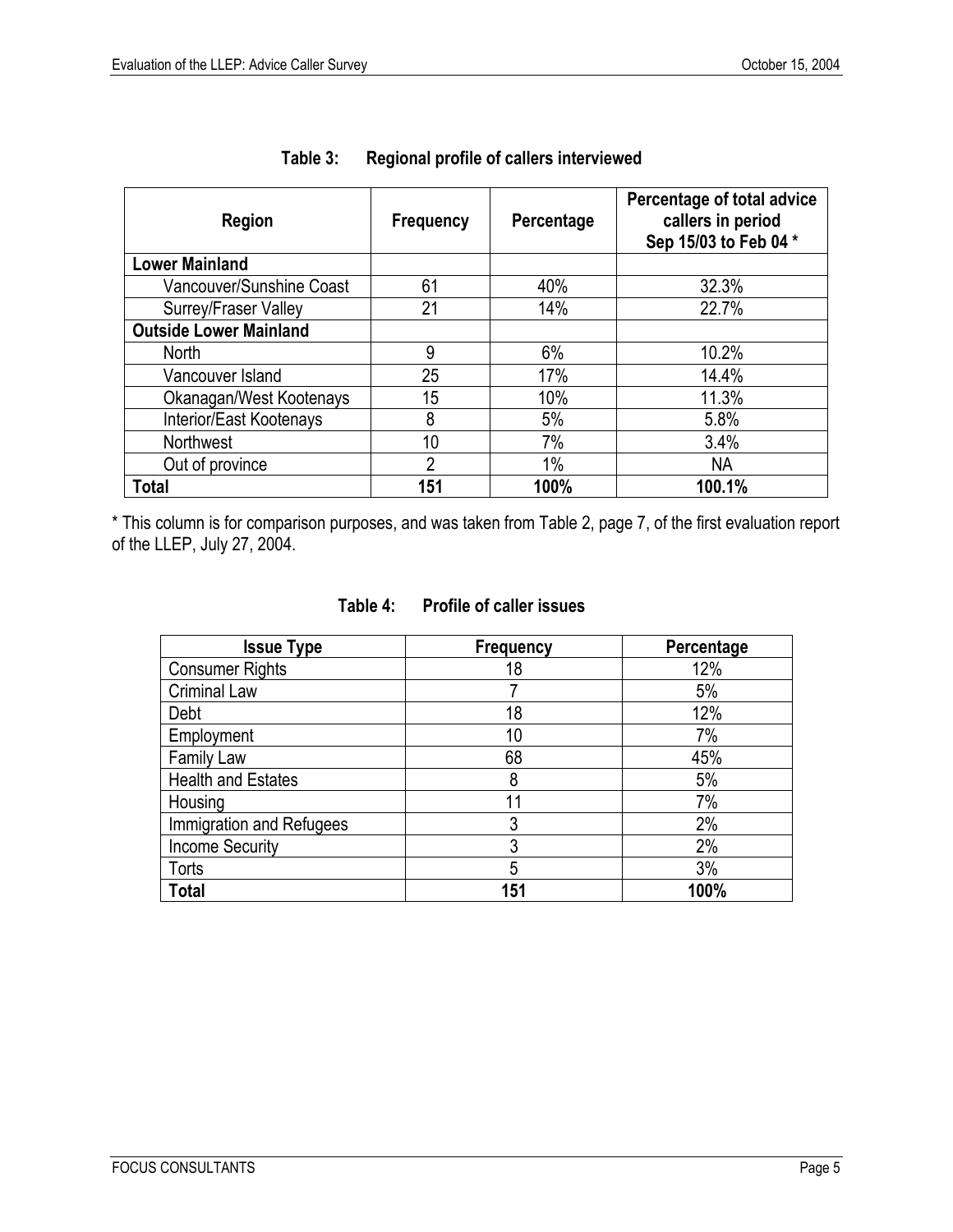| <b>Number of Cases Involved During</b><br><b>Survey Period per Caller</b> | <b>Frequency</b> | Percentage |
|---------------------------------------------------------------------------|------------------|------------|
| One                                                                       | 140              | 93%        |
| Two                                                                       |                  | 7%         |

#### <span id="page-13-0"></span>**Table 5: Number of cases per caller**

#### <span id="page-13-1"></span>**Table 6: Who handled the call**

**Total 151 100%**

| <b>Person Who Handled Call</b> | <b>Frequency</b> | Percentage |
|--------------------------------|------------------|------------|
| Lawver                         |                  | 80%        |
| Paralegal                      | IJΟ              | 20%        |
| Total                          | 151              | 100%       |

Notes: Ten LawLINE advisors dealt with the calls in this survey. Six of the advisors were lawyers (minimum cases = 5, maximum = 56) and four were paralegals (minimum cases = 2, maximum = 15).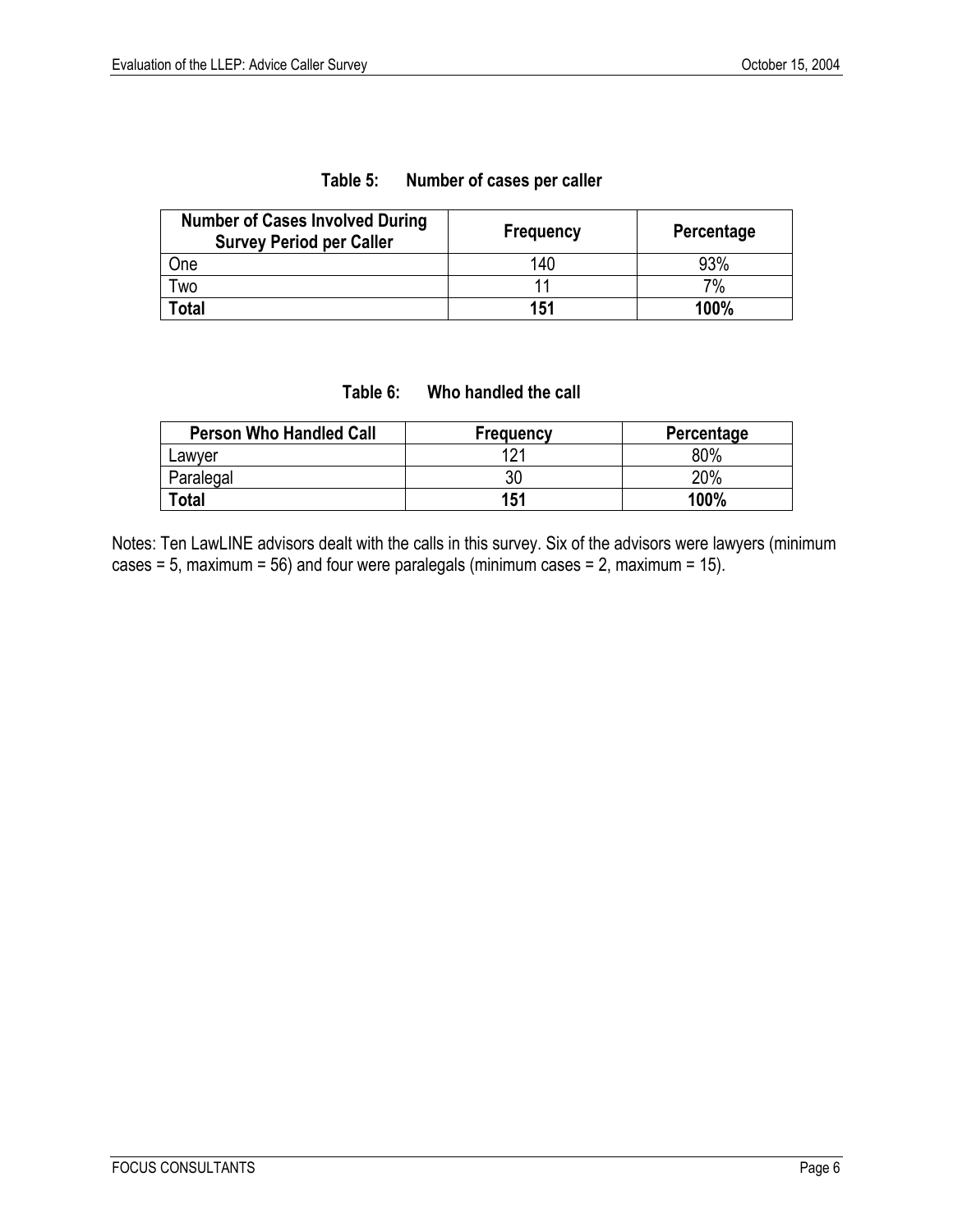# <span id="page-14-0"></span>**3.0 CONTACTING THE LAWLINE**

Tables 7 and 8 show two aspects of callers' experiences in trying to reach the LawLINE service. The first is the number of calls that they made in order to get through to the service. As shown in Table 7, a large majority (82%) of those who remembered the number of calls said they were able to get through in one call.

The second aspect of the contact experience was how long the caller had to wait once they were connected to LawLINE. Table 8 shows that 61% of callers were kept on hold for less than 15 minutes (the standard by which LawLINE aims to connect with callers) and another 22% waited for  $15 - 30$  minutes. However, 15% (20/128) were kept waiting for more than half an hour. Clearly a wait of over 30 minutes is excessive, and one of over 60 minutes (experienced by 11% of callers) should be considered unacceptable by any service.

| <b>Number of Calls Before</b><br><b>Getting Assistance</b> | Frequency | Percentage |
|------------------------------------------------------------|-----------|------------|
| <b>One</b>                                                 | 107       | 82%        |
| Two                                                        | 13        | 10%        |
| Three                                                      |           | 7%         |
| Four or more                                               |           | 2%         |
| <b>Total</b>                                               | 131       | 101%       |

<span id="page-14-1"></span>**Table 7: Number of calls made by caller to LawLINE before getting assistance**

Notes:

- 1. 20 callers could not remember how many calls they made. They are not included in this table.
- 2. Percentages do not total 100% due to rounding.

|  |  |  | Table 8:   How long caller was kept on hold before being able to talk to a LawLINE advisor |
|--|--|--|--------------------------------------------------------------------------------------------|
|--|--|--|--------------------------------------------------------------------------------------------|

<span id="page-14-2"></span>

| <b>Length of Time</b> | <b>Number</b> | Percentage |
|-----------------------|---------------|------------|
| Immediate response    | 25            | 20%        |
| Under five minutes    | 30            | 23%        |
| $6 - 9$ minutes       | 12            | 9%         |
| $10 - 14$ minutes     | 12            | 9%         |
| $15 - 20$ minutes     |               | 5%         |
| $21 - 30$ minutes     | 22            | 17%        |
| $31 - 60$ minutes     | 5             | 4%         |
| $61 - 90$ minutes     | 8             | 6%         |
| $91 - 120$ minutes    | 4             | 3%         |
| Over 2 hours          | 3             | 2%         |
| Total                 | 128           | 100%       |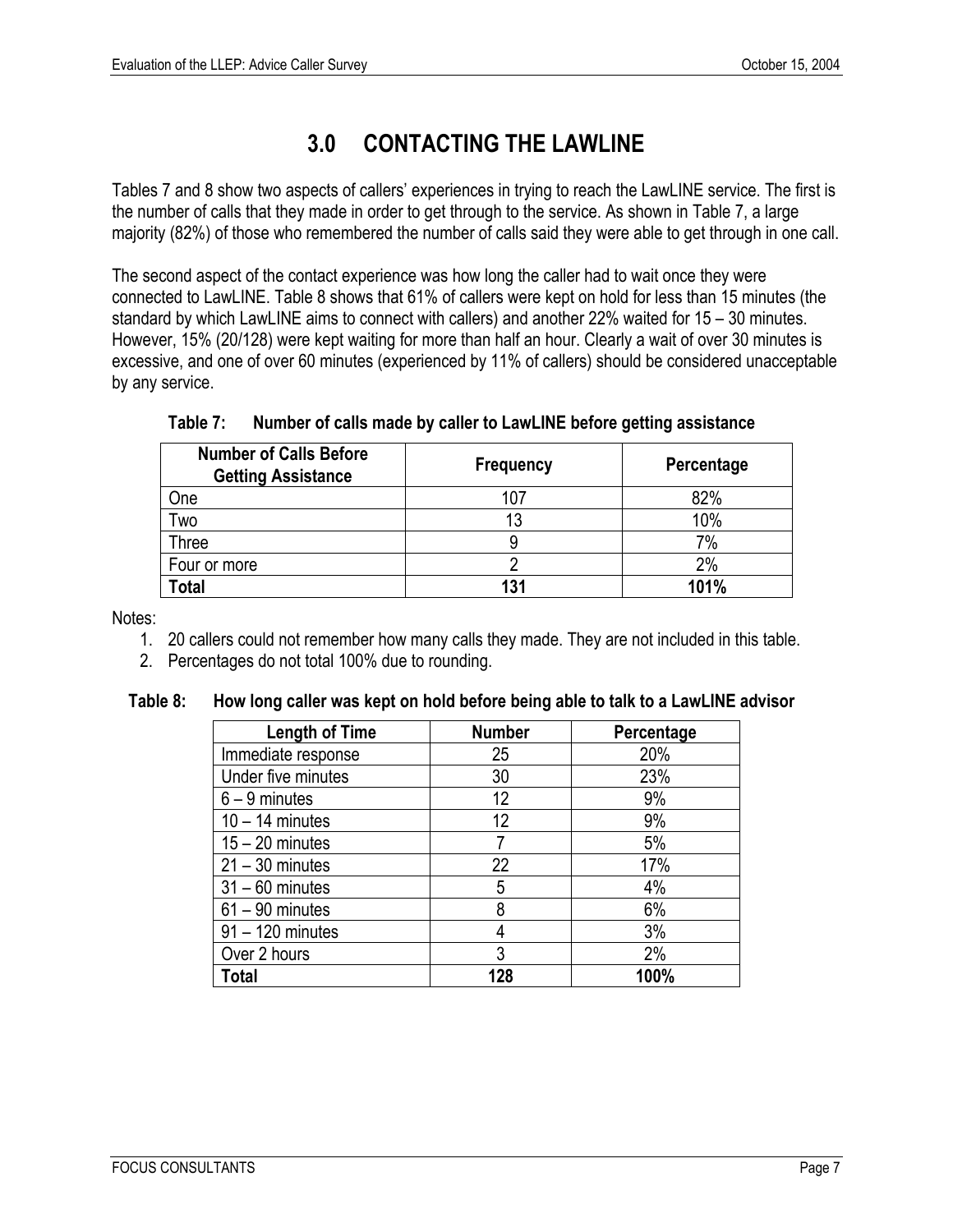# <span id="page-15-0"></span>**4.0 LAWLINE ADVISORíS MANNER AND ATTITUDE**

Although the manner and attitude of a legal advisor is always important for a client, it is especially critical in a telephone service. This is because there is no opportunity for the advisor to read body language or other non-verbal cues of confusion, fear or doubt.

As shown in Table 9, from the callers' perspective, the LawLINE advisors appear to have done an excellent job in gauging the level of the callers' understanding, and the expectations that can be placed on them. Only 3% (4/150) of callers felt the advisor talked over their heads, and none felt that they were talked down to. Similarly, only 2% (3/150) felt the advisors expected them to do things that were too hard, and no advisors treated the callers as if they were incapable of doing anything for themselves.

In the few cases where the advisors pitched their explanations or expectations too high, the advisor was a lawyer rather than a paralegal. However, the low frequency of overall instances and the fact that lawyers responded to 80% of the calls makes the difference statistically insignificant.

In both sections of the table there is a response labeled "none of these". Five of the twelve responses with this label concerning the advisorís method of speaking and explaining were critical of the advisor for not being compassionate or for making the caller feel uncomfortable. Similarly, three of the ten responses concerning the advisor's manner were that the advisor was overly judgmental and not compassionate.

| <b>Statement</b>                                                                               | <b>Frequency caller agreed</b><br>with this statement | Percentage |
|------------------------------------------------------------------------------------------------|-------------------------------------------------------|------------|
| Method of speaking and explaining:                                                             |                                                       |            |
| Advisor talked over my head, using legal words<br>I didn't understand, and/or talked too fast. | 4                                                     | 3%         |
| Advisor explained things in a way that was just<br>right.                                      | 134                                                   | 89%        |
| Advisor talked down to me.                                                                     | 0                                                     | $0\%$      |
| None of these/not sure                                                                         | 12                                                    | 8%         |
| Total                                                                                          | 150                                                   | 100%       |
| <b>Advisor's attitude:</b>                                                                     |                                                       |            |
| Advisor expected me to do things that were too<br>hard.                                        | 3                                                     | 2%         |
| Advisor was about right in what he/she though I<br>could do.                                   | 137                                                   | 91%        |
| Advisor treated me as if I couldn't do anything<br>for myself.                                 | 0                                                     | $0\%$      |
| None of these/not sure                                                                         | 10                                                    | 7%         |
| Total                                                                                          | 150                                                   | 100%       |

## <span id="page-15-1"></span>**Table 9: Caller impression of LawLINE advisorís communication style**

Note: N=151, NR=1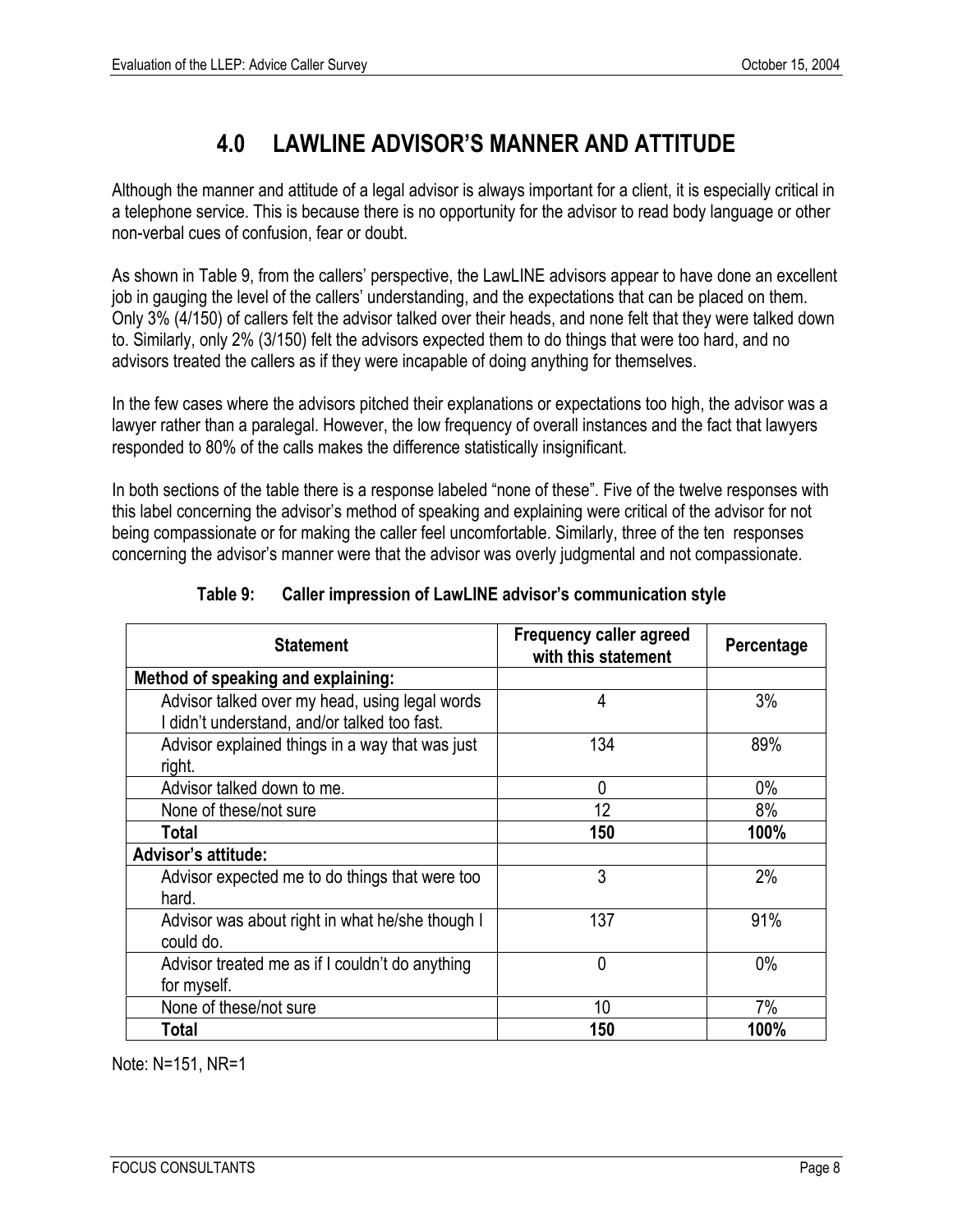# <span id="page-16-0"></span>**5.0 SERVICES PROVIDED BY THE ADVISOR, AND FOLLOW-THROUGH BY CALLER**

This section describes the general services provided by the advisor, the types of instructions given, the referrals made, and the extent of follow-through by the caller.

## <span id="page-16-1"></span>**5.1 GENERAL**

Table 10 shows that, in general, the main combination of legal advice services offered by the advisors (as recollected by the caller) are an explanation of how the law works in relation to the caller's problem (97%) and informing the caller where he/she can get more information (72%).

Advisors are able to give up to three hours of service to individuals who qualify financially. As shown in the table, in a small percentage of cases this has involved preparation of correspondence, court documents or the provision of written information on their legal problem area.

| <b>Services</b>                                            |           |            | <b>Whether Service Provided</b> |               |
|------------------------------------------------------------|-----------|------------|---------------------------------|---------------|
|                                                            | No        | <b>Yes</b> | Total                           | Non-responses |
| <b>General advice</b>                                      |           |            |                                 |               |
| Explained how law works in<br>relation to caller's problem | 5(3%)     | 142 (97%)  | 147 (100%)                      | $NR = 4$      |
| Sent caller more information                               | 139 (92%) | 12 (8%)    | 151 (100%)                      |               |
| Told caller where he/she<br>could get more information     | 42 (28%)  | 109 (72%)  | 151 (100%)                      |               |
| <b>Specific additional services</b>                        |           |            |                                 |               |
| Sent correspondence or a<br>memo outlining what to do      | 141 (95%) | 8(5%)      | 149 (100%)                      | $NR = 2$      |
| Drafted court documents for<br>caller                      | 146 (98%) | 3(2%)      | 149 (100%)                      | $NR = 2$      |
| Drafted a letter to the other<br>party for caller          | 146 (98%) | 3(2%)      | 149 (100%)                      | $NR = 2$      |
| Sent caller a publication<br>about his/her legal problem   | 132 (89%) | 17 (11%)   | 149 (100%)                      | $NR = 2$      |

<span id="page-16-2"></span>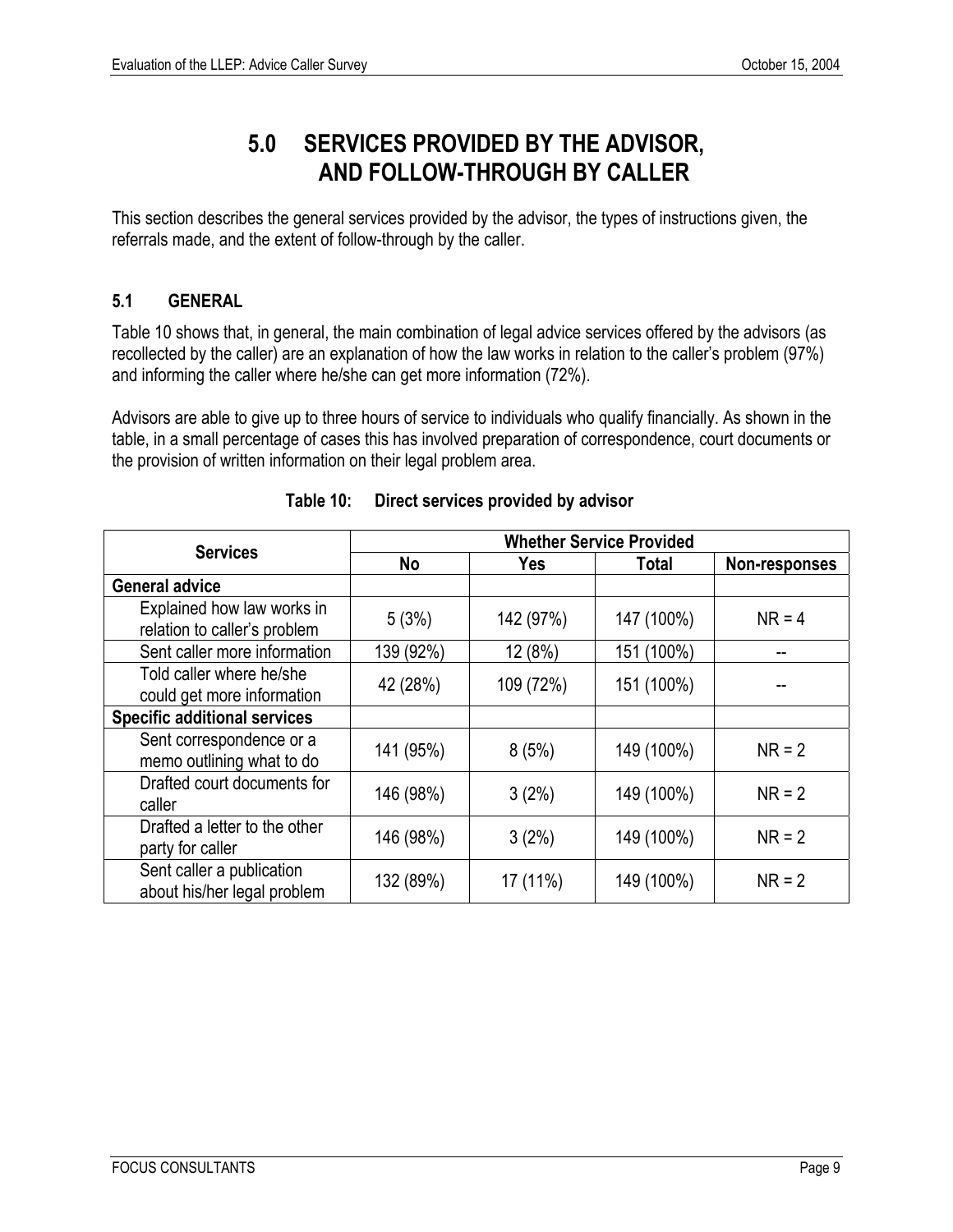## <span id="page-17-0"></span>**5.2 SPECIFIC INSTRUCTIONS AND REFERRALS, AND DEGREE OF FOLLOW-THROUGH BY CALLER**

Table 11 describes more specific instructions given by the advisor, and the extent to which the caller followed these instructions. Table 12 does the same for referrals. Table 13 presents callers' reasons for not following through on the advisor's instructions or referrals.

| <b>Type of Instruction</b>                                                                     | Frequency<br>instruction given<br>$N = 150$<br>$NR=1$ | Percentage<br>of total | Frequency of<br>instances where<br>caller followed<br>instruction | Percentage of<br>cases where<br>client follows<br>through<br>completely |
|------------------------------------------------------------------------------------------------|-------------------------------------------------------|------------------------|-------------------------------------------------------------------|-------------------------------------------------------------------------|
| Directed caller to website to help<br>with problem                                             | 51                                                    | 34%                    | $37*$                                                             | 73%                                                                     |
| Instructed caller how to deal with<br>a landlord or a creditor                                 | 29                                                    | 19%                    | $21**$                                                            | 72%                                                                     |
| Explained to caller how to<br>express self in court, how to file<br>or respond to legal action | 18                                                    | 12%                    | $14*$                                                             | 78%                                                                     |
| Instructed caller how to deal with<br>a government agency                                      | 10                                                    | 7%                     | $7*$                                                              | 70%                                                                     |
| Explained to caller how to fill out<br>a form, make a call, write a letter                     | 9                                                     | 6%                     | 6                                                                 | 67%                                                                     |
| Directed caller to a public<br>access computer to gather<br>information on his/her problem     | 5                                                     | 3%                     | $\overline{2}$                                                    | 40%                                                                     |
| Reviewed guidelines for<br>applying for welfare, EI or other<br>benefits                       | 2                                                     | 1%                     | $\overline{2}$                                                    | 40%                                                                     |

<span id="page-17-1"></span>**Table 11: Types of instructions given by advisor; follow-through by caller**

Notes: Percentages involving less than 30 overall cases are not reliable, and should be considered with caution. The derived statistics below are based on a larger number of cases, and are therefore more reliable.

\* In each of these cases, one additional caller said they tried, or partially followed through.

\*\* Three additional callers said they tried, or partially followed through.

Derived statistics:

Total number of instructions given (of any type): 124 Frequency instructions followed completely: 89 Percentage of instructions followed completely: 72% (89/124) Frequency instructions followed completely or partially: 95

Percentage followed completely or partially: 77% (95/124)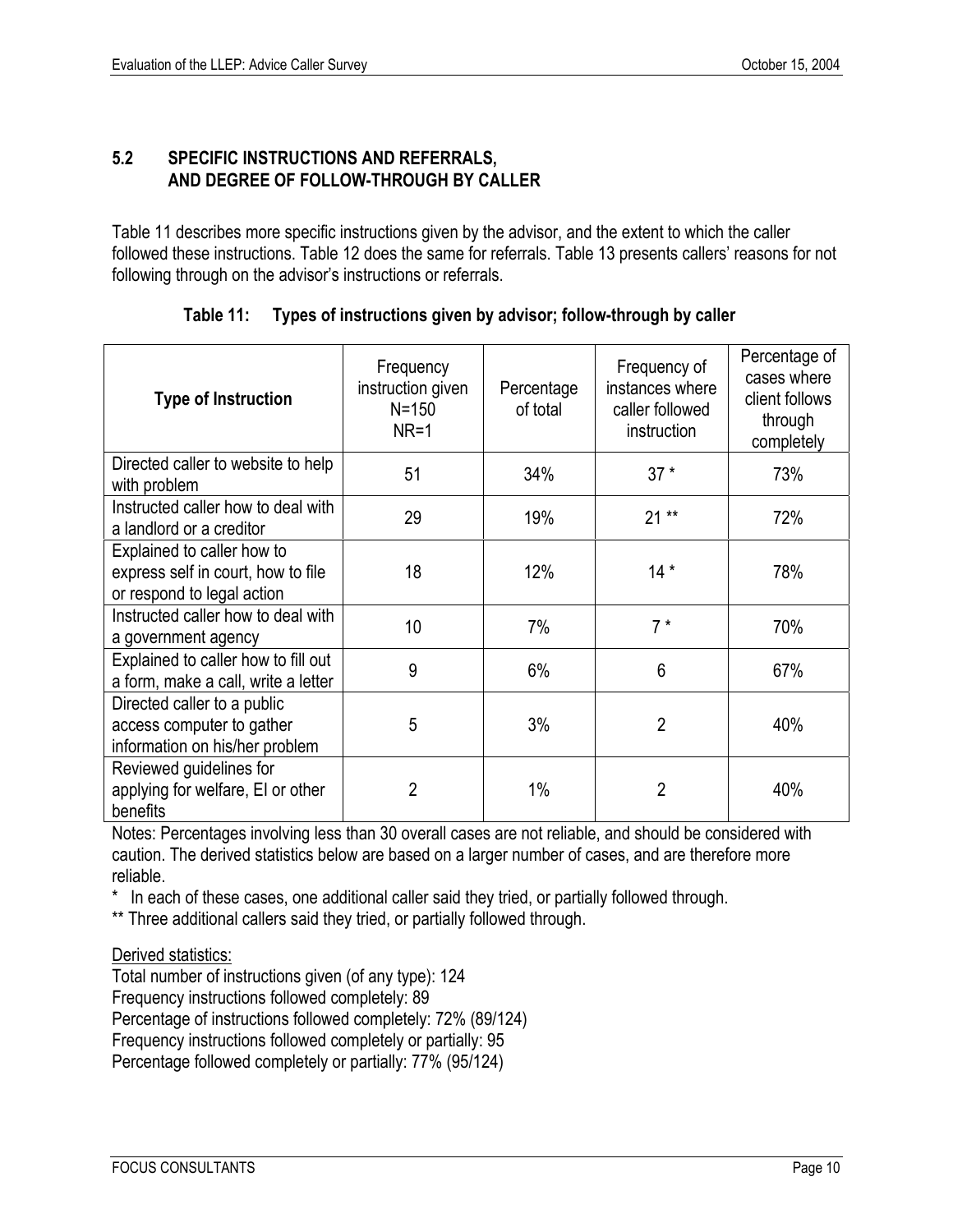| <b>Type of Referral</b>                       | <b>Frequency of</b><br>referral<br>$N = 150$<br>$NR=1$ | Percentage<br>of total | Frequency of<br><b>instances</b><br>where caller<br>followed<br>referral<br>completely | Percentage of<br>cases where<br>client<br>followed<br>referral<br>completely |
|-----------------------------------------------|--------------------------------------------------------|------------------------|----------------------------------------------------------------------------------------|------------------------------------------------------------------------------|
| Government agency                             | 42                                                     | 28%                    | 23                                                                                     | 55%                                                                          |
| Lawyer referral service or<br>private lawyer  | 36                                                     | 24%                    | $20**$                                                                                 | 56%                                                                          |
| Duty counsel                                  | 33                                                     | 22%                    | $10*$                                                                                  | 30%                                                                          |
| Free clinic, law student or<br>advocacy group | 25                                                     | 17%                    | $6***$                                                                                 | 24%                                                                          |
| Legal Aid                                     | 6                                                      | 4%                     | $3*$                                                                                   | 50%                                                                          |
| Court registry                                | 5                                                      | 3%                     | $\overline{2}$                                                                         | 40%                                                                          |
| Community worker or advocate                  | 3                                                      | 2%                     | $\overline{2}$                                                                         | 67%                                                                          |
| <b>Legal Information Outreach</b><br>Worker   |                                                        | 1%                     |                                                                                        | 100%                                                                         |
| Administrative tribunal                       | 0                                                      | 0%                     | NA                                                                                     | <b>NA</b>                                                                    |

<span id="page-18-0"></span>

|  |  |  | Table 12: Types of referral given by advisor; follow-through by caller |
|--|--|--|------------------------------------------------------------------------|
|--|--|--|------------------------------------------------------------------------|

Notes: Percentages involving less than 30 overall cases are not reliable, and should be considered with caution. The derived statistics below are based on a larger number of cases, and are therefore more reliable.

- Two additional callers said they tried, or partially followed through.
- \*\* Four additional callers said they tried, or partially followed through.
- \*\*\* Six additional callers said they tried, or partially followed through.

## Derived statistics:

Total number of referrals given (of any type): 151 Frequency referrals followed completely: 67

Percentage of referrals followed completely: 44% (67/151)

Frequency referrals followed partially or completely: 89

Percentage of referrals followed partially or completely: 55% (83/151)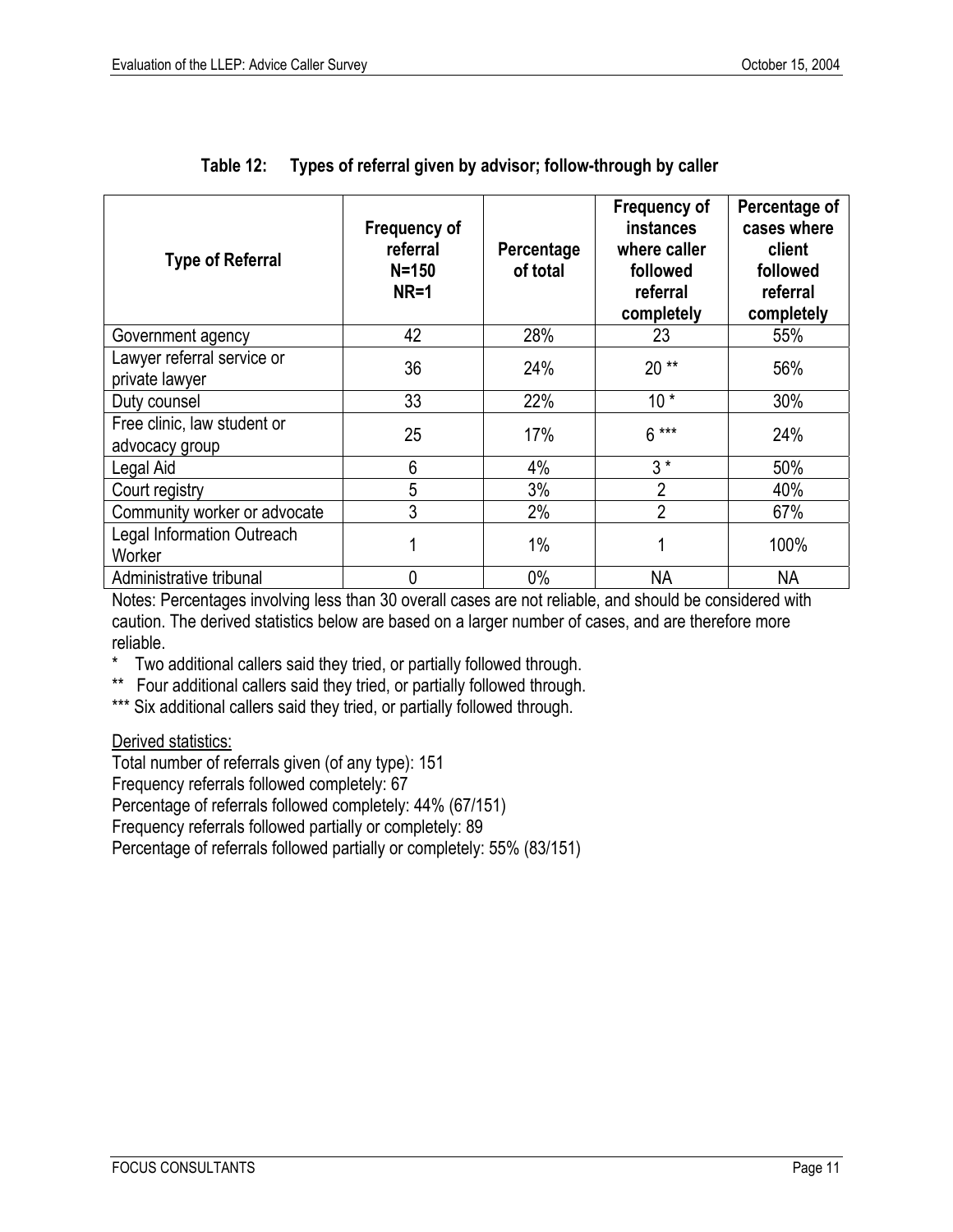|                | Reason for not following through                                                                                                 | <b>Frequency not</b><br>followed<br>through on<br>instructions | <b>Frequency not</b><br>followed<br>through on<br>referrals | <b>Overall</b><br>frequency<br>this reason<br>is given | Percentage<br>who gave<br>this reason |
|----------------|----------------------------------------------------------------------------------------------------------------------------------|----------------------------------------------------------------|-------------------------------------------------------------|--------------------------------------------------------|---------------------------------------|
|                | <b>Callers' personal limitations</b>                                                                                             |                                                                |                                                             |                                                        |                                       |
| 1 <sup>1</sup> | Client didn't understand, forgot,<br>was confused                                                                                | 4                                                              | 8                                                           | 12                                                     | 11%                                   |
| 2.             | Task was too hard; client afraid,<br>discouraged or lacked<br>confidence; needed specific<br>personal help                       | 6                                                              | $\overline{7}$                                              | 13                                                     | 12%                                   |
| 3.             | Lack of resources (money,<br>transportation, child care,<br>computer access)                                                     | 5                                                              | 3                                                           | 8                                                      | 8%                                    |
| 4.             | Illness, health                                                                                                                  | 1                                                              | $\overline{2}$                                              | 3                                                      | 3%                                    |
|                | Situation changed or caller decided not to pursue                                                                                |                                                                |                                                             |                                                        |                                       |
| 5.             | Client changed mind; matter not<br>worth pursuing                                                                                | 5                                                              | $6\phantom{1}6$                                             | 11                                                     | 10%                                   |
|                | 6. Situation changed; problem<br>resolved; other side dropped<br>matter                                                          | 3                                                              | 17                                                          | 20                                                     | 19%                                   |
| 7.             | Nothing could be done for client                                                                                                 | 1                                                              | $\overline{2}$                                              | 3                                                      | 3%                                    |
|                | <b>Caller went to other resource</b>                                                                                             |                                                                |                                                             |                                                        |                                       |
| 8.             | Went to other resource (FJC,<br>lawyer, mediator, website,<br>represented self)                                                  | 3                                                              | 14                                                          | 17                                                     | 16%                                   |
|                | <b>Callers' efforts frustrated</b>                                                                                               |                                                                |                                                             |                                                        |                                       |
| 9.             | Client tried; no-one called back;<br>couldn't get through                                                                        |                                                                | 10                                                          | 10                                                     | 9%                                    |
|                | <b>Other</b>                                                                                                                     |                                                                |                                                             |                                                        |                                       |
|                | 10. Others (not ready to act yet, was<br>inquiring for a friend, lack of<br>eligibility, had already done what<br>was suggested) | 1                                                              | 8                                                           | 9                                                      | 8%                                    |
|                | <b>Total</b>                                                                                                                     | 29                                                             | 77                                                          | 106                                                    | 99%                                   |

## <span id="page-19-0"></span>Table 13: Reasons for client not following through on advisor's instructions or on referrals

Notes: Percentages do not total 100% due to rounding.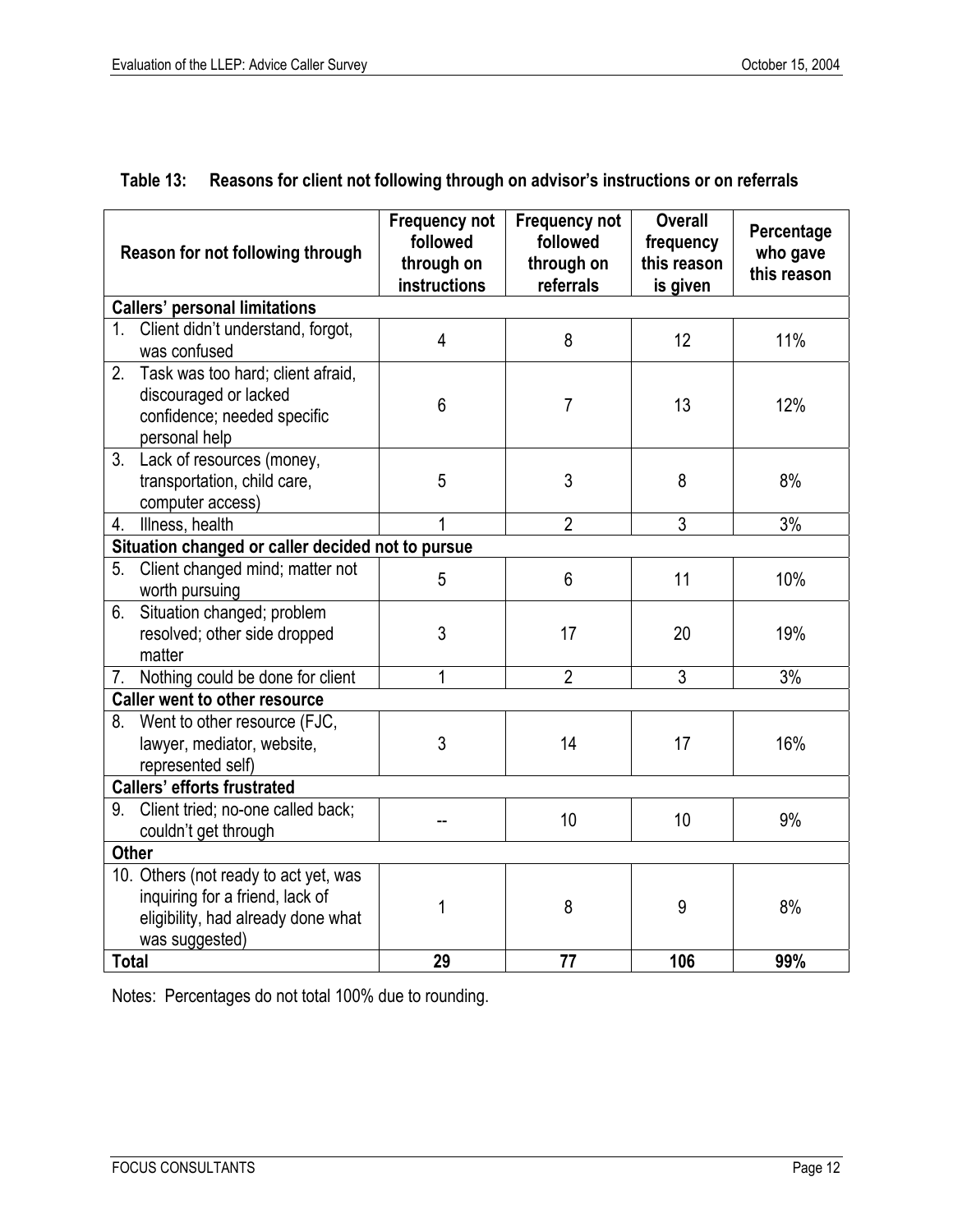Points of significance that arise from these tables and from qualitative comments made by callers include the following:

- 72% of instructions given by advisors were completely followed by callers, and 77% either partially or completely followed (Table 11).
- 44% of referrals suggested by advisors were completely followed by callers, and 55% either partially or completely followed (Table 12).
- Approximately one-third of callers who did not follow through on instructions and referrals were limited by lack of understanding, confidence, resources or adequate health. This suggests that the clients' assessment of how well-calibrated the advisor's advice was to the level of their understanding and capacity, as reported in Section 4.0 and Table 9, might have been slightly optimistic. Another third did not follow through simply because their situation changed, or because the matter did not really seem worth pursuing. One in six callers who did not follow through went to another resource, and one in ten were frustrated in their attempts (all with referrals) and gave up (Table 13).
- There were no statistically significant differences at the .05 level of confidence in the degree of follow-through of instructions or referrals based on any of the variables examined, including Lower Mainland/Outside Lower Mainland, ages 19-44 vs 45 or over, male/female, or lawyer advisor vs paralegal advisor (Tables 11 and 12).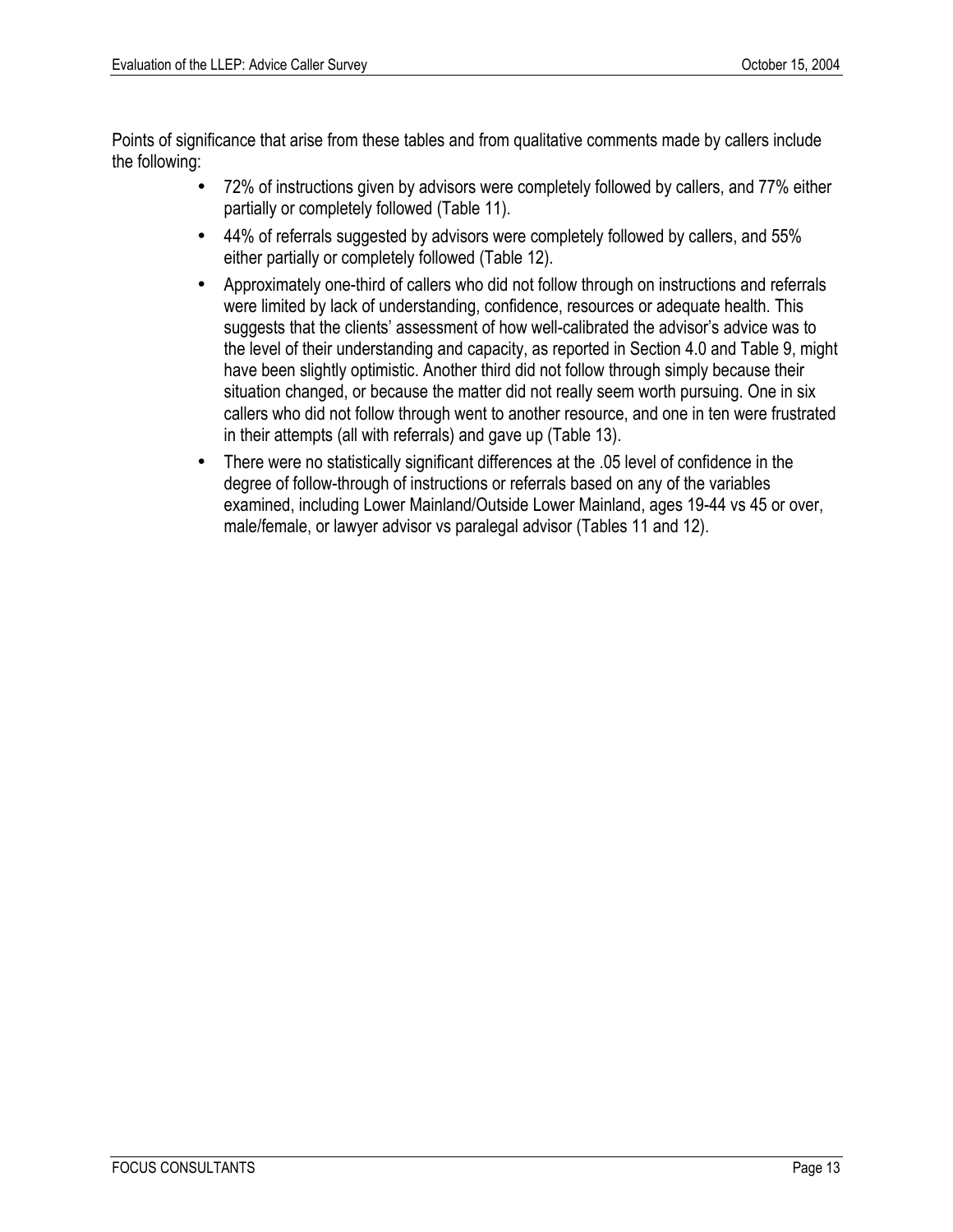# <span id="page-21-0"></span>**6.0 RESOLUTION OF PROBLEM, FOLLOW-UP BY LAWLINE**

The notion of resolution of a case is always problematic for two reasons:

- Case issues can be highly complex, and take a long time to reach resolution. The nature of family matters - which comprise 45% of the cases surveyed (Table 4) – particularly defies "conclusion" in many cases. There is therefore always a large number of "pending" cases in any sample.
- In general use, the term "resolution" implicitly suggests a positive outcome. However, resolution of legal matters means that the case has come to a conclusion but, from the standpoint of the LawLINE caller, the outcome may be positive or negative. It is often difficult for an interviewee to consider an issue "resolved" if he/she has lost the case.

Table 14 presents caller feedback on the resolution of their cases. The results and supplementary analysis show that approximately 3 months after the callers phoned the LawLINE:

- Almost half the callers felt their matter was resolved.
- The other 50% stated it was not resolved, but for 40% of these their matter was still pending. Only 10% felt the case would simply not be resolved at all.

There were no statistically significant differences in these responses, based on geographic, age, gender or advisor (lawyer/paralegal) variables.

| Whether caller's problem has been<br>resolved or reached a conclusion | <b>Frequency</b> | Percentage |
|-----------------------------------------------------------------------|------------------|------------|
| Not resolved                                                          |                  |            |
| No, not at all                                                        | 17               | 11%        |
| Pending, too soon to tell                                             | 61               | 40%        |
| <b>Partially or fully resolved</b>                                    |                  |            |
| Only partially                                                        | 10               | 7%         |
| Situation changed; matter has been<br>dropped; caller changed mind    | 10               | 7%         |
| Yes, matter completely resolved                                       | 53               | 35%        |
|                                                                       | 151              | 100%       |

<span id="page-21-1"></span>

The results in Table 14 are edited results. That is, several callers made comments such as "lawyer is making an appeal" or "ongoing"; "2-3 week trial set for May 05" or "going to court", but answered "no, not at all" to the question of whether the problem has been resolved. These types of responses were reclassified as "pending, too soon to tell", because a process was still underway.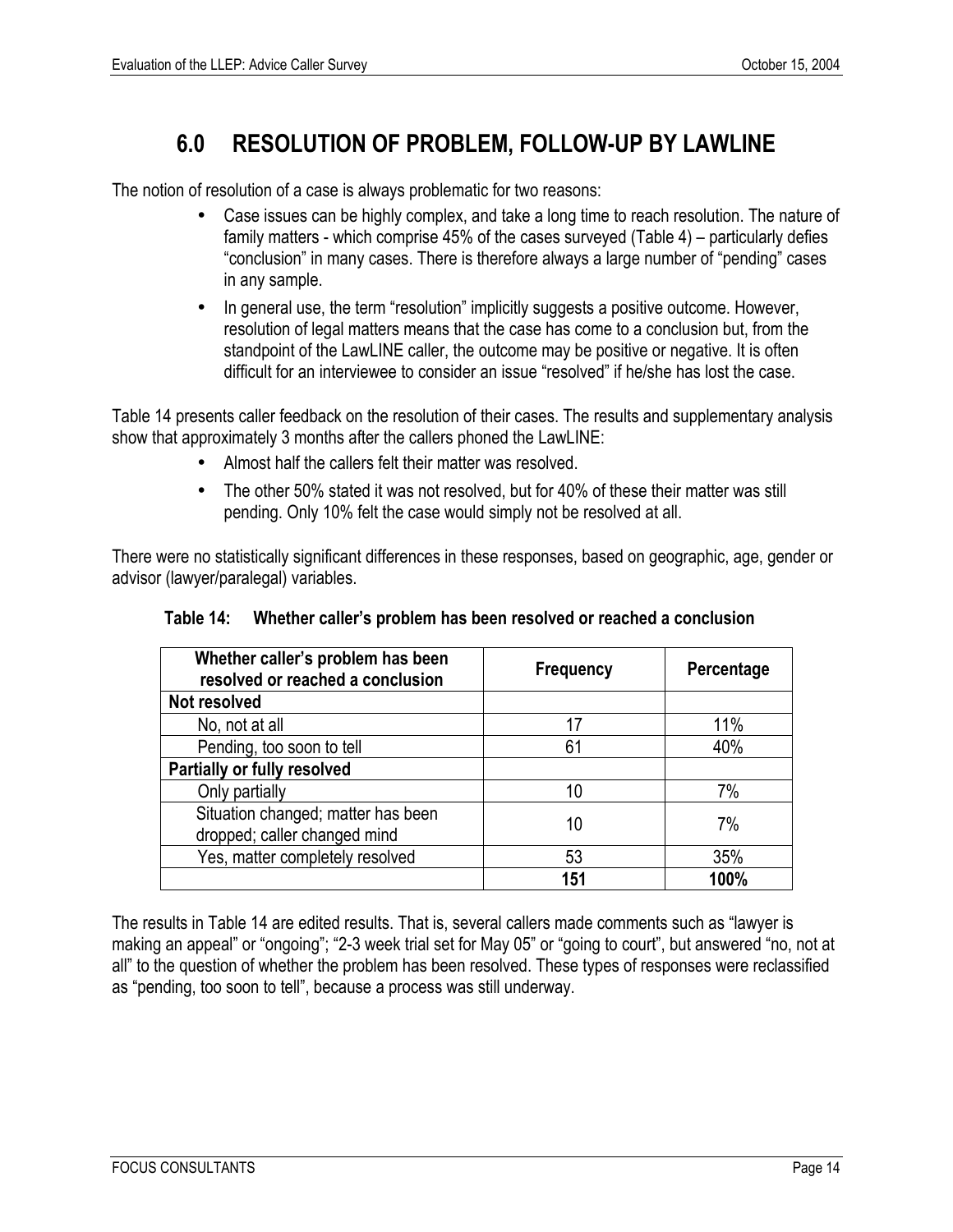**2. If LawLINE did not call-back, would it have**

**been helpful to have done so?**

Analysis of the 53 cases where the client stated the matter was completely resolved showed that 77% (41/53) of outcomes were described positively, 8% (4/53) in a neutral manner, and 15% (8/53) in a negative manner (i.e. the caller stated he/she had lost the case or did not get what he/she wanted). Similarly, seven of the ten partial resolutions were described in positive terms at the time of the interview. On the other hand, only two of the ten "situation changed/dropped the matter" cases were described positively, three predominantly negatively, and five appeared as neutral statements.

Given the many cases which are of long duration (i.e. were still pending after three months), it could in theory be important for the advisors to call back to callers to see how they are managing with their cases. Table 15 shows that in two-thirds of cases, no call-back was made, but in one-third of cases the advisor either called back or told the callers that they could call-back.

| 1. Whether LawLINE staff called caller back | <b>Frequency</b><br>$(N=151, NR=1)$ | Percentage |
|---------------------------------------------|-------------------------------------|------------|
| No                                          | 101                                 | 67%        |
| Yes                                         | 31                                  | 21%        |
| No, but said caller could call-back         | 18                                  | 12%        |
| Total                                       | 150                                 | 100%       |
|                                             |                                     |            |

No, not necessary and the set of the set of the set of the set of the set of the set of the set of the set of the set of the set of the set of the set of the set of the set of the set of the set of the set of the set of th Yes 29 29% Donít know 7 7% **Total 100 100%**

**Frequency**

**(N=101, NR=1) Percentage**

## <span id="page-22-0"></span>**Table 15: Whether LawLINE staff called back to see how caller was doing, and whether this would have been helpful**

Except for two persons who stated that the call was appreciated but not very essential, all of the individuals who were called back expressed appreciation about the call, and the feeling of reassurance it gave them. Even several callers who were simply given the option of calling back on a direct line emphasized how reassuring it was to have this option.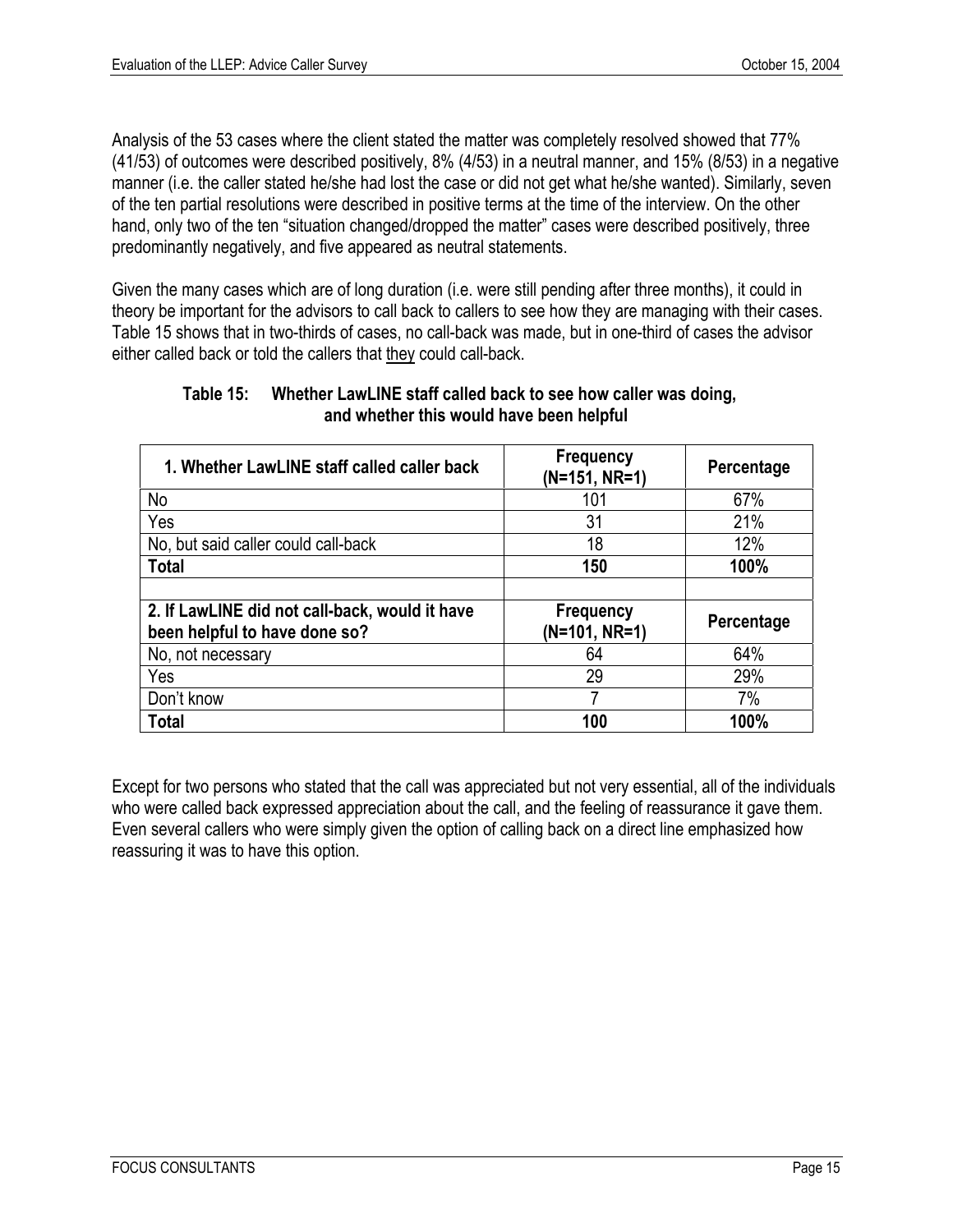Furthermore, of those callers who received no call, 64% said such a call would have been unnecessary, but 29% stated that it would have been helpful. When asked what they would have asked the advisor, the response for the 29 callers who would have liked a call-back were:

- Six said they had followed the recommended advice and were unsuccessful, so needed to discuss alternative approaches.
- Six said their case kept generating next steps and new issues, so they would have asked for more information.
- Three wanted to discuss general options.
- Nine would simply have liked some reassurance about what they were doing.

Although it is not clear whether such a call could have been accommodated within the three hour maximum service allowed under the LLEP policies, it is clear that in approximately 20% more overall cases (i.e. 29 out of 150 callers), a call-back would have been perceived as useful to advance the individual's case or to reassure him/her about his/her direction. If added to the 21% of cases in which call-backs are already done, it would suggest that 40% of LLEP calls require a call-back.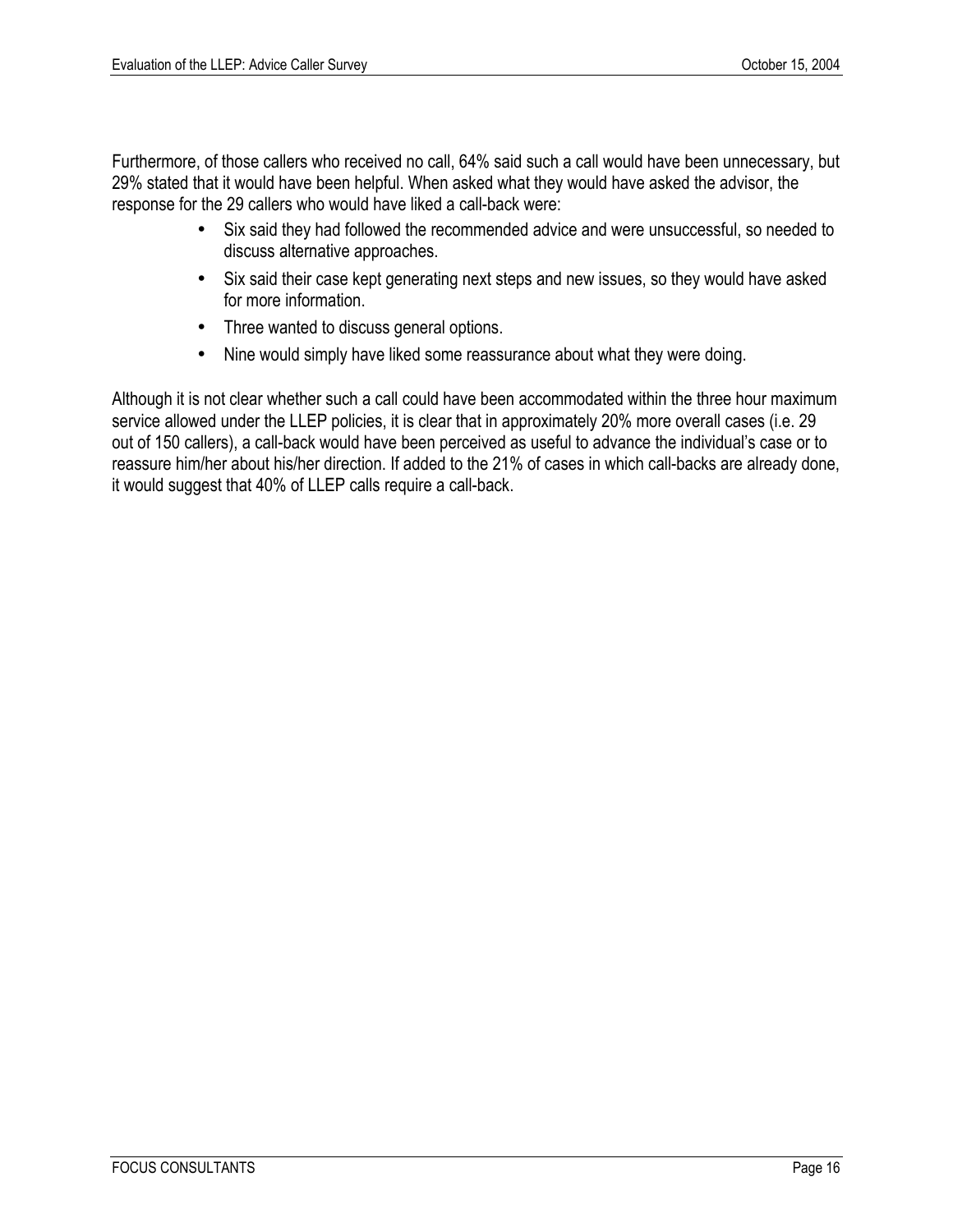# <span id="page-24-0"></span>**7.0 CALLERSí ASSESSMENTS OF THE LAWLINE**

This section presents assessments by callers of a range of dimensions of the LawLINE service, including assessments of:

- The direct services, instructions and referrals given by the advisor;
- Particular service dimensions;
- The overall service:
- Their case outcomes:
- Overall and particular impacts on the caller him/herself; and
- Impacts on persons with particular barriers.

## <span id="page-24-1"></span>**7.1 HELPFULNESS OF DIRECT SERVICES, INSTRUCTIONS AND REFERRALS**

Section 5 discussed the frequency of different types of service or advice given by the LawLINE advisors. Tables 16 to 18 in this section present the callers' assessments of these services and advice. In many instances the reliability of the assessments is limited by the small number of respondents for these items. In each table these limitations are noted, and ways of viewing the data with greater reliability are identified. These include breaking out individual range groupings, and aggregating data to provide more reliable mean statistics.

The following are key points derived from these tables or from analysis of qualitative comments about the ratings:

- (Table 16) Explanation of the law is considered very helpful by callers (average rating  $= 6.0$ ) on the 7-point scale). Being informed of supplementary information was rated less highly but still positively (average rating = 5.3); similarly, being directed to a website (Table 17) was given an average rating of 5.2.
- 19 of the 38 persons directed to a website gave reasons for their rating. Half of these reasons were positive, in that they found the information they were looking for. Half were negative, either because the information was not specific enough to their problem, or because they found the process over-whelming to understand on their own.
- If one compares the overall averages for helpfulness and for how things worked out on Tables 16, 17 and 18, the more direct modes of service as reflected in Tables 16 and 17 are rated at 5.6 and 5.5, while the average rating for how referrals worked out was significantly lower at 4.2 on the 7-point scale. Furthermore, 41% of the ratings of how referrals worked out were on the negative end of the scale  $(1 - 3)$ .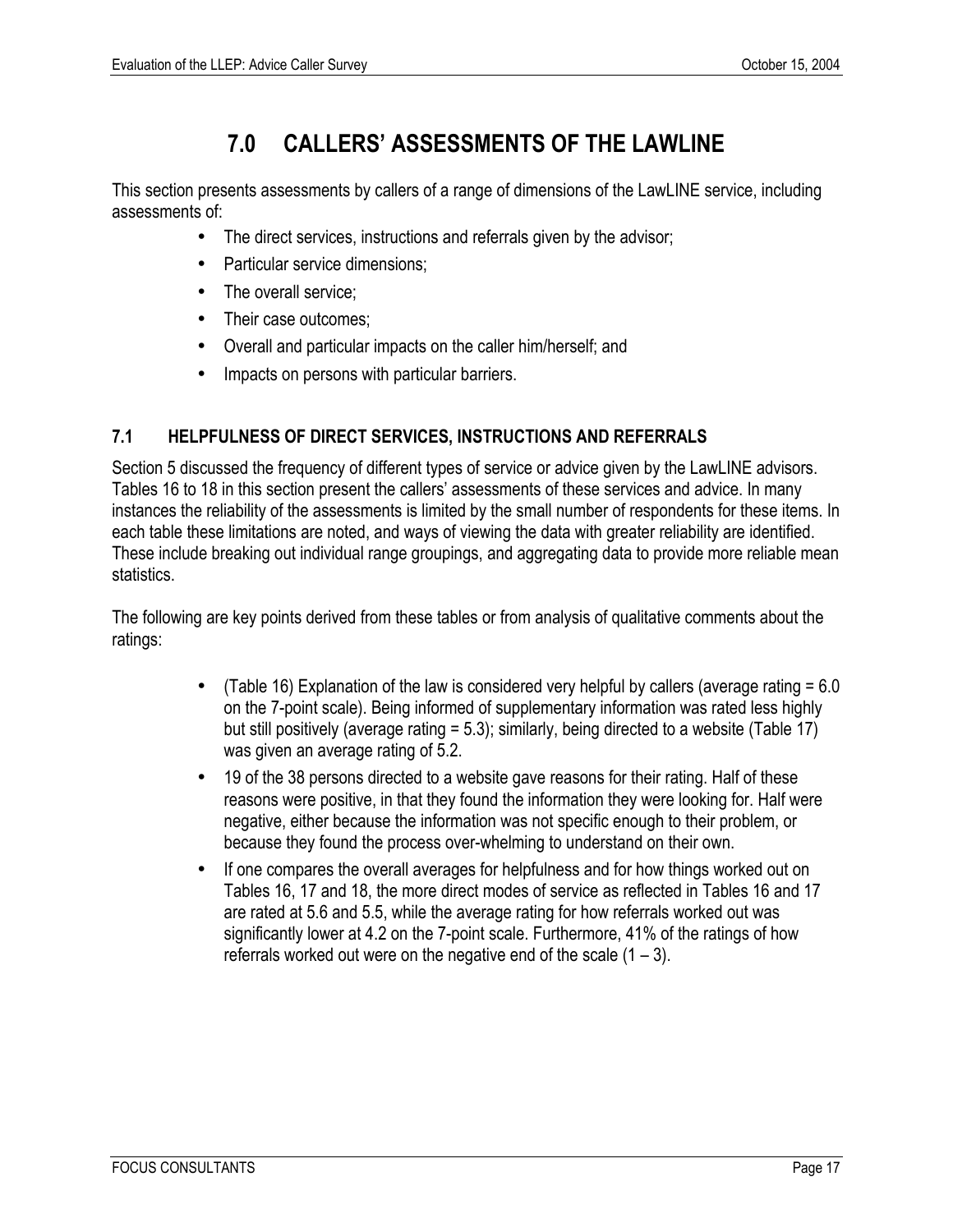- Although many callers received useful information or assistance from referrals, the main areas of dissatisfaction were:
- ! Inability to qualify for service (e.g. legal and duty counsel, or government benefit);
- ! Unwillingness of other party to mediate (e.g. Family Justice Centre);
- " Private lawyer either did not return calls, was too expensive, or was not available in caller's area;
- **Example 2** Free clinic or advocacy group not in session or no longer in service.

Most of these reasons for dissatisfaction were beyond the LawLINE advisor's control, but nonetheless negatively affected the rating. They also suggest that there could be utility in following up referral cases to see if the caller has encountered problems.

| <b>Services</b>                                                  | Number of<br>callers who<br>received and<br>rated this | Average rating of<br>service on a 1-7 scale,<br>where 1=not helpful at<br>all, and 7=very helpful |                 |                | <b>Frequency of ratings</b><br>in following ranges |  |
|------------------------------------------------------------------|--------------------------------------------------------|---------------------------------------------------------------------------------------------------|-----------------|----------------|----------------------------------------------------|--|
|                                                                  | service                                                |                                                                                                   | $1 - 3$         | 4              | $5 - 7$                                            |  |
| <b>General information or</b><br>explanation provided by advisor |                                                        |                                                                                                   |                 |                |                                                    |  |
| Explained how law works in<br>relation to caller's problem       | 142                                                    | 6.0                                                                                               | 10 <sup>1</sup> | 14             | 118                                                |  |
| Sent caller more information                                     | 12                                                     | 6.0                                                                                               | 1               | $\overline{2}$ | 9                                                  |  |
| Told caller where he/she could<br>get more information           | 104                                                    | 5.3                                                                                               | 16              | 21             | 67                                                 |  |
| <b>Specific additional services</b>                              |                                                        |                                                                                                   |                 |                |                                                    |  |
| Sent correspondence or a<br>memo outlining what to do            | 8                                                      | 6.6                                                                                               | $\mathbf{0}$    | 1              | $\overline{7}$                                     |  |
| Drafted court documents for<br>caller                            | $\overline{2}$                                         | 7.0                                                                                               | $\mathbf 0$     | $\mathbf 0$    | $\overline{2}$                                     |  |
| Drafted a letter to the other<br>party for caller                | 7                                                      | 3.4                                                                                               | $\overline{4}$  | $\mathbf{0}$   | 3                                                  |  |
| Sent caller a publication about<br>his/her legal problem         | 20                                                     | 4.8                                                                                               |                 | $\mathbf{0}$   | 12                                                 |  |
| <b>Total explanations and services</b><br>provided               | 295                                                    | 5.6                                                                                               | 39<br>(13%)     | 38<br>(13%)    | 218<br>(74%)                                       |  |

## <span id="page-25-0"></span>**Table 16: Helpfulness of direct services provided by advisor**

Note: Average ratings of services where there are less than 20 respondents are not reliable. The actual spread of response, as shown in the three columns to the right, gives a more accurate representation where smaller numbers are involved.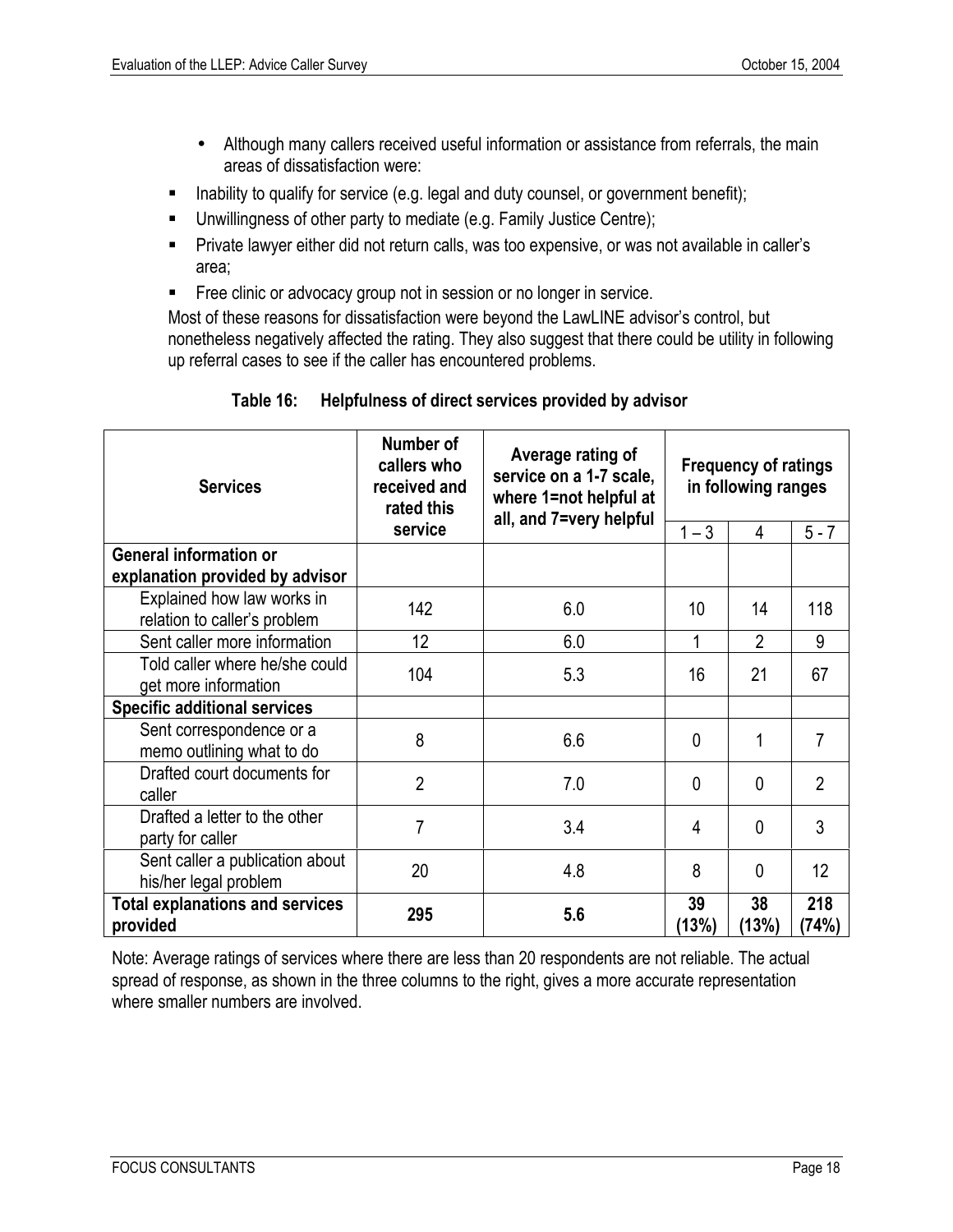| <b>Type of Instruction</b>                                                                     | Number of callers who<br>received and followed<br>this instruction, and<br>provided a rating | Number of responses in the<br>following ranges on a 7-point<br>scale, where 1-didn't work well<br>at all, and 7=worked very well |                |                |
|------------------------------------------------------------------------------------------------|----------------------------------------------------------------------------------------------|----------------------------------------------------------------------------------------------------------------------------------|----------------|----------------|
|                                                                                                |                                                                                              | $1 - 3$                                                                                                                          | 4              | $5 - 7$        |
| Directed caller to website to help with<br>problem                                             | 38                                                                                           | 8                                                                                                                                | 6              | 24             |
| Instructed caller how to deal with a<br>landlord or creditor                                   | 19 (NR=5)                                                                                    | 3                                                                                                                                | $\overline{2}$ | 14             |
| Explained to caller how to express self<br>in court, how to file or respond to legal<br>action | 13 (NR=2)                                                                                    | $\overline{2}$                                                                                                                   | 1              | 10             |
| Instructed caller how to deal with a<br>government agency                                      | $7$ (NR=1)                                                                                   | 4                                                                                                                                | $\Omega$       | 3              |
| Explained to caller how to fill out a form,<br>make a call, write a letter                     | 6                                                                                            | $\Omega$                                                                                                                         | $\theta$       | 6              |
| Directed caller to a public access<br>computer to gather information on<br>his/her problem     | $\overline{2}$                                                                               | $\Omega$                                                                                                                         | 0              | $\overline{2}$ |
| Reviewed guidelines for applying for<br>welfare, EI or other benefits                          | $\overline{2}$                                                                               | $\Omega$                                                                                                                         | 0              | $\overline{2}$ |
| <b>Total instructions</b>                                                                      | 87<br>(100%)                                                                                 | 17<br>(20%)                                                                                                                      | 9<br>(10%)     | 61<br>(70%)    |

<span id="page-26-0"></span>

| Table 17: How well the instructions given by advisor worked for the caller |  |  |  |  |
|----------------------------------------------------------------------------|--|--|--|--|
|----------------------------------------------------------------------------|--|--|--|--|

Notes:

1. Average ratings of services where there are less than 20 respondents are not reliable. The actual spread of response, as shown in the three columns to the right, gives a more accurate representation where smaller numbers are involved.

- 2. NR means no response from other callers who could have provided a rating, but did not.
- 3. The overall mean assessment for all instructions (87 in all) is 5.5 on the 7-point scale described above.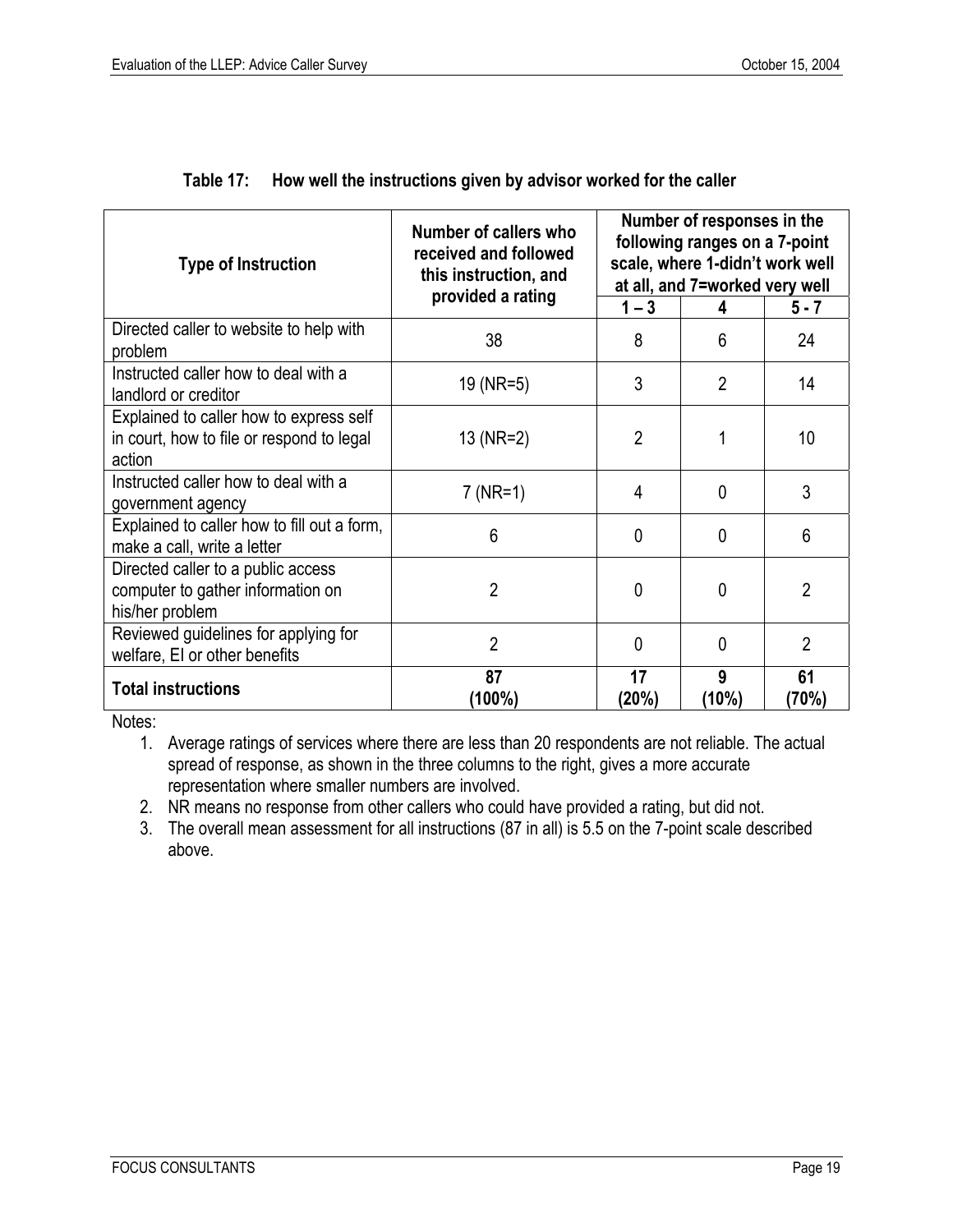| <b>Type of Referral</b>                    | Number of callers who<br>were given and<br>followed the referral,<br>and provided a rating | Number of responses in the<br>following ranges on a 7-point<br>scale, where 1-didn't work well<br>at all, and 7=worked very well |      |             |  |
|--------------------------------------------|--------------------------------------------------------------------------------------------|----------------------------------------------------------------------------------------------------------------------------------|------|-------------|--|
|                                            |                                                                                            | $1 - 3$                                                                                                                          |      | $5 - 7$     |  |
| Government agency                          | 22 (NR=1)                                                                                  |                                                                                                                                  |      | 14          |  |
| Lawyer referral service or private lawyer  | 21 (NR=24)                                                                                 | 13                                                                                                                               | 2    | 6           |  |
| Duty counsel                               |                                                                                            |                                                                                                                                  |      | 6           |  |
| Free clinic, law student or advocacy group | 10 (NR=2)                                                                                  | 5                                                                                                                                |      | 4           |  |
| Legal Aid                                  |                                                                                            |                                                                                                                                  |      | 3           |  |
| <b>Court Registry</b>                      | 2                                                                                          | 0                                                                                                                                |      |             |  |
| Community worker or advocate               | ŋ                                                                                          |                                                                                                                                  |      | റ           |  |
| <b>Legal Information Outreach Worker</b>   |                                                                                            |                                                                                                                                  | 0    |             |  |
| <b>Total referrals</b>                     | 73<br>(100%                                                                                | 30<br>(41%)                                                                                                                      | (8%) | 37<br>(51%) |  |

<span id="page-27-1"></span>

Notes:

- 1. Average ratings of services where there are less than 20 respondents are not reliable. The actual spread of response, as shown in the three columns to the right, gives a more accurate representation where smaller numbers are involved.
- 2. NR means no response from other callers who could have provided a rating, but did not.
- 3. The overall mean assessment for all referrals is 4.2 on the 7-point scale described above.

## <span id="page-27-0"></span>**7.2 CALLER RATINGS OF LAWLINE MESSAGE AND WAITING (RESPONSE) TIME**

Table 19 reports caller feedback about the initial LawLINE message and the wait-time they experienced. The vast majority of callers rated the understandability of the initial LawLINE recorded instruction very positively. One caller recommended that there be a method whereby callers could leave their name and number and be called back by the LawLINE. Another suggested there be an option whereby callers could skip the message if they have already heard it.

Satisfaction with the response time was polarized, with two-thirds of callers giving basically positive responses, and slightly less than a third reacting negatively. As was shown in Table 8, 32% of callers had to wait for longer than 20 minutes. Although we did not attempt to correlate the ratings with the length of the clientís wait, it could be inferred from this data that after 20 minutes of waiting, callers begin to feel the response time is unreasonable.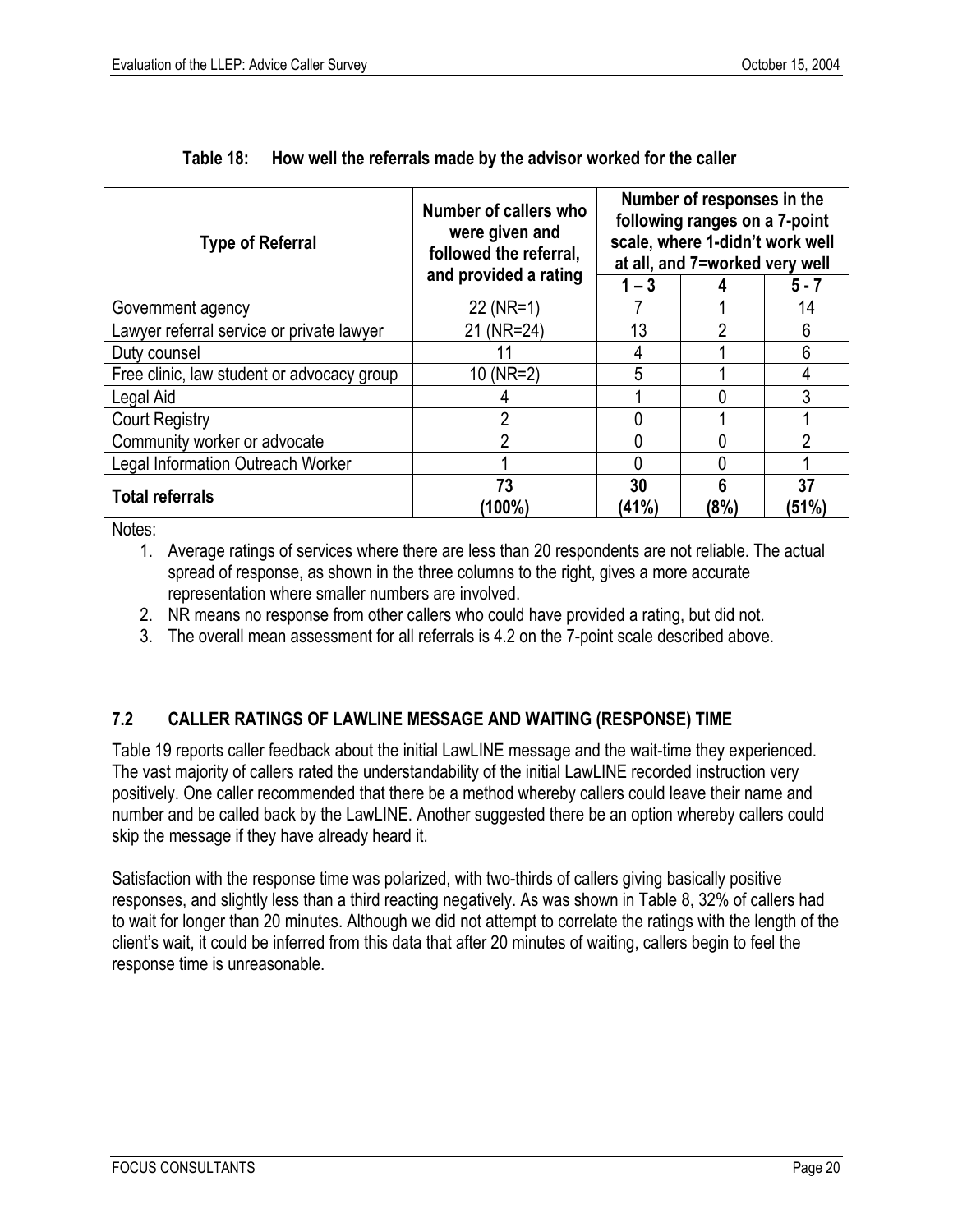| Item rated                                                                                                                                        | Number of<br>respondents | <b>Average rating</b><br>of service on a<br>7-point scale | $1 - 3$     | Number & percentage of<br>responses in the<br>following ranges of a<br>7-point scale<br>4 | $5 - 7$      |
|---------------------------------------------------------------------------------------------------------------------------------------------------|--------------------------|-----------------------------------------------------------|-------------|-------------------------------------------------------------------------------------------|--------------|
| Understandability of instructions on<br>recorded LawLINE message<br>$1 = \text{very difficult}$<br>$7 =$ very easy                                | 138<br>$(NR = 13)$       | 6.8                                                       | 4<br>(3%)   | 0<br>$(0\%)$                                                                              | 134<br>(97%) |
| Satisfaction with response time<br>$1 =$ very dissatisfied<br>$7 =$ very satisfied                                                                | 132<br>$(NR = 19)$       | 5.0                                                       | 40<br>(30%) | 5<br>(4% )                                                                                | 87<br>(66%)  |
| How helpful it would be to hear a<br>recorded message about the legal<br>problem while waiting.<br>$1 = not helpful at all$<br>$7 =$ very helpful | 136<br>$(NR = 15)$       | 3.0                                                       | 79<br>(15%) | 20<br>(15%)                                                                               | 37<br>(27%)  |

<span id="page-28-0"></span>

|  | Table 19: Caller ratings of message and response time |
|--|-------------------------------------------------------|
|  |                                                       |

Note: NR means no response from other callers who could have provided a rating, but did not.

The majority of callers felt it would not be useful to hear a recorded message about their legal problem while waiting to connect with an advisor. The two main reasons for not wanting one were:

- It could be extremely frustrating, irritating, annoying or confusing to listen to;
- The caller's issue was so specific that it could not be adequately addressed.

Those who were in favour of the idea frequently stated that "any information is good," and a few felt a recorded message might obviate the need to talk to an advisor because of the relative simplicity of their problem.

Some who were opposed to further messages said they prefer the soothing quality of music, while others favoured a message because they were irritated by music. Another small group emphasized that a recorded message should be optional rather than automatic.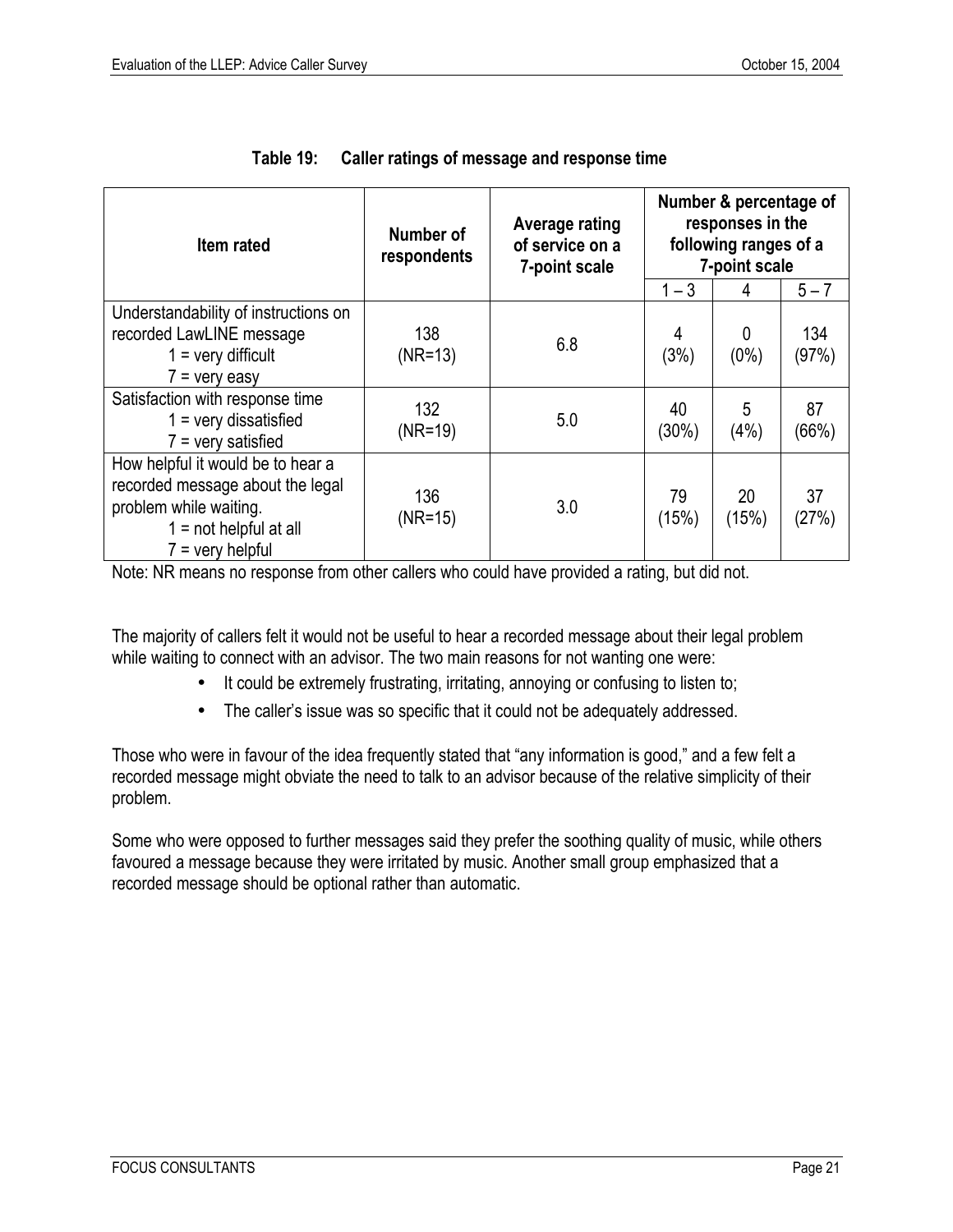## <span id="page-29-0"></span>**7.3 OVERALL RATINGS OF LAWLINE SERVICE AND OF OUTCOME**

Table 20 shows that a large majority (81%) rated the overall LawLINE service positively (between 5 and 7 on a 7-point scale); the mean rating was 5.8. Some perspective on this mean response is that it is the same as the mean satisfaction rating for the Enhanced Family Duty Counsel service at Robson Street.

A much smaller majority (56%) of callers whose case had reached a conclusion rated their case outcome positively; the mean rating on a 7-point scale was 4.4. This lesser degree of positiveness is in part to be expected, insofar as it is dependent on the actions of other actors and on the merit of the case itself. Both of these factors are beyond the control of the LawLINE advisor. Responses were closely tied to whether the caller got what he/she wanted.

| Item rated                                                                                                                        | Number of<br>respondents | <b>Average rating</b><br>of service on a<br>7-point scale |             | Number & percentage of<br>responses in the<br>following ranges of a<br>7-point scale |              |
|-----------------------------------------------------------------------------------------------------------------------------------|--------------------------|-----------------------------------------------------------|-------------|--------------------------------------------------------------------------------------|--------------|
|                                                                                                                                   |                          |                                                           | $1 - 3$     | 4                                                                                    | $5 - 7$      |
| Helpfulness of the overall LawLINE<br>service to caller<br>$1 = not helpful at all$<br>$7 =$ very helpful                         | 150<br>$(NR=1)$          | 5.8                                                       | 17<br>(12%) | 11<br>(7%)                                                                           | 122<br>(81%) |
| (Only where an outcome has been<br>reached) How favourable the<br>outcome was<br>$1 = not positive at all$<br>$7 =$ very positive | 70<br>$(NR=2)$           | 4.4                                                       | 26<br>(36%) | 5<br>(7%)                                                                            | 39<br>(56%)  |

<span id="page-29-1"></span>**Table 20: Caller ratings of overall LawLINE service and outcome of case**

Note: NR means no response from other callers who could have provided a rating, but did not.

Two other overarching indicators of caller satisfaction with the LawLINE service are shown in Table 21. Both the reported results reflect substantial appreciation of and support for the service. Eighty-five percent of the survey respondents said calling the LawLINE service made a difference to them. There were three primary ways in which it made a difference:

- A half of the callers said it gave them understanding, knowledge, confirmation of a position and/or options that were critical to them.
- Approximately a quarter of callers emphasized the strong emotional difference the service made to their lives. This was expressed in such phrases as "set my mind at ease", "felt supported", "felt secure  $-1$  trusted their advice", "felt good to have someone listen and acknowledge the problem<sup>"</sup>, "was lost and frustrated on my own", "gave me courage to fight". "felt validated".
- Another quarter appreciated that they received a "sense of direction", "options", "first steps to take", and/or "how to proceed". This response also included specific referrals which made a difference to the caller.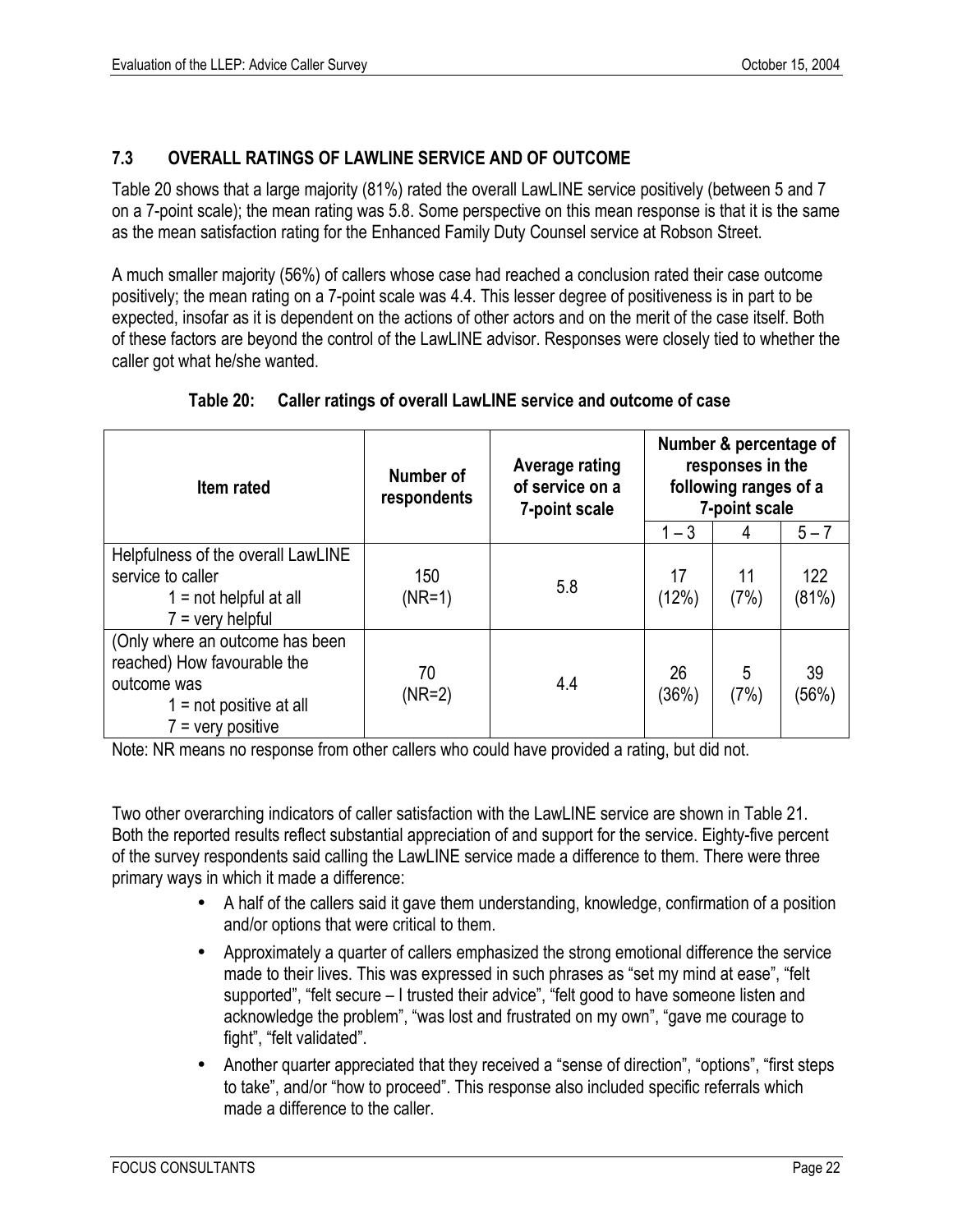The vast majority (89%) said they would probably or definitely use the service again if they had another legal problem. No caller said they definitely would not call the LawLINE.

| <b>Issue</b>                                                                                    | <b>Response</b> | <b>Frequency</b> | Percentage |
|-------------------------------------------------------------------------------------------------|-----------------|------------------|------------|
| $1_{\cdot}$<br>Whether calling the LawLINE<br>made a difference to caller.                      | No              | 21               | 14%        |
|                                                                                                 | Yes             | 128              | 85%        |
|                                                                                                 | Don't know      | $\overline{2}$   | 1%         |
|                                                                                                 | <b>Total</b>    | 151              | 100%       |
|                                                                                                 |                 |                  |            |
| 2. If caller had another legal problem,<br>whether they would likely call the<br>LawLINE again. | Definitely not  | 0                | 0%         |
|                                                                                                 | Probably not    | 9                | 6%         |
|                                                                                                 | Not sure        | 7                | 5%         |
|                                                                                                 | Probably yes    | 12               | 8%         |
|                                                                                                 | Definitely yes  | 122              | 81%        |
|                                                                                                 | <b>Total</b>    | $150*$           | 100%       |

<span id="page-30-1"></span>**Table 21: Whether calling LawLINE made a difference to caller**

Notes: **\*** NR=1

## <span id="page-30-0"></span>**7.4 KNOWLEDGE AND CONFIDENCE OUTCOMES FOR CALLER**

Table 22 reinforces the findings presented in the previous section. It lists client ratings on a series of statements, presented in descending order of positiveness. The first two – the sense of being understood and the development of confidence - underscore the importance of the emotional impact of receiving this type of assistance. The third and fourth  $-$  being able to do more or make better decisions  $-$  reflect the sense of having a direction, discussed in Section 7.3. The fifth and sixth relate simply to knowledge of the legal system and of their problem. All six of these items received high average ratings, and close to or over 80% of respondents gave ratings of 5 to 7 to the statement.

The last two items relate to the harder tasks of resolving and/or containing their problems. Although these tasks are more beyond the control of the LawLINE advisor, they still show respectable average ratings.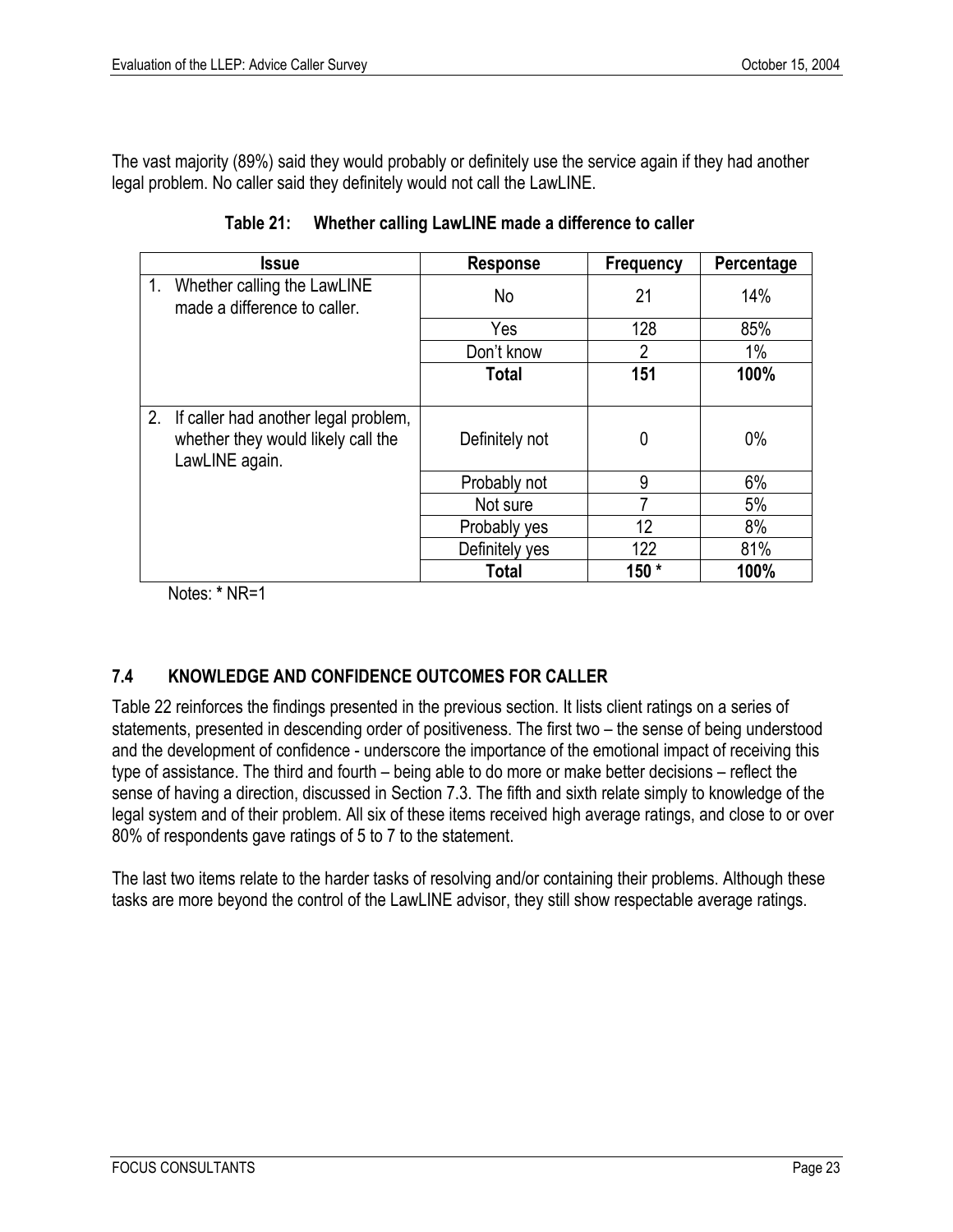| <b>Statement</b>                                                                             | Number of                  | Average caller                                       | Number & percentage of      |                |              |  |
|----------------------------------------------------------------------------------------------|----------------------------|------------------------------------------------------|-----------------------------|----------------|--------------|--|
|                                                                                              | respondents                | rating on a                                          | responses in the following  |                |              |  |
|                                                                                              | who                        | 7-point scale,                                       | ranges of the 7-point scale |                |              |  |
|                                                                                              | answered this<br>statement | where 1=don't<br>agree at all, &<br>7=strongly agree | $1 - 3$                     | 4              | $5 - 7$      |  |
| As a result of my contact<br>with the LawLINE                                                |                            |                                                      |                             |                |              |  |
| I feel somebody understood                                                                   | 144                        | 6.0                                                  | 14                          | $\overline{7}$ | 123          |  |
| the problem I was having.                                                                    | (NR=7)                     |                                                      | (9%)                        | (5%)           | (85%)        |  |
| I feel more confident that I will<br>be able to handle a problem<br>like this in the future. | 140<br>$(NR = 11)$         | 5.8                                                  | 20<br>(14%)                 | 6<br>(4% )     | 114<br>(81%) |  |
| I feel I was able to do more<br>than I could have done on my<br>own.                         | 143<br>$(NR=8)$            | 5.7                                                  | 20<br>(14%)                 | 8<br>(6%)      | 115<br>(81%) |  |
| I was able to make better                                                                    | 140                        | 5.7                                                  | 13                          | 16             | 111          |  |
| decisions.                                                                                   | $(NR = 11)$                |                                                      | (9%)                        | (11%)          | (79%)        |  |
| I was able to understand the                                                                 | 144                        | 5.6                                                  | 21                          | 13             | 110          |  |
| legal system better.                                                                         | (NR=7)                     |                                                      | (14%)                       | $(9\%)$        | (76%)        |  |
| I was able to understand my                                                                  | 144                        | 5.6                                                  | 17                          | 12             | 115          |  |
| problem better.                                                                              | $(NR=7)$                   |                                                      | (11%)                       | (8%)           | (80%)        |  |
| I was able to take steps to                                                                  | 130                        | 5.3                                                  | 29                          | 7              | 94           |  |
| resolve my legal problem.                                                                    | (NR=21)                    |                                                      | (22%)                       | (5%)           | (72%)        |  |
| I feel I was able to keep the<br>problem from growing into<br>something bigger.              | 105<br>$(NR = 46)$         | 4.9                                                  | 27<br>(26%)                 | 11<br>(10%)    | 67<br>(63%)  |  |

<span id="page-31-1"></span>

| Table 22: Knowledge and confidence outcomes for caller, as a result of calling LawLINE |  |
|----------------------------------------------------------------------------------------|--|
|                                                                                        |  |

Notes:

- 1. NR = did not respond to this statement.
- 2. Percentages do not necessarily total 100% due to rounding.

## <span id="page-31-0"></span>**7.5 IMPACT OF LAWLINE ON PERSONS WITH SPECIFIC BARRIERS**

Callers in the survey were asked if they or a household member had any of the barriers identified in Table 23. Although the question was optional, the vast majority of respondents were willing to respond. The frequency rate of the disabilities ranged from 2% to 36% of respondents.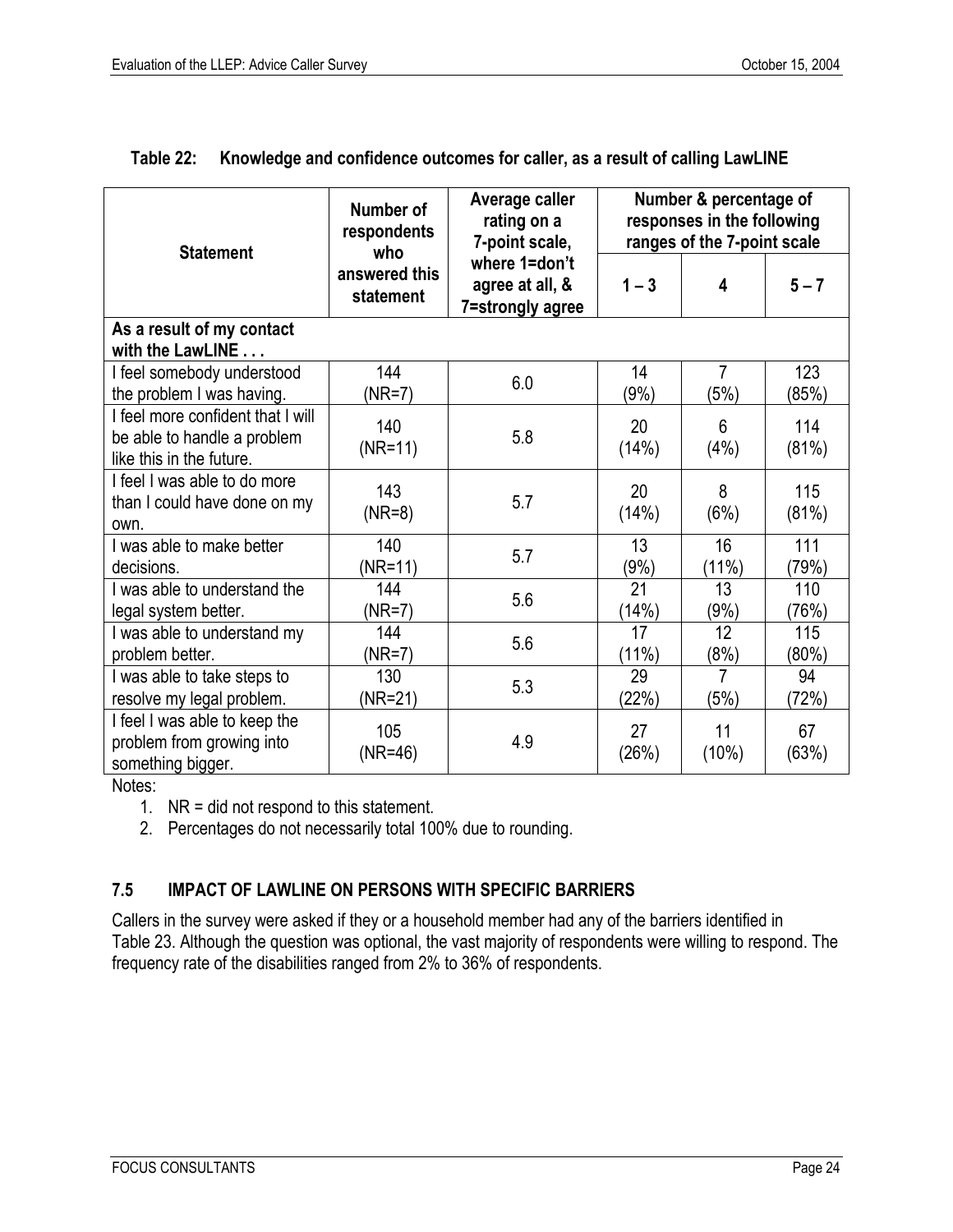| <b>Description of Barrier</b>                                                                                                                                                                                              | Number of<br>callers<br>responding to<br>question | <b>Frequency</b><br>and<br>percentage<br>who said | Whether service like LawLINE makes<br>it easier, harder or about the same as<br>a walk-in service to get help with your<br>legal problem when you are faced<br>with this type of barrier |                         |                          |
|----------------------------------------------------------------------------------------------------------------------------------------------------------------------------------------------------------------------------|---------------------------------------------------|---------------------------------------------------|------------------------------------------------------------------------------------------------------------------------------------------------------------------------------------------|-------------------------|--------------------------|
|                                                                                                                                                                                                                            |                                                   | "yes"                                             | <b>Easier</b>                                                                                                                                                                            | <b>Harder</b>           | <b>About the</b><br>same |
| 1. Does someone in your<br>household have a disability<br>or serious health problem?                                                                                                                                       | 142<br>$(NR=9)$                                   | 51<br>(36%)                                       | 38<br>(75%)                                                                                                                                                                              | 6<br>(12%)              | $\overline{7}$<br>(14%)  |
| 2. Do you have problems with<br>transportation, like not<br>having a car, having a car<br>that breaks down a lot or<br>having limited bus service?                                                                         | 143<br>$(NR=8)$                                   | 39<br>(27%)                                       | 35<br>(90%)                                                                                                                                                                              | $\overline{2}$<br>(5%)  | $\overline{2}$<br>(5%)   |
| 3. Do you have problems<br>reading or speaking<br>English that make it harder<br>for you to fill out forms or<br>do paperwork?                                                                                             | 142<br>$(NR=9)$                                   | 3<br>(2%)                                         | (33%)                                                                                                                                                                                    | $\overline{2}$<br>(67%) |                          |
| 4. Do you have work, daycare<br>or school scheduling issues<br>that make it hard to attend<br>to a legal problem?                                                                                                          | 143<br>$(NR=8)$                                   | 47<br>(33%)                                       | 38<br>(83%)                                                                                                                                                                              | 1<br>(2%)               | $\overline{7}$<br>(15%)  |
| 5. Do you have other things<br>happening in your life that<br>make it hard to deal with<br>the legal problem, like<br>being afraid of another<br>person such as an ex-<br>partner, current partner or<br>household member? | 137<br>$(NR = 14)$                                | 22<br>(16%)                                       | 14<br>(70%)                                                                                                                                                                              | $\overline{2}$<br>(10%) | 4<br>(20%)               |

<span id="page-32-0"></span>**Table 23: Impact of LawLINE on persons with specific barriers**

Notes:

1. The percentages in the right hand columns for questions #3 and #5 are not reliable because of the small overall number of cases.

2. Percentages do not necessarily total 100% due to rounding.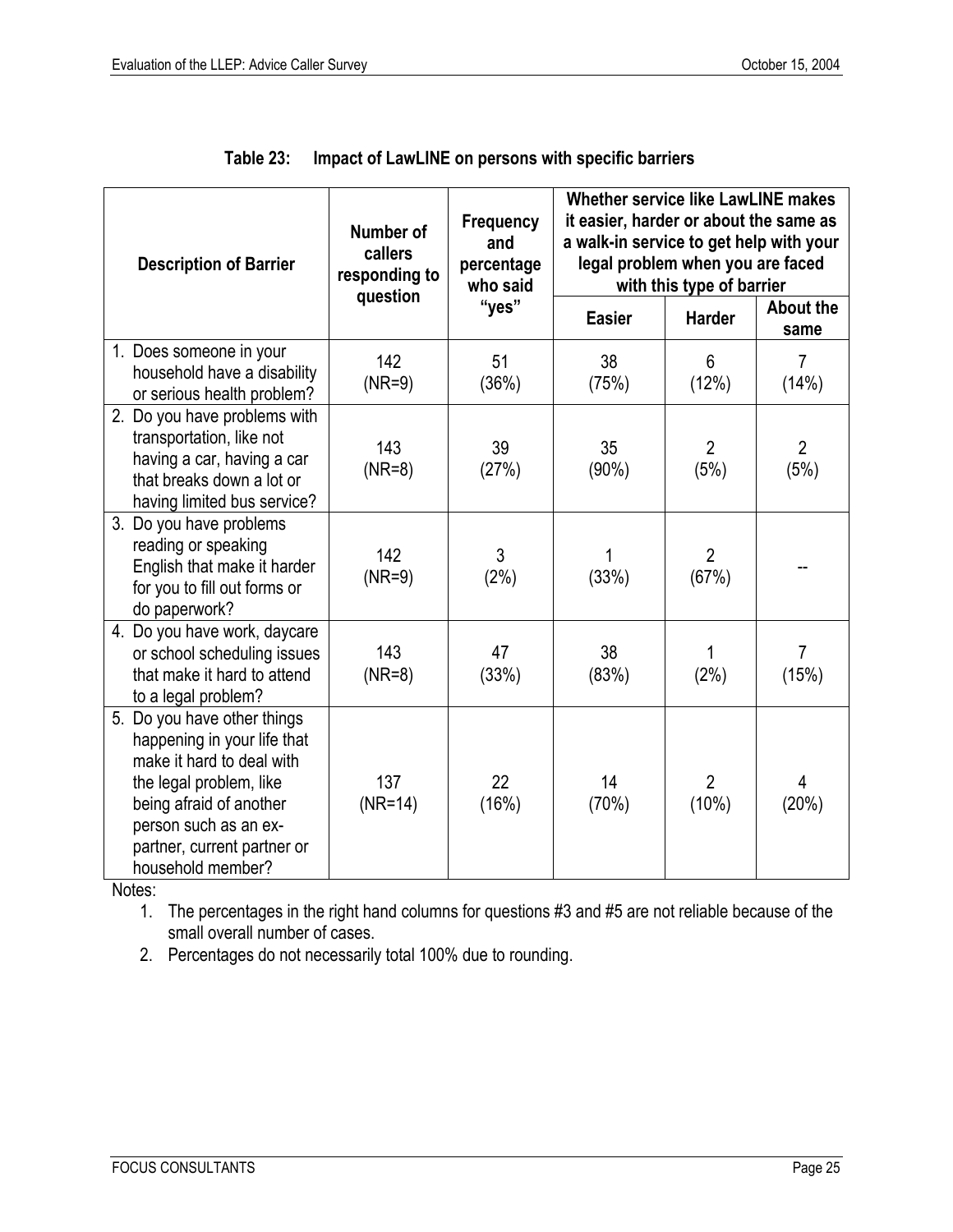Callers with the identified barrier were then asked whether a service like LawLINE makes it easier, harder or about the same as a walk-in service to get help with a legal problem. Although two types of barriers were not represented in sufficient numbers to provide reliable data, 75% or more of those with health, transportation or work/daycare/school scheduling problems felt the LawLINE was an easier type of service to use, and no more than 12% found it harder to use. Thus, considering that the costs of delivering a comparable walk-in service might well exceed those of LLEP, it is noteworthy that the benefits of access for this particular sub-group of callers are perceived to be superior to those of a walk-in service.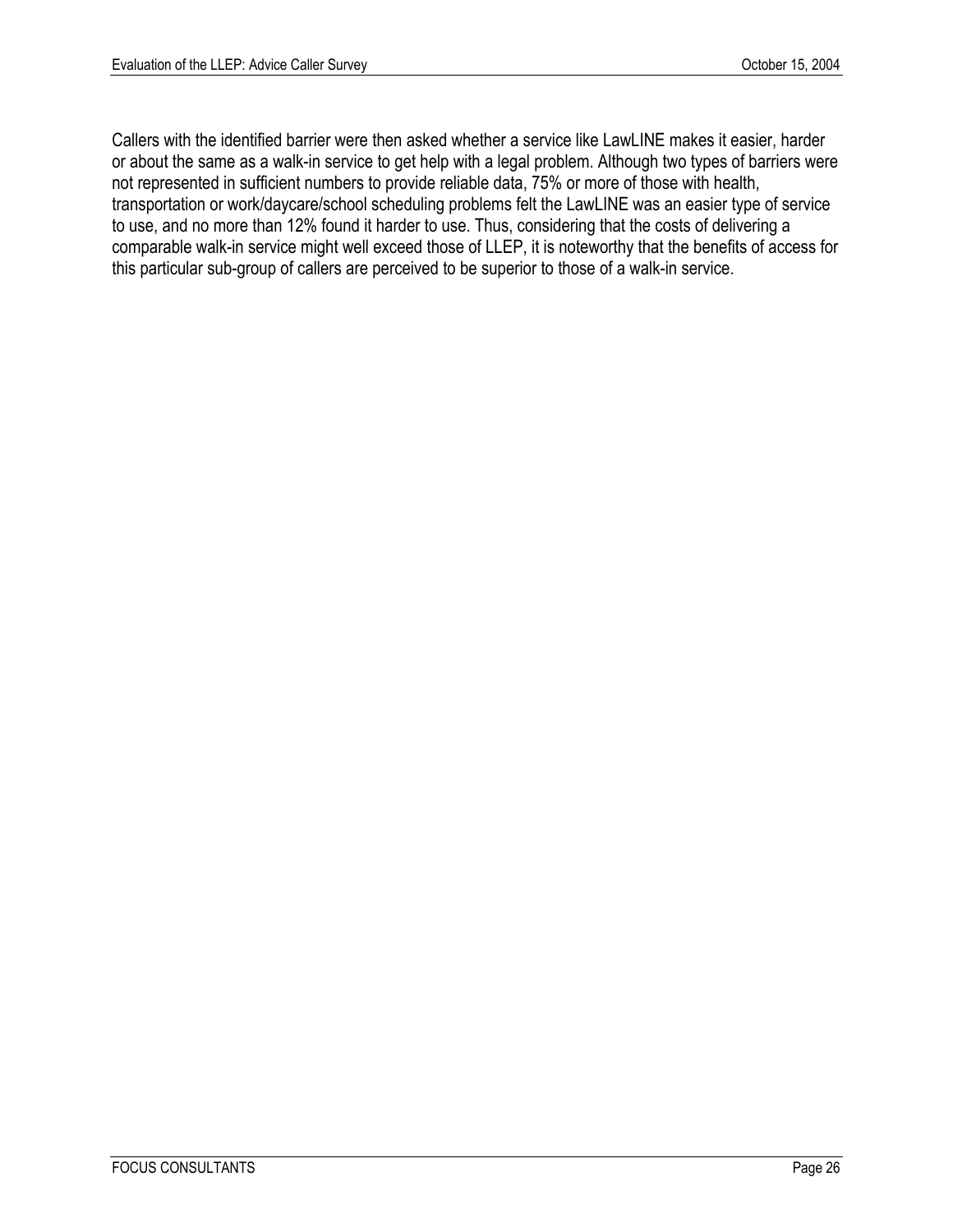# <span id="page-34-0"></span>**8.0 CONCLUSIONS AND RECOMMENDATIONS**

This section summarizes the main conclusions of the client survey, and presents recommendations both directly from callers and from an overall analysis of results.

## <span id="page-34-1"></span>**8.1 CONCLUSIONS AND DISCUSSION**

The primary conclusions based on an analysis of the survey data are summarized below. Where appropriate, comparisons are made with client survey responses from a larger and more detailed study of five hotline services in the United Sates undertaken in 2001 and published in 2002 (referred to as HOAS in the text that follows)[.\\*](#page-34-2)

## *Waiting Time*

- 32% of callers waited more than 20 minutes before getting through to an advisor.
- 30% of callers were dissatisfied with the LLEP's response time.

#### *Advisorís Manner and Attitude*

- In general, from the callers' perspective, the LawLINE advisors have done an excellent job in gauging the level of the callers' understanding, and the expectations that can be placed on them. In the HOAS, expectations were "about right" in 86% of cases (p.54) versus  $91\%$ in this study.
- A very small percentage of clients (between 2-3%) complained of the advisor being uncompassionate, judgmental, or otherwise making the caller uncomfortable. The comparable figure for this type of complaint in the HOAS was 2% (p.56).

## *Caller Follow-Through on Instructions and Referrals*

- Callers completely followed through on instructions in 72% of cases, and partially or completely in 77% of cases. Thus they did not follow through in  $23 - 28$ % of cases. In HOAS' summary of case outcomes as determined by a lawyer panel, excluding indeterminate cases, the comparable figure was that in 29% of cases the client did not act (p.34). Although the method of assessment differs in the two studies, the results are remarkably similar. It should be noted that client follow-through on referrals (a much smaller base of callers than those who received instruction) in the LLEP study is only 44% for complete follow-through, and 53% for partial or complete follow-through. The HOAS did not have a comparable figure, although it noted that there was minimal follow-through by clients who were referred to a private lawyer (p.50).
- One-third of callers did not follow through on instructions because of lack of understanding, confidence, resources or health. The rough equivalent of this category in the HOAS was 50%of clients (p.50). The LLEP caller response suggests that their estimation of how well the advisors gauged their understanding and capacities was overly optimistic.

 $\overline{a}$ 

<span id="page-34-2"></span><sup>\*</sup> The Hotline Outcomes Measurement Study, Final Report, Phase III: Full-Scale Telephone Survey (Center for Policy Research: Denver, 2002). This is referred to as the HOAS.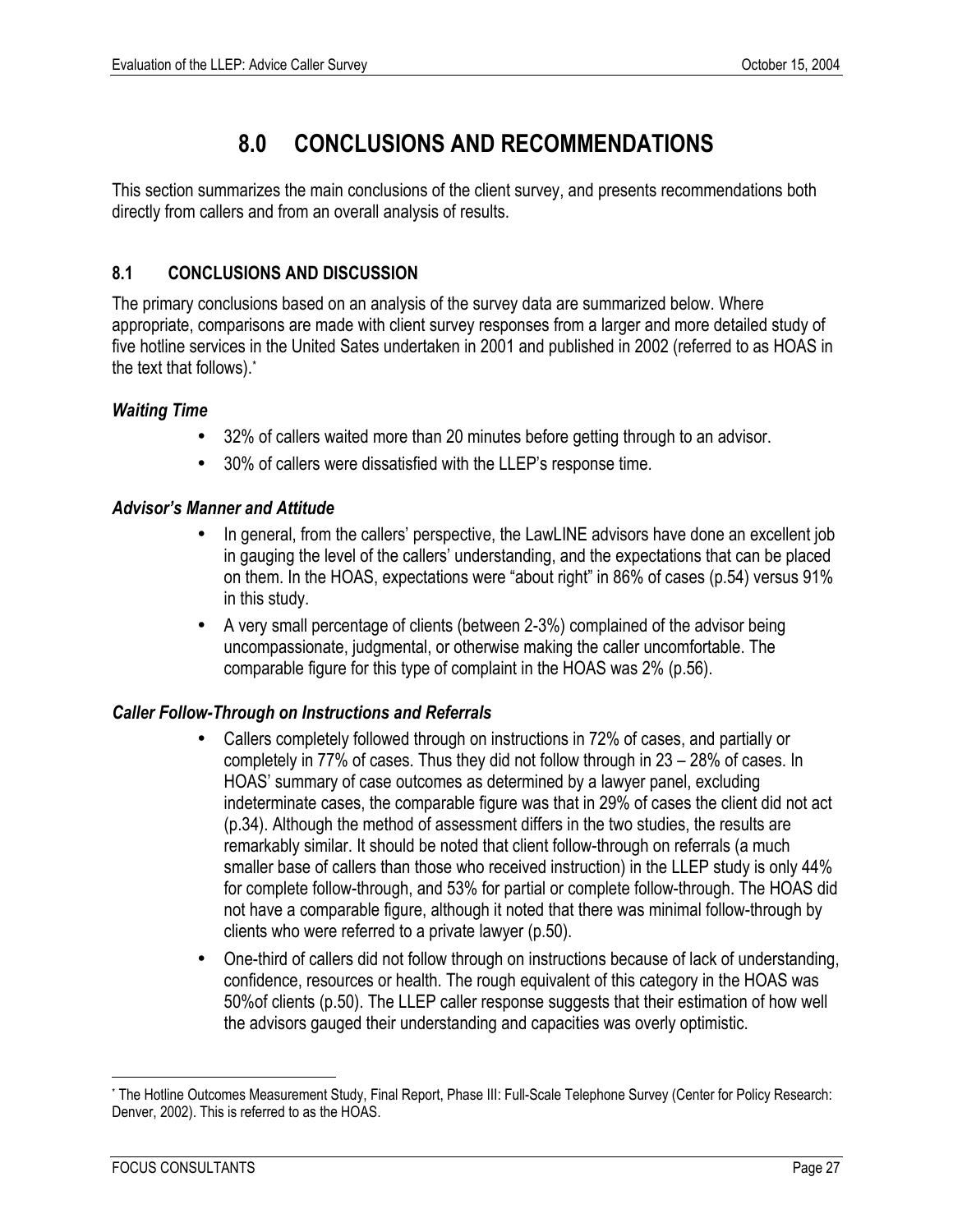#### *Case Resolution and LawLINE Follow-up*

- Almost half the callers felt their matter was partially or fully resolved, or their situation had changed and did not need further resolution; the other 58% stated it was not resolved, but 40% of those cases were still pending. In the HOAS, 43% of clients felt that their matter was fully or partially resolved or their situation had changed (p.30).
- 21% of callers said LawLINE staff called back to follow-up with the client. Another 20% of overall callers did not receive a call-back, but felt it would have been useful. The HOAS, through an analysis of factors affecting favourable outcomes, recommended more frequent use of follow-up calls in selected cases (p.69).

#### *Callersí Assessment of the LawLINE*

- The helpfulness of the overall direct information and services was assessed positively by 74% of callers, and negatively by only 13%.
- Advisors' instructions were seen to work well by approximately 70% of callers, but referrals by only 54% of callers.
- The helpfulness of the overall LawLINE service was assessed positively by 81% of callers.
- The outcome was assessed positively by 56% of callers for whom an outcome had been reached. The HOAS analysis of favourableness was done by lawyer review of files and client comments. If one deletes pending cases from their analysis, their assessment would be that 46% of outcomes were favourable (p.36).
- 89% of callers said they would probably or definitely phone LawLINE again if they had another legal problem. 77% of the HOAS clients made these response (p.55).
- 85% of callers said the LawLINE service made a difference to them, because it gave them understanding or knowledge, a sense of reassurance and support, and a sense of direction.
- Impacts in terms of knowledge and confidence for callers were rated highly by approximately 80% of LawLINE callers. Impacts in terms of taking steps to resolve the legal problem and keeping it from getting bigger were rated lower, but nonetheless positively by 60 - 70% of callers.
- 75% or more of callers with health, transportation or work/daycare/school scheduling problems felt that LawLINE would be an easier type of service to use than a walk-in service.

## <span id="page-35-0"></span>**8.2 RECOMMENDATIONS**

#### <span id="page-35-1"></span>**8.2.1 By Callers**

Callers were asked to make recommendations for ways to improve the LawLINE service. These recommendations should be seen in relation to the very positive results reported in the previous section. In total, 81 recommendations were made. They are listed below with the frequency of mention in brackets:

> • Reduce wait time (33), including related suggestions to add more advisors, put on more lines, expand to evening service or advise callers how long they would have to wait.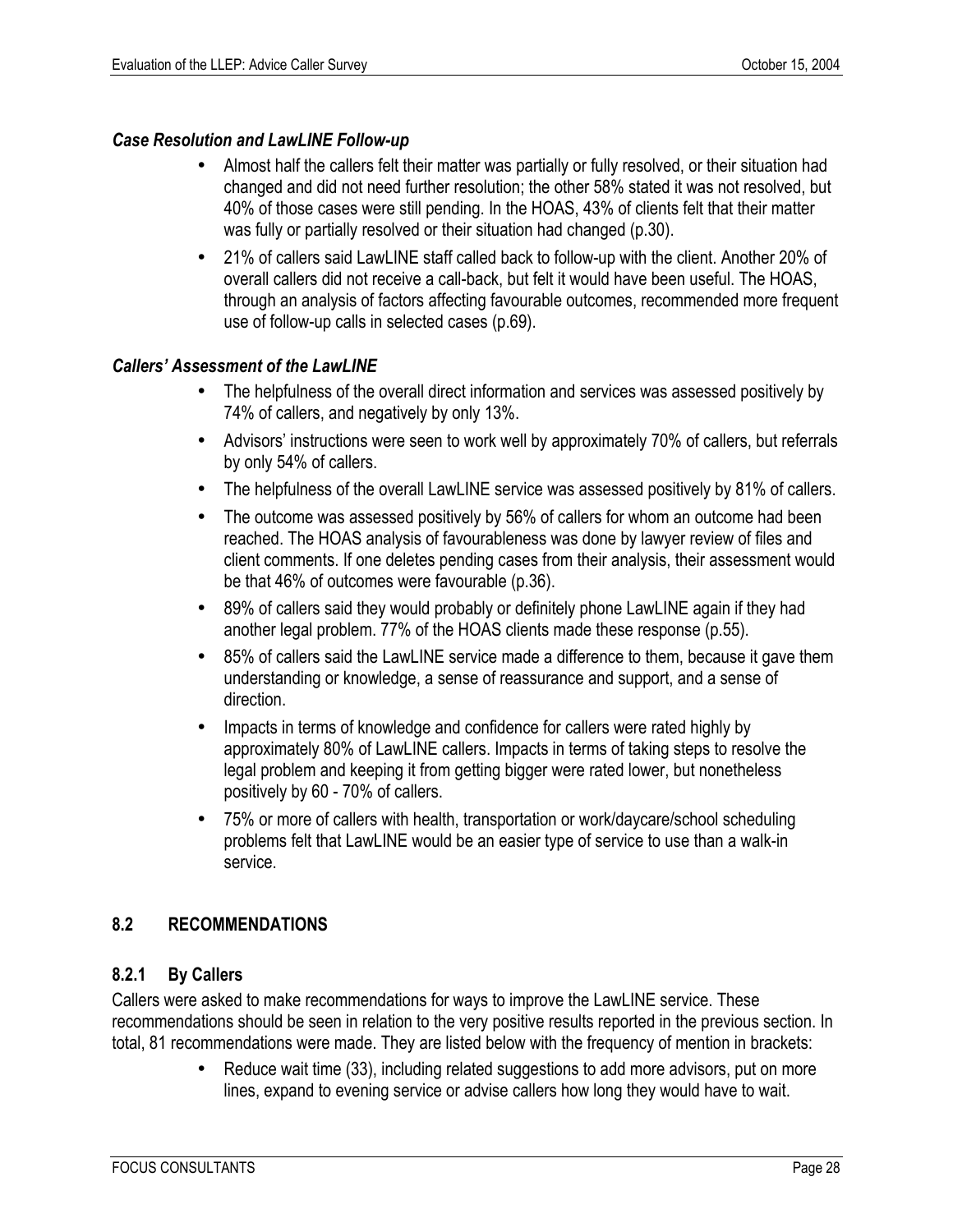- Provide more service in certain areas (12), e.g. estates, co-op laws, human rights, civil actions.
- Develop a more empathetic advisor manner with callers (10).
- Develop better lists of resources to which clients can reliably be referred (5), including telephone numbers which are toll-free, lists of local lawyers, alternative resources if a legal aid application is unsuccessful, reliable library tools that can be borrowed.
- Develop the capacity for callers to leave messages, rather than wait for long periods (4).
- Make advertising more visible (4), especially with an improved Yellow Page ad that makes clear that callers can get advice.
- Increase follow-up calls to callers (3).
- Expand LawLINK (3), e.g. by including case scenarios and providing a list of all forms that can be accessed.
- Allow for continuity of advisor on subsequent calls (2).
- Miscellaneous individual comments (3).

## <span id="page-36-0"></span>**8.2.2 Recommendations Based on Findings**

The following recommendations are based on the findings reported in Section 8.1. These should be viewed in the context of a service that is clearly valued by and meeting important needs of the majority of callers. They are listed in descending order of importance.

## *Recommendation #1*

That the LLEP take steps to reduce caller wait time by allocating more staff resources to the service, such that no client need wait more than one-half an hour to reach an advisor. Furthermore, callers should be informed approximately how long their wait will be, using some form of recorded announcement that tracks caller load at any given time.

## *Recommendation #2*

That the frequency of follow-up calls to clients be increased by approximately 20% from the existing level. Given the lower rates of follow-through by clients when advisors make a referral, it would seem appropriate that referral cases should receive greater scrutiny. Other considerations are language capacity, complexity of issue, and apparent confidence of the caller.

## *Recommendation #3*

That continuing emphasis be placed on advisors projecting a caring and compassionate attitude with clients. This recommendation is not made in a spirit of criticism, insofar as we are not in a position to second-guess the dynamics of individual calls or the character and demeanor of the callers themselves. Furthermore, far more praise than criticism was received about the manner of the advisors. Rather, the recommendation is simply a reminder that it is sometimes as important to quickly and simply acknowledge the stress and/or vulnerability a caller is experiencing as it is to provide legal advice to help resolve their situation.

## *Recommendation #4*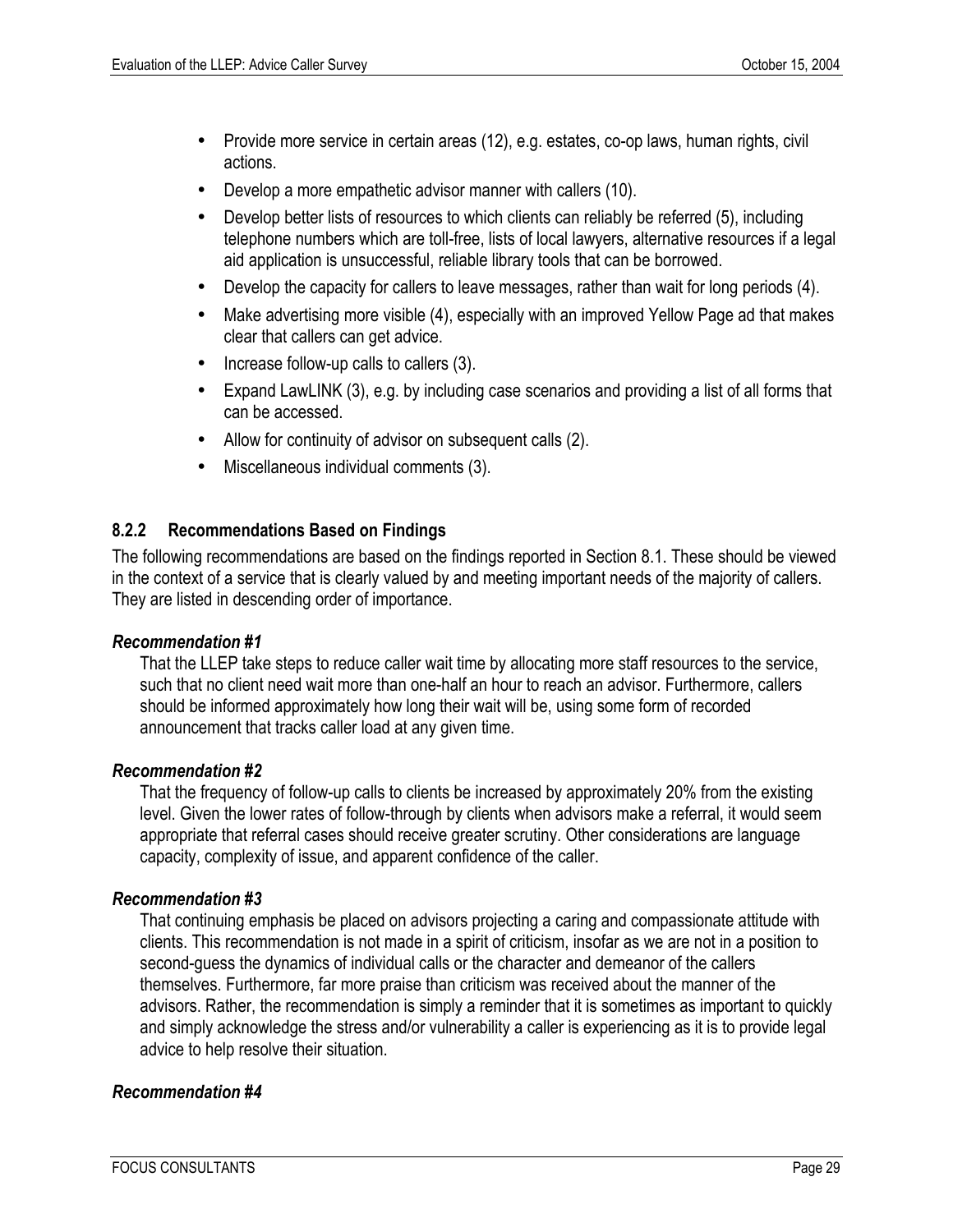That a system of messages providing information about legal problems not be implemented during the time the caller is waiting to talk to the advisor. At a minimum, if such an approach is planned, callers should be given the option of not listening to any messages.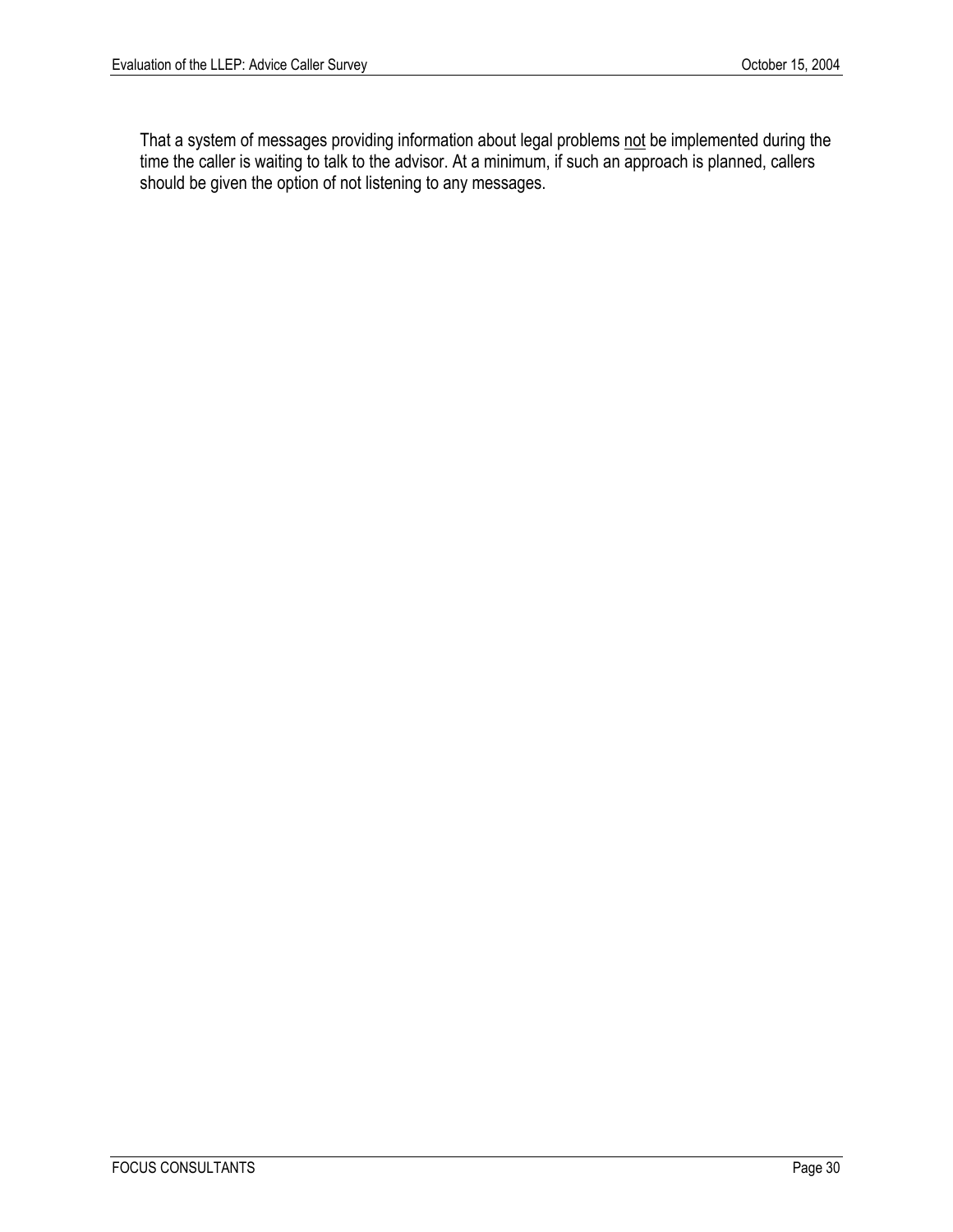## <span id="page-38-0"></span>**APPENDICES**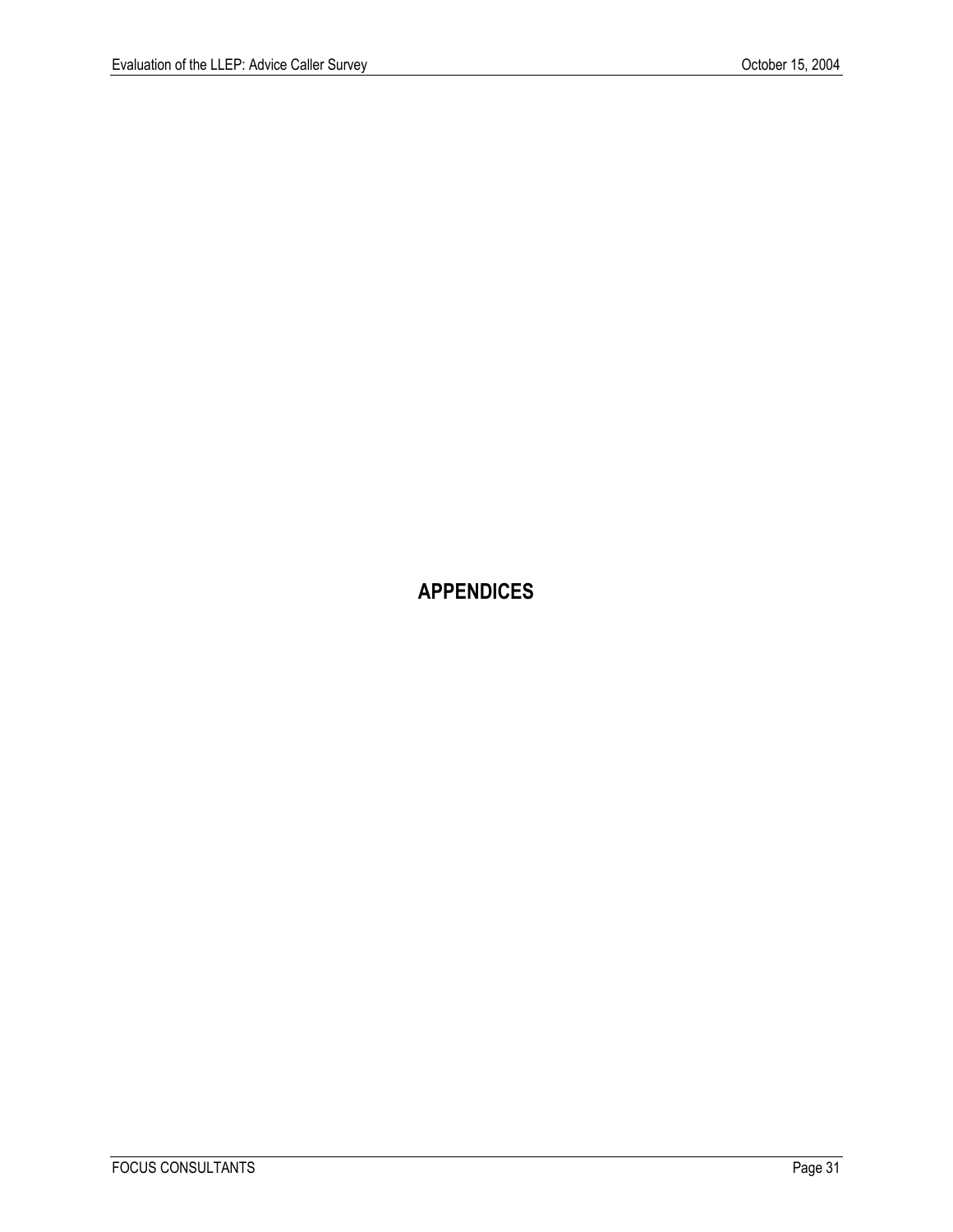## <span id="page-39-0"></span>**Appendix 1: Automatic Recorded Message Informing Callers About the Evaluation Survey**

Welcome to the LawLINE. We can give you general information about the law. We may also be able to give you some legal advice about a court case or other legal matter that you are involved in.

We ask all callers for their name and phone number. If we can give you legal advice, we will ask you for some information about your income to assess if you meet our financial guidelines. All caller information is kept strictly confidential.

**LawLINE is a pilot project that is scheduled to run until March 1005. As part of our project evaluation, we want to find out how people use help from LawLINE to resolve their legal problems. To assist us, we have hired a research group to follow up with callers.**

**We are asking for your help in this study. If you agree, we may give the research group your name, phone number, and a copy of all of our written records of your case. Someone from the group may call you back in a few weeks to talk to you.**

**The researchers will keep all information about your case strictly confidential. They will not show it to anyone outside the study. They will only use the information you provide in a way which does not let people know your name.**

You don't have to participate in the survey if you don't want to. Whether you do or not, it won't have **any effect on us giving you help in the future. The LawLINE staff member who answers your call today will ask if you wish to participate in this survey.**

We will now connect you with the next available LawLINE lawyer or paralegal.

As there may be some delay before you are connected we ask for your patience in staying on the line.

Please note that this call may be monitored for quality assurance purposes.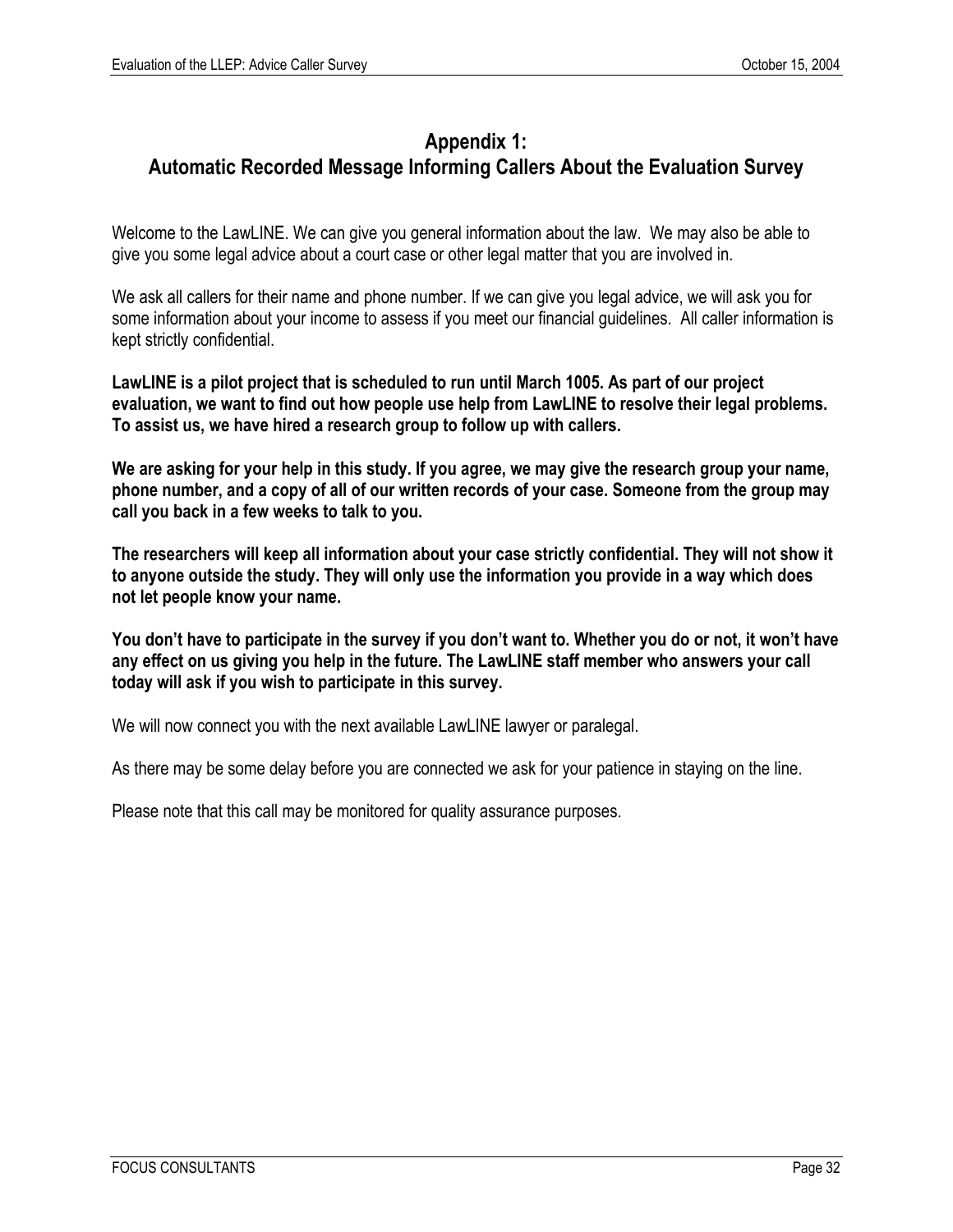## <span id="page-40-0"></span>**Appendix 2: Follow-up Letter to Callers Who Had Verbally Agreed to Participate in the Evaluation**

(On Legal Services Society letterhead)

May 17, 2004

#### **PERSONAL & CONFIDENTIAL**

#### **Re: The LawLINE Evaluation Project**

This letter is sent to the attention of the Addressee. You recently agreed to help us assess our LawLINE (legal advice hotline) project. We promised to send you a letter to confirm what we told you about the project.

#### **Background**

LawLINE is a pilot project of LSS that runs until March 2005. We want to find out if the LawLINE pilot project helps people to resolve their legal problems so we are doing an evaluation, including a survey of callers.

We hired a research group to follow up with callers to see how they used the advice and how their cases turned out. We will give the researchers your name, phone number, and a copy of all of our written records of your case. Someone from the group will call you back in a few weeks to talk to you.

The researchers will keep all information about your case confidential and will not show it to anyone outside the study. They will return all records to LSS when the study is over. We will only use the information you provide in an anonymous way, after taking out any information that could identify you.

#### **Participation**

You don't have to participate in the survey if you don't want to. It won't affect your ability to get help from us again if you have another legal problem. If you don't want to participate, you can:

- leave a message at (604) 601-6114 with your name and telephone number. If you live outside the Lower Mainland, call Enquiry B.C. at (604) 660-2421 and ask to be put through to the Legal Services Society at this same number. You won't be charged for making a long distance call;
- or write to us at the address on this letter.

If we donít hear from you within 20 days of the date on this letter, we will understand that you still want to participate in the project and will give your records to the researchers.

Thank you very much for taking the time to help us with this project. With your help, we will find out how LawLINE is helping people to understand the law and resolve their legal problems.

Yours truly, **Legal Services Society**

John Simpson **Manager, Community Services**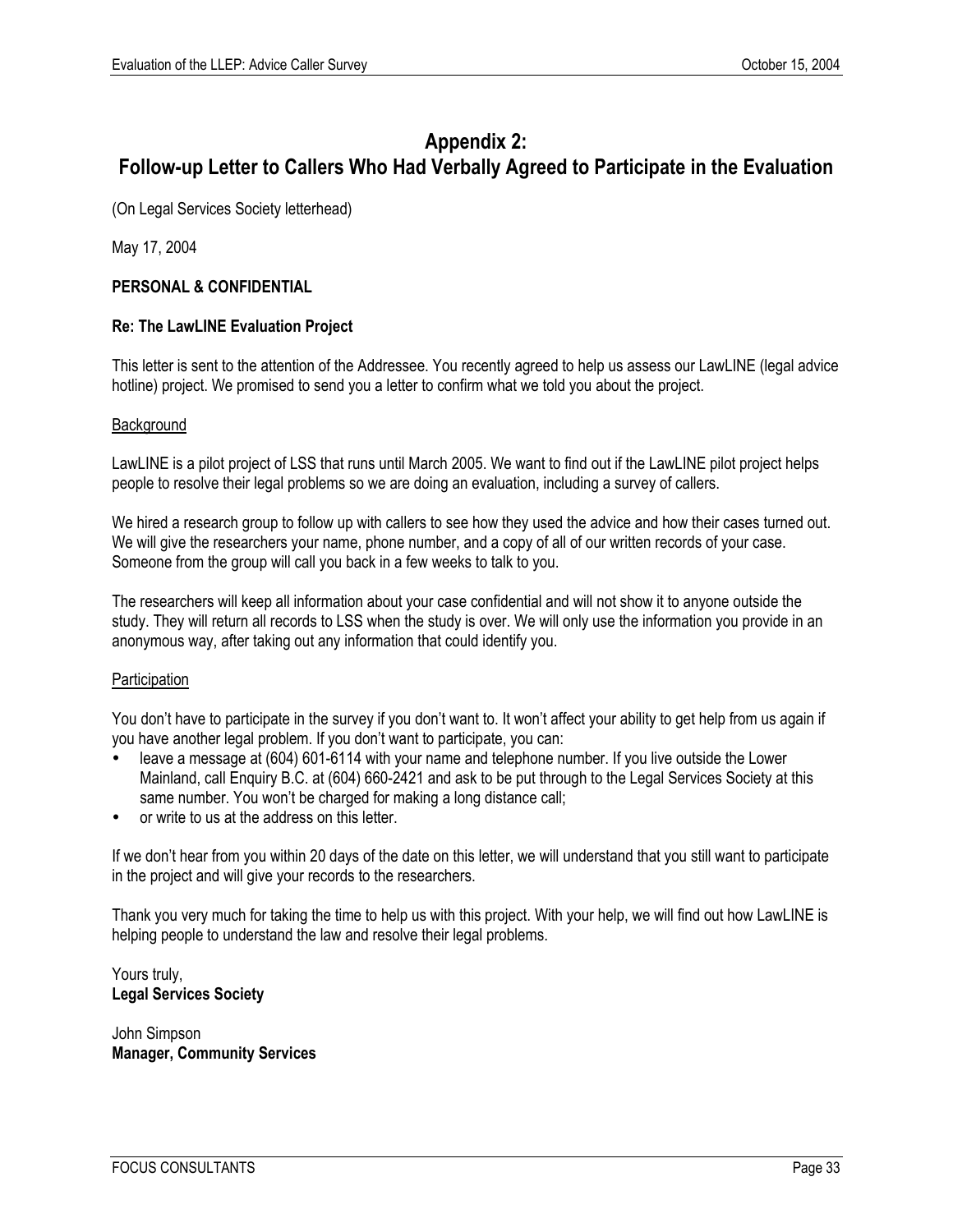## <span id="page-41-0"></span>**Appendix 3: Rules for Review of Files and Contacting Callers**

The following is an amalgamation of two sets of rules concerning review of files and contacting of LawLINE clients.

- 1. The interviewer should carefully review each case, including all notes, before contacting a caller.
- 2. Even though all callers agreed to participate in the survey, **caution is always necessary** when contacting them, due to concerns about family violence in particular and confidentiality of information in general.
- 3. Where there is an indication of violence in a family home or family relationship in the case notes, the interviewer should not contact the caller. We cannot cull all of these cases out by generating a report as the information may be in text form in the notes, so the interviewer will have to read the notes first.
- 4. Where there is no indication of family violence, but it is a family matter, the interviewer should still be very cautious about following the procedure for contacting the caller. A situation that may have involved no violence at the time of the call may have become violent subsequently. The opposing party could still be in the house, or have returned.
- 5. If case notes indicate that a family law caller lived with the opposing party (sometimes referred to as o/p in the case notes) at the time of the call, do not contact the caller.
- 6. Even when the case does not involve family law, there are situations where another person in the household is an opposing party or has a different legal interest, and this will be apparent from the notes. Caution should be exercised when calling in these situations, though this does not mean that the person cannot be contacted.
- 7. Some phone numbers given by callers are described in the notes field under the phone number as being for work, or for a relative/friend, or confidential. Some phone numbers are for family members or friends who do not have the legal problem themselves, but are calling to try to get help for someone else. Do not call these numbers as you could find yourself in an awkward situation if the person with the legal problem answers the phone, as you can't discuss the case with them  $-$  only with the person who made the call to LawLINE.
- 8. When calling a LawLINE caller, ask to speak to Mr/Ms X. You cannot go beyond saying that you are "calling about a survey" – for example, to remind the person that s/he agreed to participate or called LawLINE – without first confirming identity. You can't say this because it will give away confidential information that the caller has previously been in touch with LSS. You cannot explain the reason for your call to a suspicious person who wants to know why you are calling, without confirming identity first. This includes someone who is not the LawLINE caller but won't put that person on the line without first getting more information from you.
- 9. Once you have someone on the line who says s/he is the LawLINE caller, you should say only that you are calling "on behalf of LSS" to conduct a survey and need to confirm that you are speaking to the right person. Identity can be confirmed by asking callers to provide personal information contained in the client profile (e.g. what is your birthdate? BC driver's license? SIN?, etc.) The interviewer will need to record for us what piece of personal information was used for this question, and the fact that the correct answer was given by the caller.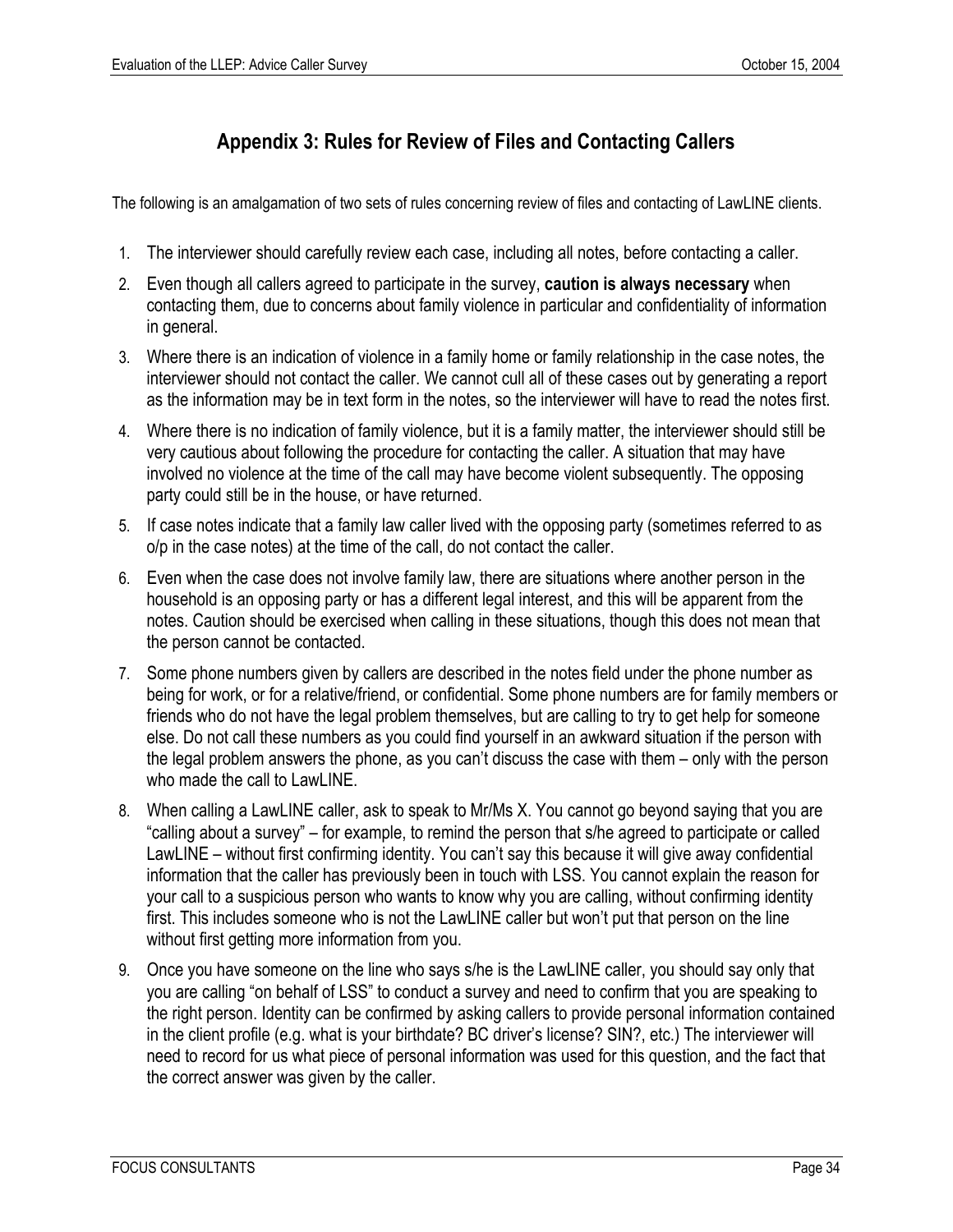- 10. If there is any reason to think that the caller might be at risk (e.g. where a family violence issue is raised in notes), it may or may not be appropriate to carry on with an interview. Presumably callers agreed to be surveyed, so had the opportunity to decide against it if they thought it would put them at risk. However, you don't know if the situation has changed since then. Caution should be exercised and you should ask for personal ID that is likely to be only on the person of the caller, e.g. in their wallet or purse. The best ID for this purpose is a BC driver's license as a spouse or near relative is unlikely to know it by heart.
- 11. If you get the sense that perhaps the wrong person has answered the phone and is pretending to be the LawLINE caller, make an excuse such as "I am sorry, we appear to have contacted you by mistake" and terminate the call and keep a record of that encounter, and which caller it related to.
- 12. Once you have confirmed identity you can proceed to remind the caller that s/he agreed to participate in a survey (referencing the date of the call, message they heard, consent given to LawLINE staff, and the follow-up letter they were sent confirming the survey). And at that point, the caller can opt in/out of the survey.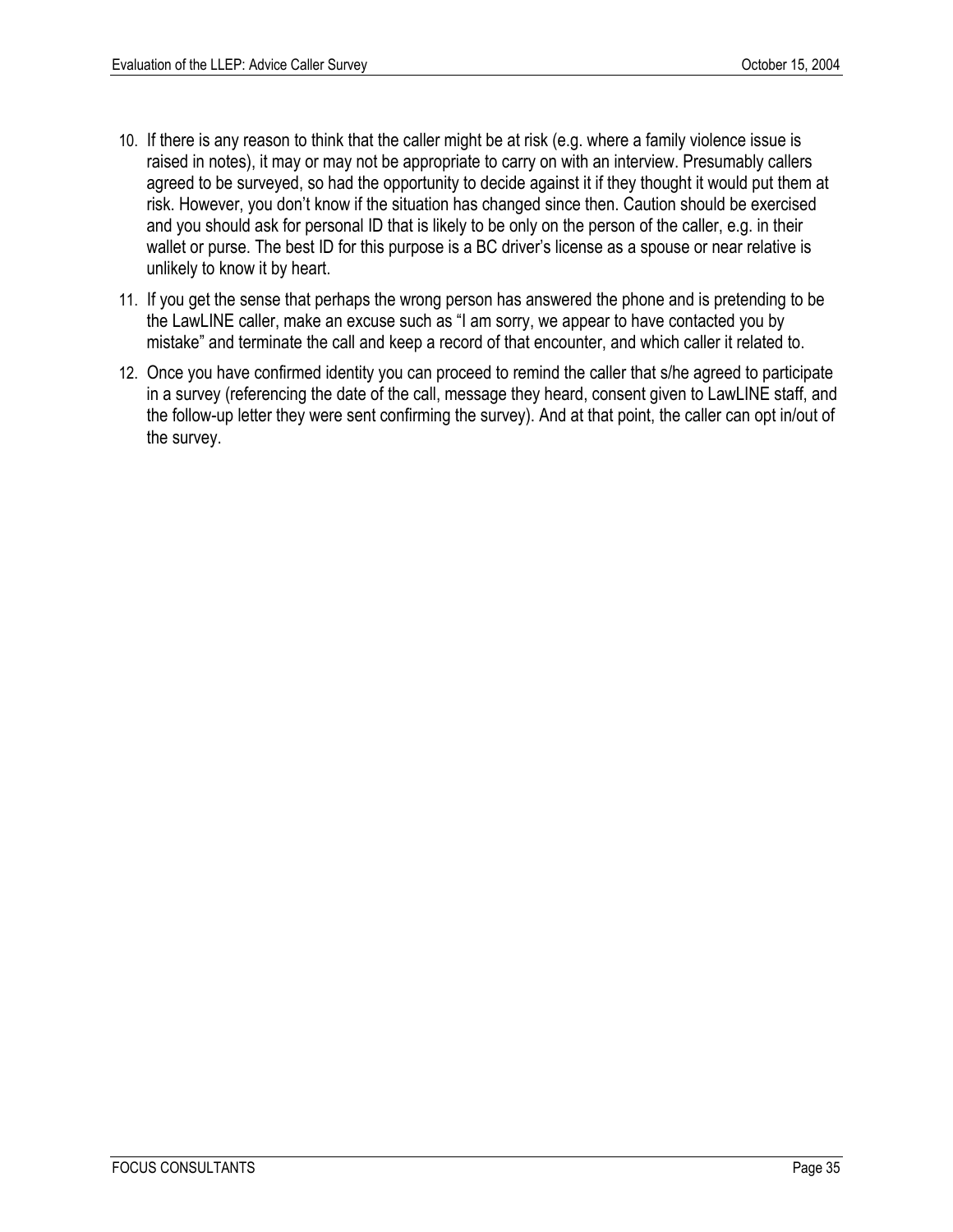l

## <span id="page-43-0"></span>**Appendix 4: LawLINE Evaluation: Advice Caller Questionnaire**

#### **Background**

| 1. | Evaluation # $\sqrt{2}$                                  | 2. Participant ID #                 |
|----|----------------------------------------------------------|-------------------------------------|
| 3. |                                                          | 4. Telephone: _____________________ |
| 4. | Information that will be used to identify caller: m.m.n. | D.O.B.                              |
|    | S.I.N.                                                   |                                     |
|    |                                                          |                                     |
| 6. | Special precautions:                                     |                                     |

## **Call Record**

|    |             |             | <b>RESULT OF CALL</b>                                                                                                           |
|----|-------------|-------------|---------------------------------------------------------------------------------------------------------------------------------|
|    | <b>DATE</b> | <b>TIME</b> | 1. No number; 2. Wrong number; 3. Advice caller not home, call-<br>back (date); 4. Refusal; 5. Appt. for (date); 6. No show for |
|    |             |             | interview; 7. Completed interview.                                                                                              |
| 1. |             |             |                                                                                                                                 |
| 2. |             |             |                                                                                                                                 |
| 3. |             |             |                                                                                                                                 |
| 4. |             |             |                                                                                                                                 |
| 5. |             |             |                                                                                                                                 |
| 6. |             |             |                                                                                                                                 |

#### **Introduction**

- 1. Introduce self. Confirm that you are speaking to the advice caller as per procedures outlined in Johnís June 24<sup>th</sup> email. You are calling on behalf of the Legal Services Society to conduct a survey of callers who used the LawLINE service between April 5<sup>th</sup> and May 14<sup>th</sup> of this year. Explain that LSS sent them a letter in May about the survey, and to contact LSS if they didn't wish to participate, so our assumption is that they are willing to do so.
- 2. .If caller seems confused or requests more information, explain purpose of evaluation:
	- **EXEC** Being done with sample of clients;
	- ! To get candid feedback, positive and negative about their experiences and satisfaction with the service, to find out what they did with the service, to find out what they did with the information they received, and with what results.
- 3. Confirm confidentiality.
	- ! No names or identifying comments used.
- 4. Determine if they are willing to do an interview (approximately 20 minutes) if this is a suitable time, or book appointment for another date.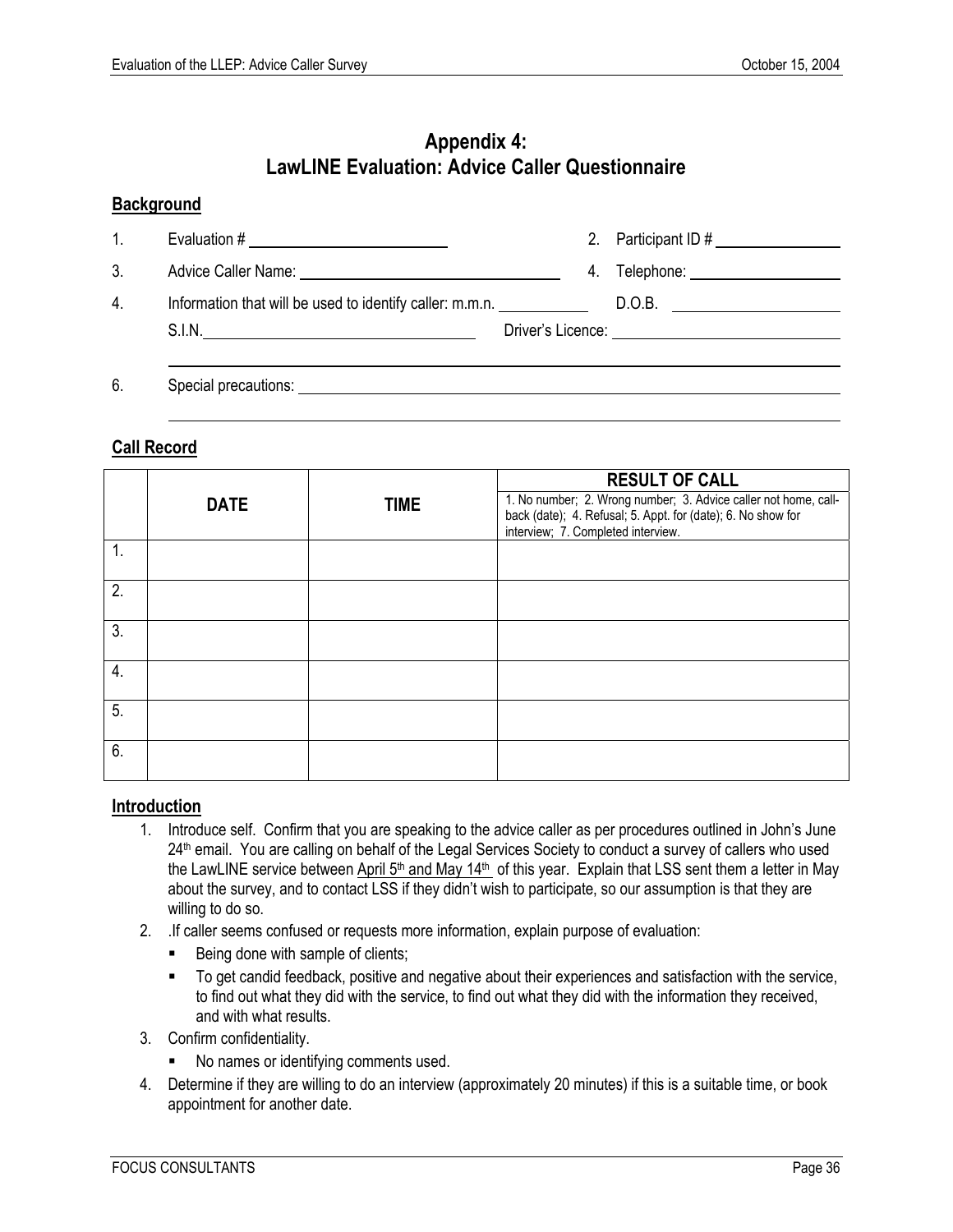## **FILE DATA**

- 1.0 Evaluation #
- 2.0 Number of Cases Involved
	- 1. One
	- 2. Two
	- 3. Three
- 3.0 Name of LawLINE worker:
	- 1. Roxanna Aune 7. Manjeet Channa
	- 2. Sherilynn Thompson 8. Janna Cumming
	- 3. Roberta Wong 19. Tannis Boxer<br>
	4. Alison Ward 10. Bruno Drucke
	-
	- 5. Jim Russell 11. Lisa Jung
	- 6. Linda Thiessen 12. Allan Parker
- 4.0 Region
	- 1. Vancouver/Sunshine Coast 5. Okanagan/West Kootenay<br>2. Surrey/Fraser Valley 6. Interior/East Kootenay
	- 2. Surrey/Fraser Valley
	-
	- 4. Vancouver Island 8. Out of Province
- 5.0 First Language 1. English
	- 2. Non-English
- 6.0 Ethnicity 1. Aboriginal 2. Non-Aboriginal
- 7.0 Date of birth: / / d/ m/ y
- 8.0 Age
	- 1.  $19 24$
	- 2.  $25 44$
	- $3.45 64$
	- 4. 65+
- 9.0 Gender
	- 1. Male
		- 2. Female
- 
- 
- 
- 10. Bruno Drucker
- 
- 
- 
- 
- 3. North 7. North West
	-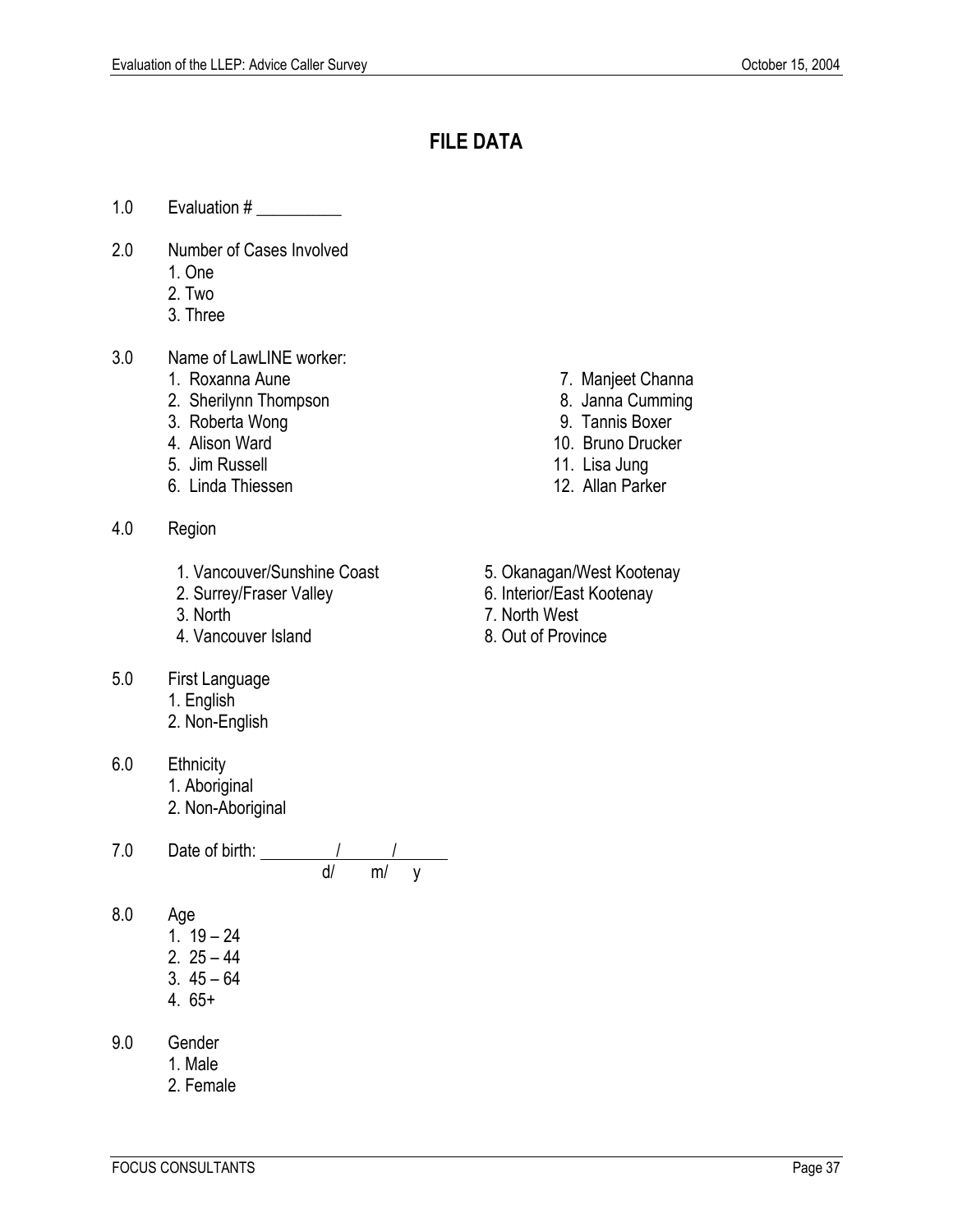- 10.0 Education
	- 1. Less than grade 9
	- 2. Grade  $9 12$
	- 3. Grade 12
	- 4. Post Grade 12
	- 5. Bachelor's Degree
	- 6. Post Bachelor's Degree

## 11.0 Main Issue Type

- 1. Aboriginal
- 2. Consumer Rights
- 3. Criminal Law
- 4. Debt
- 5. Employment
- 6. Family Law
- 7. Health and Estates
- 8. Housing
- 9. Human Rights
- 10. Immigration and Refugee
- 11. Income Security
- 12. Torts
- 12.0 Date of Service (first issue):  $\frac{1}{\text{day}}$

month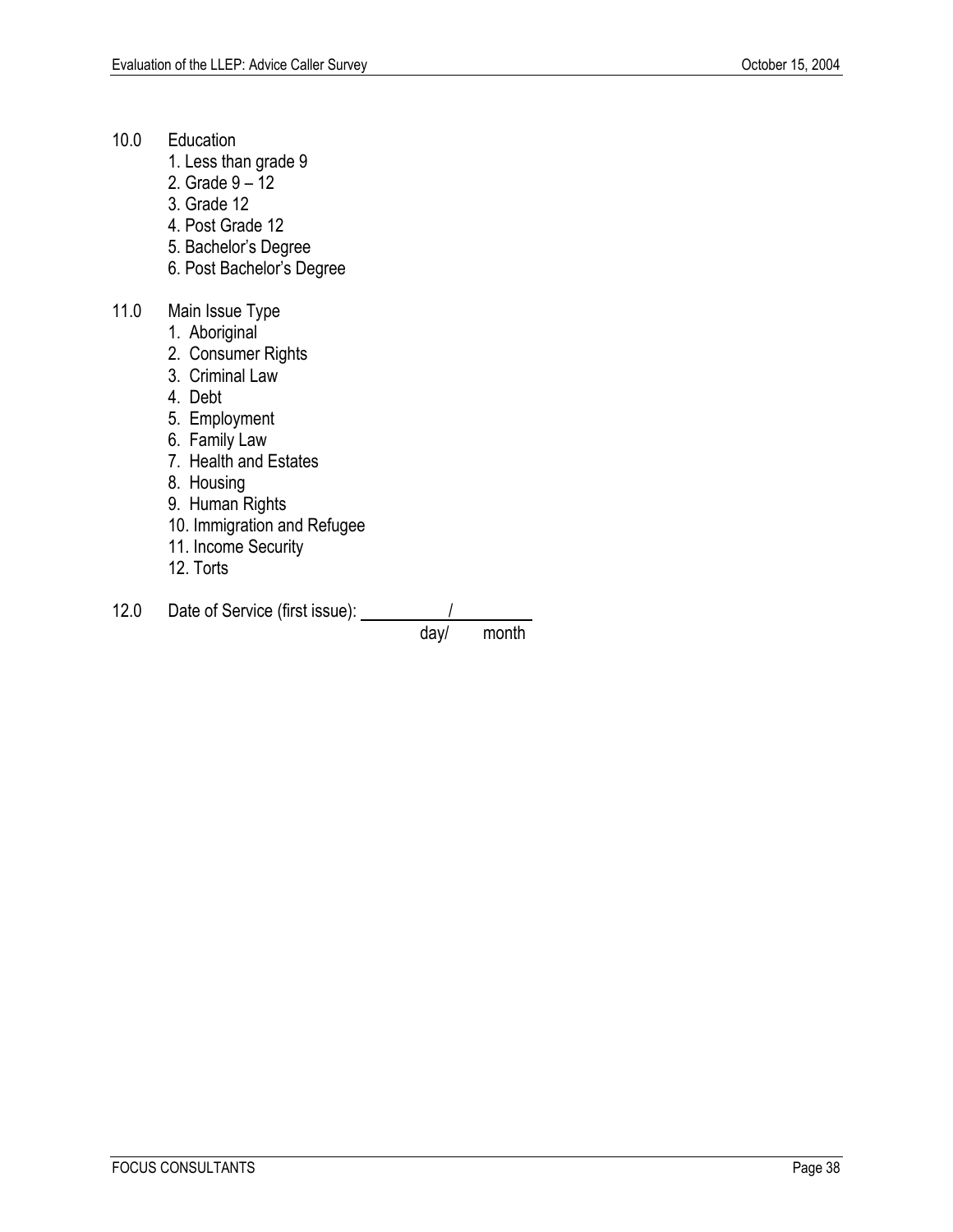$\overline{\phantom{a}}$ 

 $\overline{\phantom{a}}$ 

l

l

l

l l

## **INTERVIEW**

the control of the control of the control of the control of the control of the control of the control of the control of the control of the control of the control of the control of the control of the control of the control

1. The Legal Services Society LawLINE records indicate that you called about a \_\_\_\_\_\_\_ problem. Can you tell me briefly the main things you hoped to find out when you called?

2. What did the LawLINE worker explain to you and/or suggest that you do?

3. Did he/she (If obvious from #2, just record without asking, and then ask follow-up) . . .

|                                                               | No | Response<br>Yes | Don't Know | at all<br>↓ | Not helpful    | If Yes, How Helpful Was This | Neither helpful<br>nor unhelpful<br>V |   |   | Very<br>helpful<br>V |
|---------------------------------------------------------------|----|-----------------|------------|-------------|----------------|------------------------------|---------------------------------------|---|---|----------------------|
| a) Explain how the law<br>works in regard to<br>your problem? |    | 2               | 3          | Reason      | $\mathfrak{p}$ | 3                            | 4                                     | 5 | 6 | 7                    |
| b) Send you more<br>information?                              |    | 2               | 3          | Reason      | 2              | 3                            | 4                                     | 5 | 6 |                      |
| c) Tell you where you<br>could get more<br>information?       |    | 2               | 3          | Reason      | $\mathfrak{p}$ | 3                            | 4                                     | 5 | 6 |                      |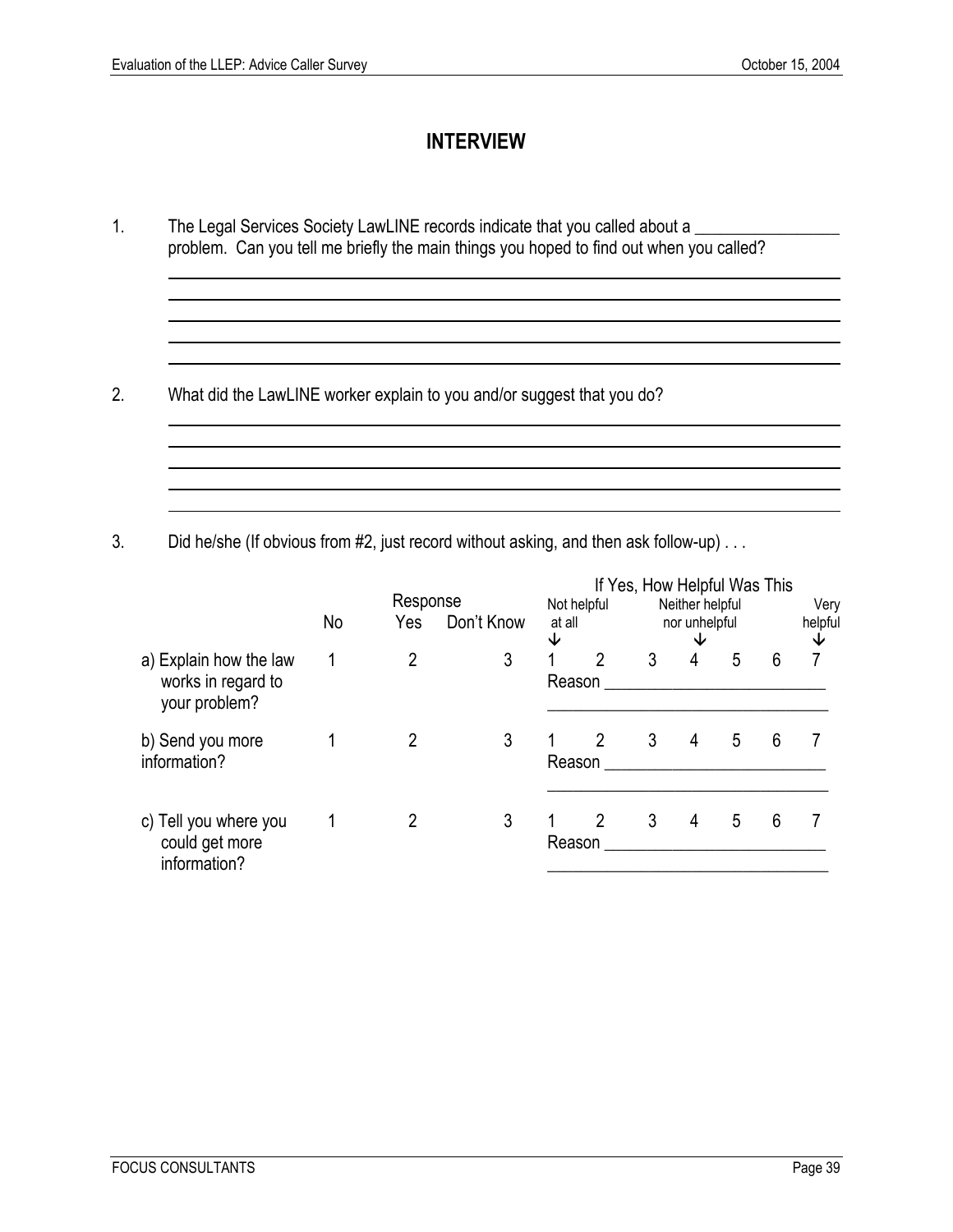4. Did the LawLINE worker explain to you how to do certain things? For example, did he/she . . .

| Item<br>(Note to interviewer: if response<br>to item is obvious from answer to<br>question #2, complete the<br>response in column #2 on your<br>own without asking, and proceed<br>to questions in the next column,<br>or to the next item.) | Response<br>$1 = No$<br>$2 = Yes$ | (If Yes)<br>Did you do<br>what<br>he/she<br>suggested?<br>$1 = No$<br>2=Partially;<br><b>Tried</b><br>$3 = Yes$ | (If Yes)<br>How did this work for you?<br>(Scale 1-7)<br>1= Not well at all<br>7=Very Well<br>Note: if too soon to tell,<br>leave rating blank and write<br>"too soon" under reason. | (If No or Partially)<br>1=Didn't understand, forgot, confused<br>2=Too hard, afraid, discouraged, no<br>confidence<br>3=Changed mind, not worth it<br>4=Situation changed, problem<br>resolved, other side dropped it<br>5=Nothing could be done for me<br>6=Tried, no one called back, couldn't<br>get through<br>7= Resources (money, transportation,<br>lack of childcare)<br>8=Illness, health<br>9=Other (describe) |
|----------------------------------------------------------------------------------------------------------------------------------------------------------------------------------------------------------------------------------------------|-----------------------------------|-----------------------------------------------------------------------------------------------------------------|--------------------------------------------------------------------------------------------------------------------------------------------------------------------------------------|--------------------------------------------------------------------------------------------------------------------------------------------------------------------------------------------------------------------------------------------------------------------------------------------------------------------------------------------------------------------------------------------------------------------------|
| a) Direct you to a website to help                                                                                                                                                                                                           |                                   |                                                                                                                 |                                                                                                                                                                                      |                                                                                                                                                                                                                                                                                                                                                                                                                          |
| you with a problem, using<br>your own or somebody's<br>computer?                                                                                                                                                                             |                                   |                                                                                                                 | Reason for rating:                                                                                                                                                                   |                                                                                                                                                                                                                                                                                                                                                                                                                          |
| b) Suggest you use a public<br>access computer somewhere<br>in your community to access<br>a website?                                                                                                                                        |                                   |                                                                                                                 | Reason for rating:                                                                                                                                                                   |                                                                                                                                                                                                                                                                                                                                                                                                                          |
| c) Tell you how to deal with your<br>landlord, or a creditor?                                                                                                                                                                                |                                   |                                                                                                                 | Reason for rating:                                                                                                                                                                   |                                                                                                                                                                                                                                                                                                                                                                                                                          |
| d) Tell you how to deal with a<br>government agency?                                                                                                                                                                                         |                                   |                                                                                                                 | Reason for rating:                                                                                                                                                                   |                                                                                                                                                                                                                                                                                                                                                                                                                          |
| e) Tell you how to express<br>yourself in court, or how to file<br>or respond to a legal action?                                                                                                                                             |                                   |                                                                                                                 | Reason for rating:                                                                                                                                                                   |                                                                                                                                                                                                                                                                                                                                                                                                                          |
| f) Help you to fill out a form, make<br>a call or write a letter?                                                                                                                                                                            |                                   |                                                                                                                 | Reason for rating:                                                                                                                                                                   |                                                                                                                                                                                                                                                                                                                                                                                                                          |
| g) Review guidelines for<br>qualifying or applying for<br>welfare, employment<br>insurance, or other benefits                                                                                                                                |                                   |                                                                                                                 | Reason for rating:                                                                                                                                                                   |                                                                                                                                                                                                                                                                                                                                                                                                                          |
|                                                                                                                                                                                                                                              |                                   |                                                                                                                 |                                                                                                                                                                                      |                                                                                                                                                                                                                                                                                                                                                                                                                          |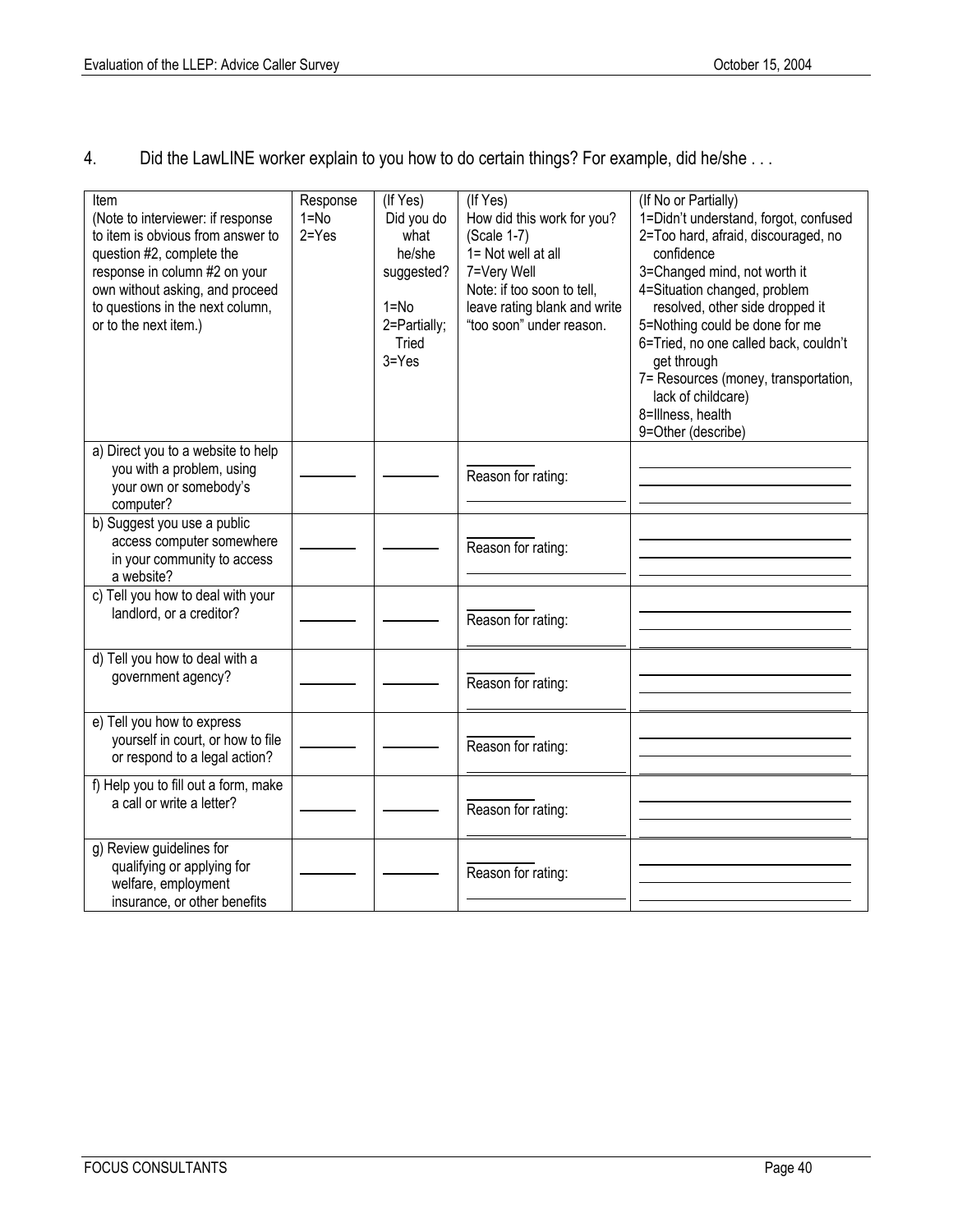## 5. Did the LawLINE worker refer you to a legal, government or community service for help? For example . . .

| Item<br>(Note to interviewer: if<br>response to item is obvious<br>from answer to question #2,<br>complete the responses in<br>column #2 on your own and<br>proceed to questions in<br>columns 3-5, or to the next<br>item.) | Response<br>$1 = No$<br>$2 = yes$ | (If Yes)<br>Did you do<br>what<br>he/she<br>suggested?<br>$1 = No$<br>2=Partially;<br>Tried<br>$3 = Yes$ | (If Yes)<br>How did this work for you?<br>(Scale 1-7)<br>$1 =$ Not well at all<br>7=Very Well<br>Note: if too soon to tell, leave<br>rating blank and write "too<br>soon" under reason. | $($ If No $)$<br>1=Didn't understand, forgot, confused<br>2=Too hard, afraid, discouraged, no<br>confidence<br>3=Changed mind, not worth it<br>4=Situation changed, problem<br>resolved, other side dropped it<br>5=Nothing could be done for me<br>6=Tried, no one called back, couldn't<br>get through<br>7= Resources (money, transportation,<br>lack of childcare)<br>8=Illness, health<br>9=Other (describe) |
|------------------------------------------------------------------------------------------------------------------------------------------------------------------------------------------------------------------------------|-----------------------------------|----------------------------------------------------------------------------------------------------------|-----------------------------------------------------------------------------------------------------------------------------------------------------------------------------------------|-------------------------------------------------------------------------------------------------------------------------------------------------------------------------------------------------------------------------------------------------------------------------------------------------------------------------------------------------------------------------------------------------------------------|
| a) Duty Counsel                                                                                                                                                                                                              |                                   |                                                                                                          | Reason for rating:                                                                                                                                                                      |                                                                                                                                                                                                                                                                                                                                                                                                                   |
| b) Legal Aid (intake or tariff<br>problems)                                                                                                                                                                                  |                                   |                                                                                                          | Reason for rating:                                                                                                                                                                      |                                                                                                                                                                                                                                                                                                                                                                                                                   |
| c) Websites: LawLINK, LSS,<br>Family Law Website, other<br>(specify:                                                                                                                                                         |                                   |                                                                                                          | Reason for rating:                                                                                                                                                                      |                                                                                                                                                                                                                                                                                                                                                                                                                   |
| d) Legal Information Outreach<br>Worker                                                                                                                                                                                      |                                   |                                                                                                          | Reason for rating:                                                                                                                                                                      |                                                                                                                                                                                                                                                                                                                                                                                                                   |
| e) Government Agency<br>(specify):                                                                                                                                                                                           |                                   |                                                                                                          | Reason for rating:                                                                                                                                                                      |                                                                                                                                                                                                                                                                                                                                                                                                                   |
| f) Court Registry                                                                                                                                                                                                            |                                   |                                                                                                          | Reason for rating:                                                                                                                                                                      |                                                                                                                                                                                                                                                                                                                                                                                                                   |
| g) Administrative Tribunal<br>(specify:                                                                                                                                                                                      |                                   |                                                                                                          | Reason for rating:                                                                                                                                                                      |                                                                                                                                                                                                                                                                                                                                                                                                                   |
| h) Lawyer Referral Service or<br>a Private Lawyer                                                                                                                                                                            |                                   |                                                                                                          | Reason for rating:                                                                                                                                                                      |                                                                                                                                                                                                                                                                                                                                                                                                                   |
| i) Community Worker/<br>Advocate (e.g. welfare,<br>worker)                                                                                                                                                                   |                                   |                                                                                                          | Reason for rating:                                                                                                                                                                      |                                                                                                                                                                                                                                                                                                                                                                                                                   |
| i) A Free Clinic, Law Student<br>or advocacy Group                                                                                                                                                                           |                                   |                                                                                                          | Reason for rating:                                                                                                                                                                      |                                                                                                                                                                                                                                                                                                                                                                                                                   |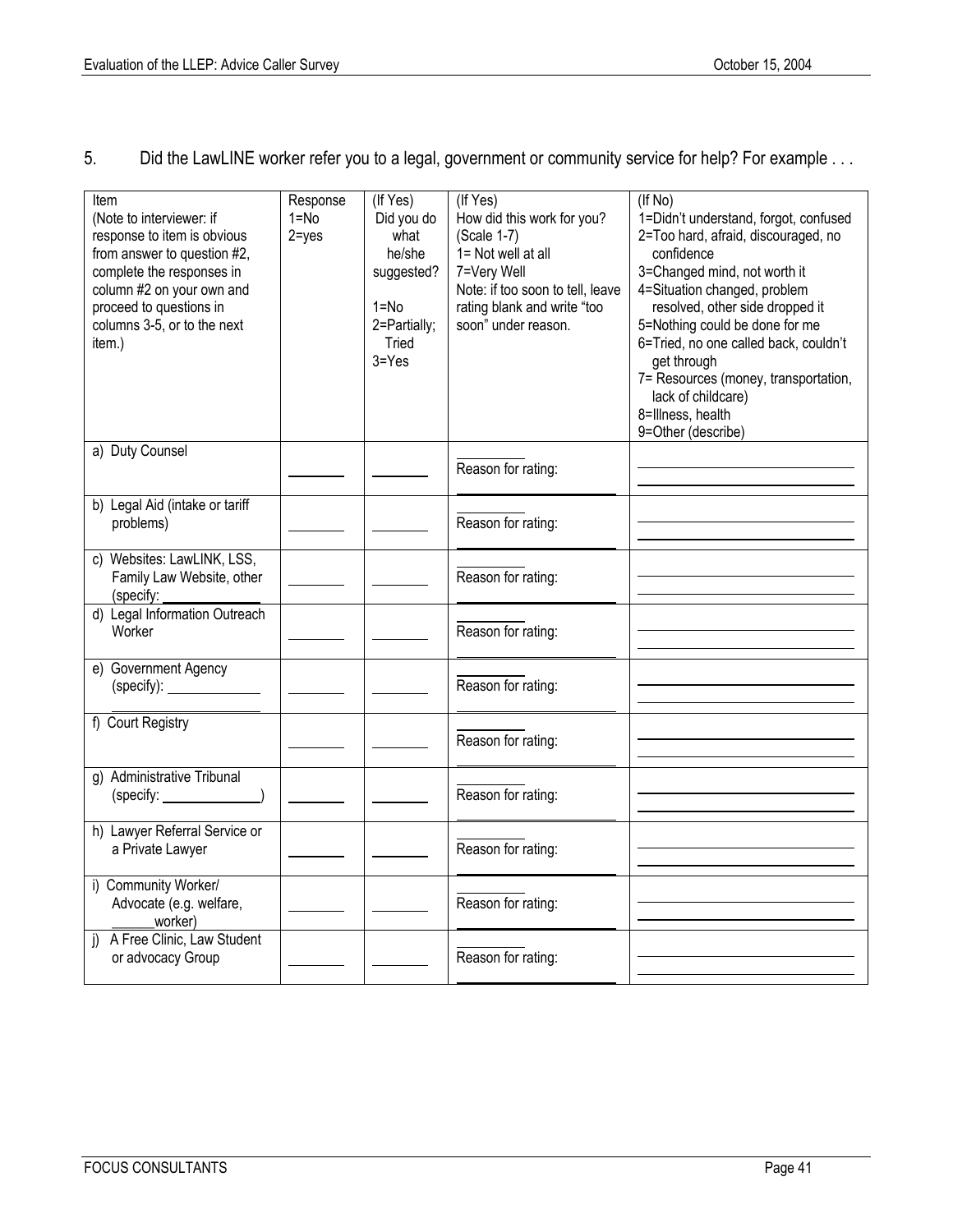6. What has happened with your legal problem since you called the LawLINE?

| For better or worse, would you say your problem has been resolved or has reached a conclusion?                                                                                                                       |
|----------------------------------------------------------------------------------------------------------------------------------------------------------------------------------------------------------------------|
| 1. No, not at all.                                                                                                                                                                                                   |
| 2. Only partly.                                                                                                                                                                                                      |
| 3. Situation changed, dropped the matter, changed my mind.<br>4. Don't know, too soon to tell.                                                                                                                       |
| 5. Yes, completely.                                                                                                                                                                                                  |
| 7.1 (If answer is #2, 3 or 5) On a scale of 1 to 7, how favourable (or positive) would you say this<br>outcome is? Rating _____________                                                                              |
|                                                                                                                                                                                                                      |
|                                                                                                                                                                                                                      |
|                                                                                                                                                                                                                      |
|                                                                                                                                                                                                                      |
| 1. No.<br>2. Yes.                                                                                                                                                                                                    |
| 3. DK                                                                                                                                                                                                                |
| 7.4 If yes, in what way?                                                                                                                                                                                             |
|                                                                                                                                                                                                                      |
|                                                                                                                                                                                                                      |
|                                                                                                                                                                                                                      |
| get assistance on this matter (i.e. to get through to a LawLINE worker)?                                                                                                                                             |
| 7.3 (Regardless of answer to question 7 or 7.1) Did calling the LawLINE make a difference to you?<br>Going back to your first attempt to contact the service, how many calls to the LawLINE did it take to<br>1. One |
| 2. Two                                                                                                                                                                                                               |
| 3. Three<br>4. Four or more                                                                                                                                                                                          |

- 5. Canít remember
- 9. How easy to understand were the instructions in the recorded LawLINE message? (scale of 1=very difficult; 7=very easy)

9.1 (Regardless of response) What could be done to make the instructions easier to understand?

l

l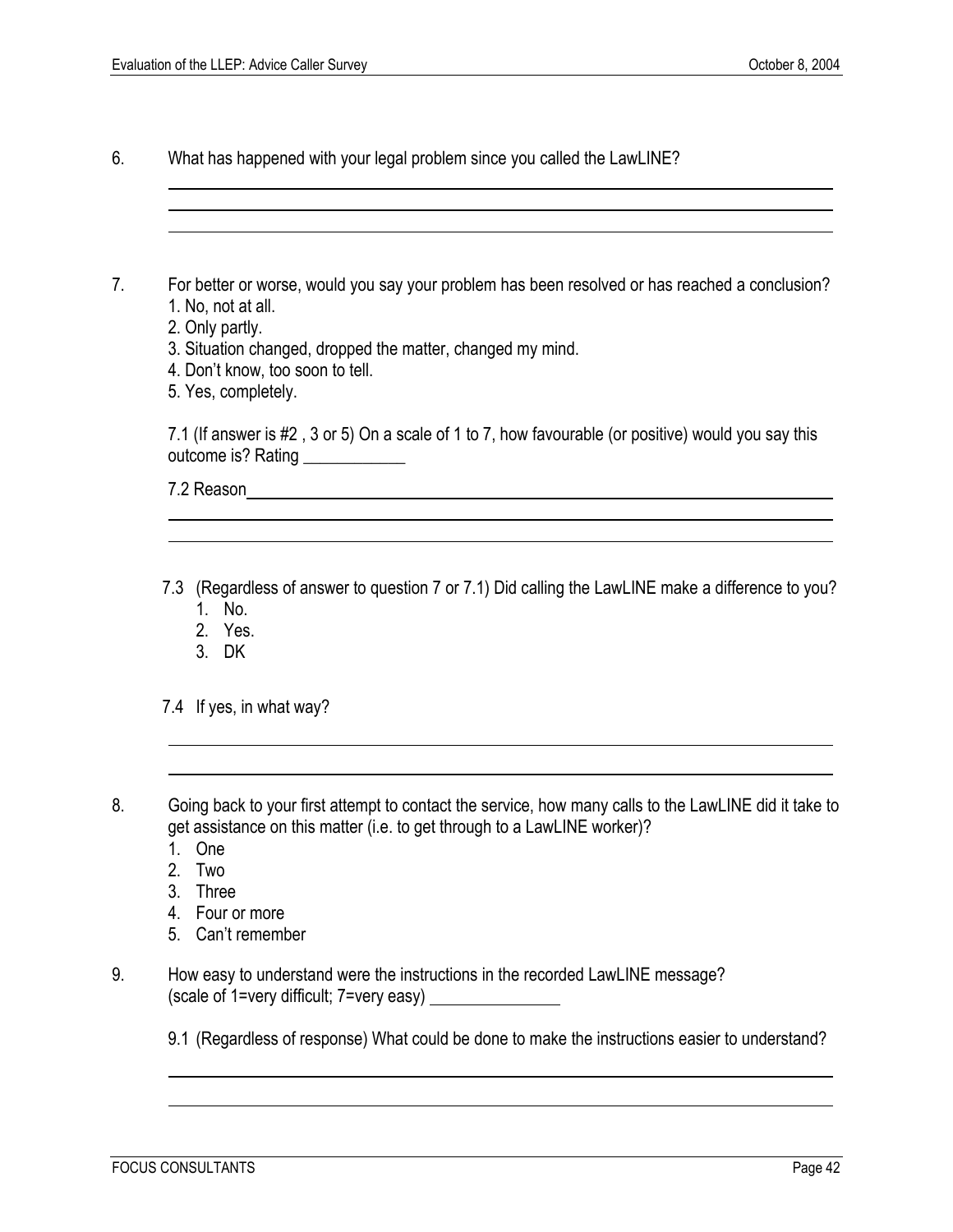$\overline{\phantom{a}}$ 

- 10. How long were you kept on hold before you were able to talk to a LawLINE worker? (If more than one call, add: "on the call when you actually spoke to the worker".)
	- 1. Immediate response
	- 2. Under 5 minutes
	- $3. 5 9$  minutes
	- 4.  $10 14$  minutes
	- 5. 15 20 minutes
	- 6. 30 minutes or more
- 11. How satisfied were you with this response time? (On a scale of  $1 - 7$ ;  $1 =$  very dissatisfied;  $7 =$  very satisfied) Rating:
- 12. How helpful would it have been to hear recorded messages about your legal problem while you are waiting for a worker to talk to you? (Scale of 1-not helpful at all; 7=very helpful)
	- 12.1 Reason for response

 $\overline{\phantom{a}}$ 

 $\overline{\phantom{a}}$ 

l

- 13. Which of the following statements best describes the way the LawLINE worker talked to you?
	- 1. He/she talked over my head, using legal words I didnít understand, and/or talked too fast.
		- 2. He/she explained things in a way that was just right.
		- 3. He/she talked down to me.
	- 4. None of these/not sure (describe other response if offered):
- 14. Which statement best describes the LawLINE worker's attitude?
	- 1. He/she expected me to do things that were too hard.
	- 2. He/she was about right in what he/she thought I could do.
	- 3. He/she treated me as if I couldn't do anything for myself.
	- 4. None of these/not sure (describe other response if offered):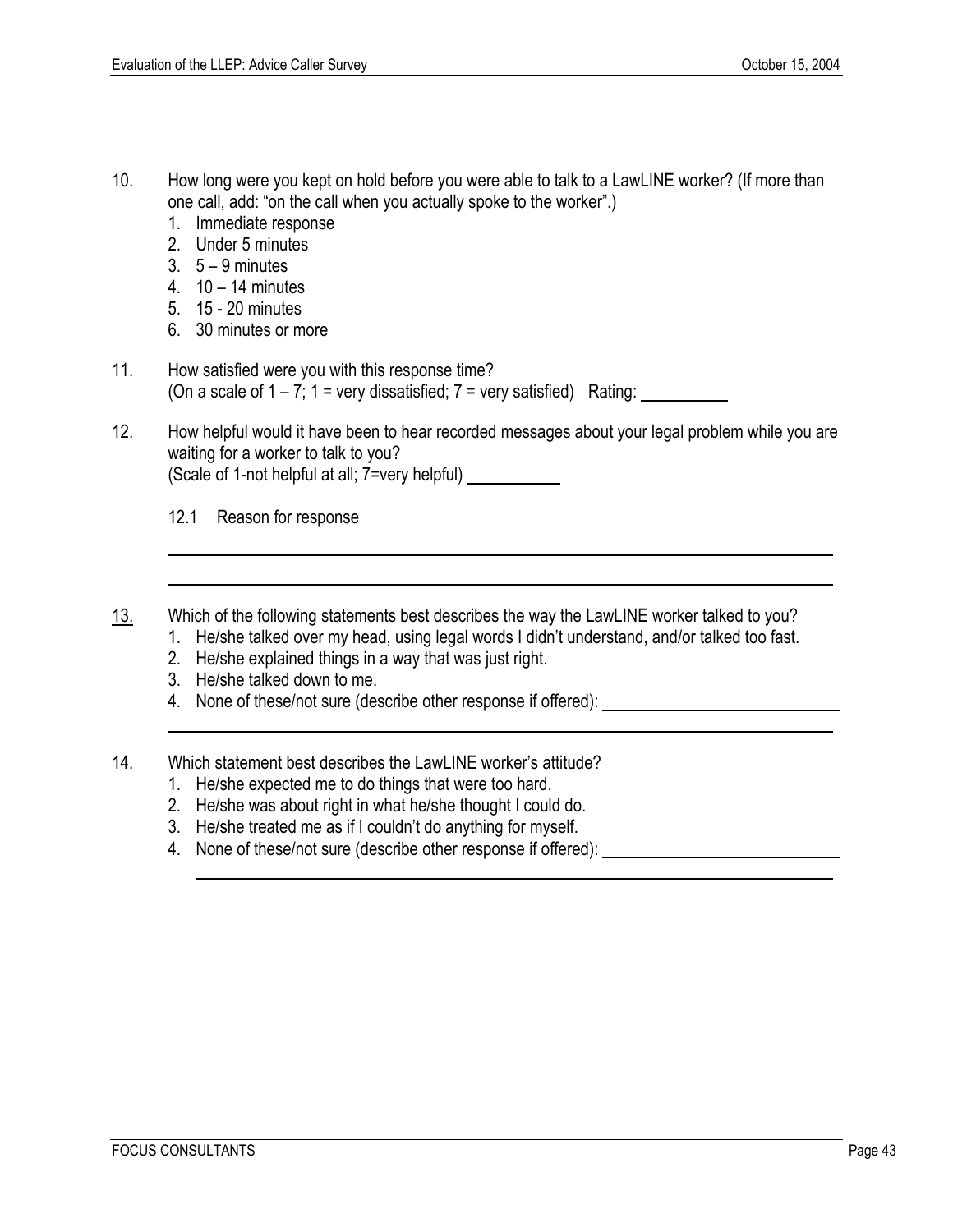| Item                                                                                                                                                                                                           | Response          | If "yes"                                                                                                                                                                                                     | If "no"                                                                                                                                                                                                                              |
|----------------------------------------------------------------------------------------------------------------------------------------------------------------------------------------------------------------|-------------------|--------------------------------------------------------------------------------------------------------------------------------------------------------------------------------------------------------------|--------------------------------------------------------------------------------------------------------------------------------------------------------------------------------------------------------------------------------------|
| (Note to interviewer: if response to item is<br>known from the file review or from an earlier<br>question, complete response in column #2<br>without asking, and proceed to questions in<br>columns #3 and #4) | 1=No<br>$2 = Yes$ | To what degree did this<br>written information help you?<br>$(Scale 1-7)$<br>1=Didn't help at all<br>7=Helped a lot<br>Note: if too soon to tell, leave<br>rating blank and mark "too<br>soon" under reason. | How much do you feel it<br>could have helped you if you<br>had received this type of<br>assistance?<br>(Scale 1-7)<br>1=Wouldn't have helped very<br>much, or not very necessary<br>7=Would have helped a lot,<br>was very necessary |
| a) send you correspondence or a memo<br>outlining what to do?                                                                                                                                                  |                   | Rating: ________<br>Reason for rating:                                                                                                                                                                       | Rating: _________<br>Reason for rating:                                                                                                                                                                                              |
| b) draft court documents for you?                                                                                                                                                                              |                   | Rating: ________<br>Reason for rating:                                                                                                                                                                       | Rating: <u>University</u><br>Reason for rating:                                                                                                                                                                                      |
| c) draft a letter to the other party for you?                                                                                                                                                                  |                   | Rating: _________<br>Reason for rating:                                                                                                                                                                      | Rating:<br>Reason for rating:                                                                                                                                                                                                        |
| d) send you a publication about your legal<br>problem?                                                                                                                                                         |                   | Rating: ________<br>Reason for rating:                                                                                                                                                                       | Rating: _________<br>Reason for rating:                                                                                                                                                                                              |

#### 15. Did the LawLINE worker ...

16. Did anyone from LawLINE call you back to see how you were doing, or to see if you needed more help with your problem?

1. No

 $\overline{\phantom{a}}$ 

 $\overline{\phantom{a}}$ 

2. Yes

16.1 (If yes) What difference did this make to you in helping to resolve your problem?

16.2 (If no) Would it have helped you to receive such a call?

- 1. No
- 2. Yes
- 3. DK

16.1 (If yes to Q. 16.2) What would you have asked the worker?

 $\overline{\phantom{a}}$ 

 $\overline{\phantom{a}}$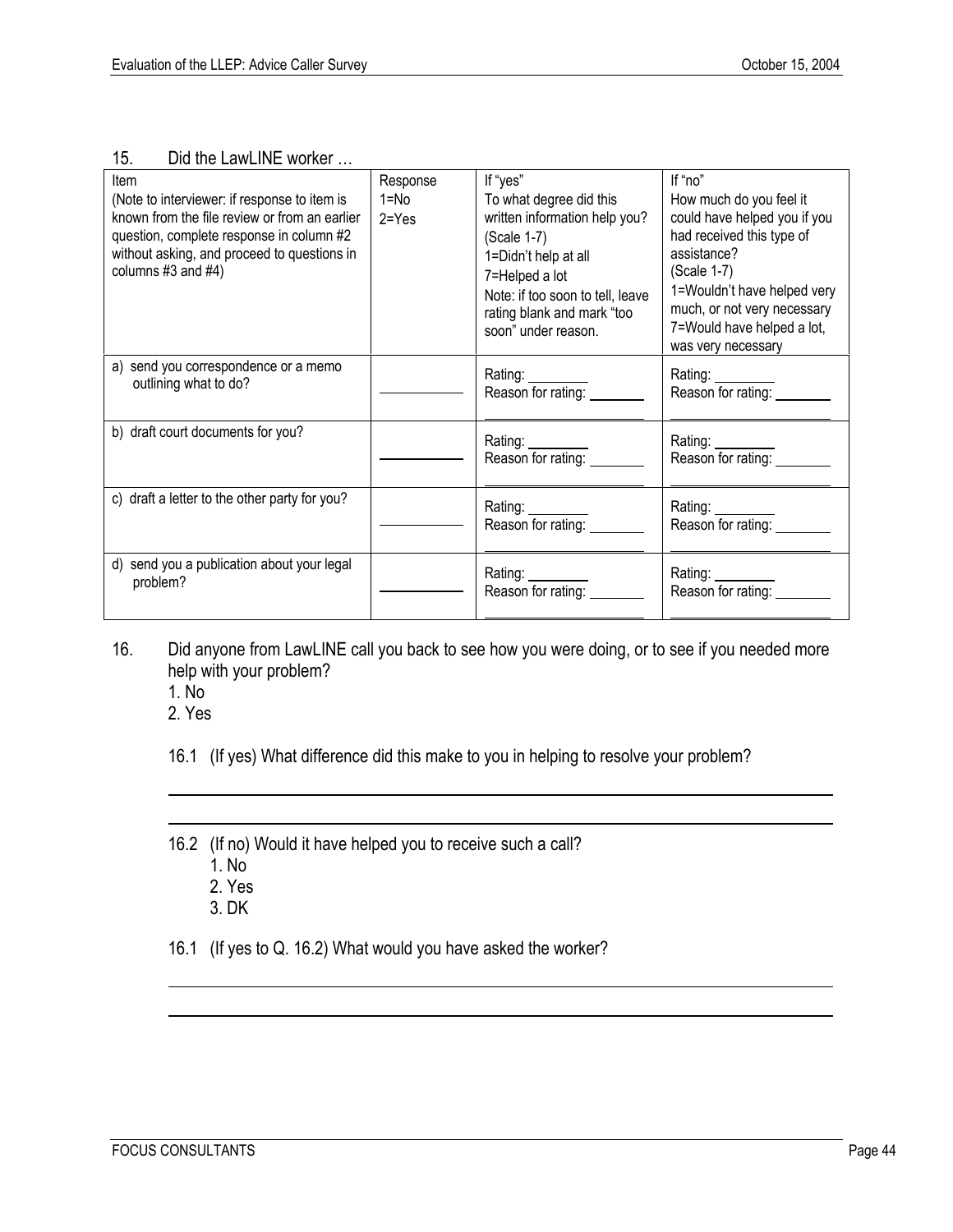17. Please rate the following statements on a scale of 1 to 7, where 1 = you donít agree at all, and 7 = strongly agree.

| <b>STATEMENT</b>                                                                               | <b>RATING</b> |
|------------------------------------------------------------------------------------------------|---------------|
| As a result of my contact with the LawLINE:                                                    |               |
| 17.1 I was able to understand the legal system better.                                         |               |
| 17.2 I was able to understand my problem better.                                               |               |
| 17.3 I was able to make better decisions after talking to the LawLINE.                         |               |
| 17.4 I feel somebody understood the problem I was having.                                      |               |
| 17.5 I feel I was able to keep the problem from growing into something<br>bigger.              |               |
| 17.6 I feel I was able to do more than I could have done on my own.                            |               |
| 17.7 I was able to take steps to resolve my legal problem                                      |               |
| 17.8 I feel more confident that I will be able to handle a problem like<br>this in the future. |               |

- 18. On a scale of 1 to 7, (where 1 = not helpful at all, and 7 = very helpful), overall, how helpful was the LawLINE to you? Rating:
- 19. If you had another legal problem, would you likely call the LawLINE again?
	- 1. Definitely not/never again.
	- 2. Probably not.
	- 3. Not sure

l,  $\overline{\phantom{a}}$ 

- 4. Probably yes.
- 5. Definitely yes.

20. What changes or additions would you recommend to make the LawLINE better?

l l